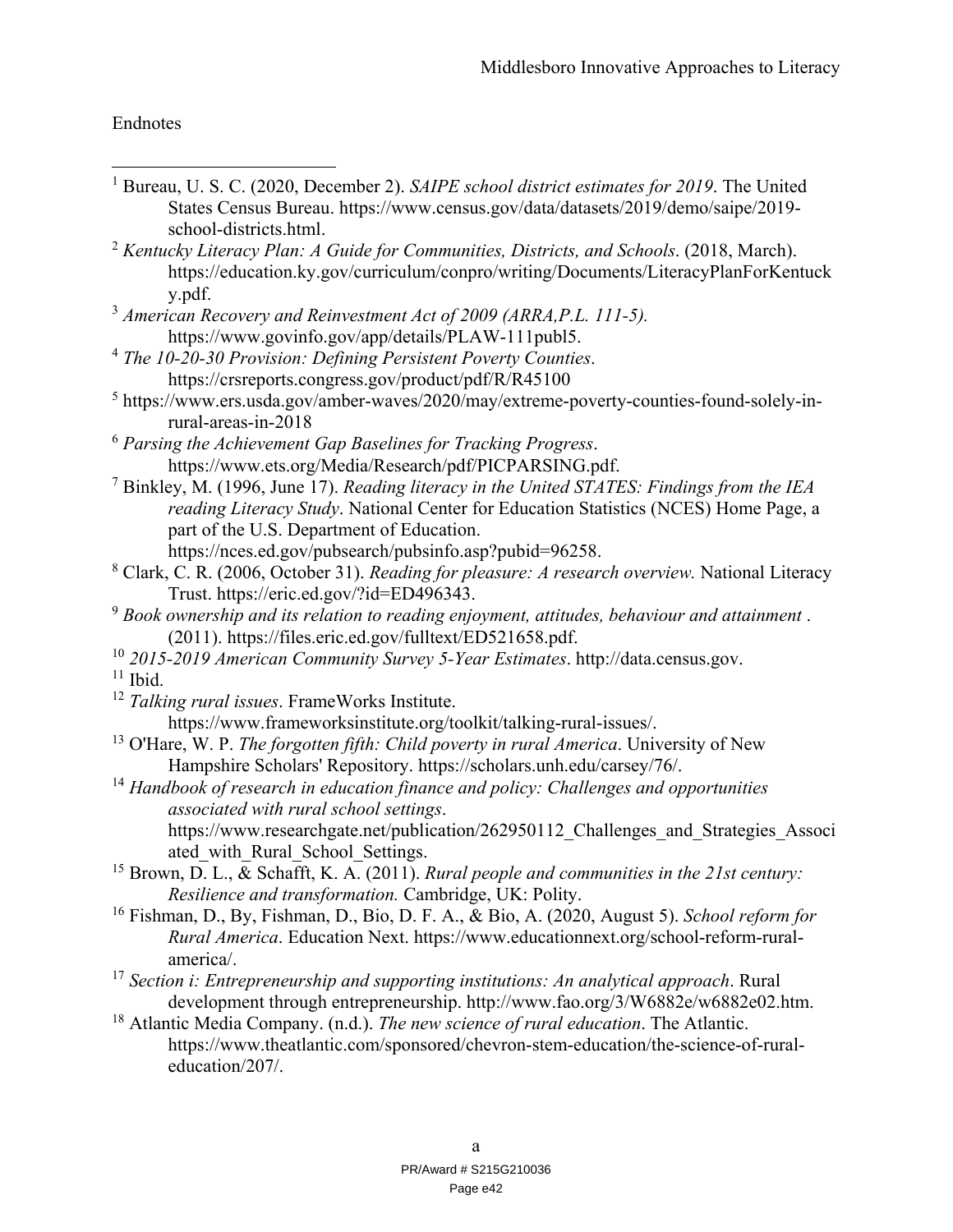- <sup>19</sup> *Why stem and reading go hand in hand*. Reading Partners. (2016, May 5). https://readingpartners.org/blog/why-stem-and-reading-go-hand-in-hand/.
- 20 Darling-Hammond, L. (2012). *Creating a comprehensive system for evaluating and supporting effective teaching*. Stanford, CA. Stanford Center for Opportunity Policy in Education. https://edpolicy.stanford.edu/sites/default/files/publications/creatingcomprehensive-system-evaluating-and-supporting-effective-teaching\_1.pdf.
- 21 Hanushek, E. A. (2010, December 16). *The economic value of higher teacher quality*. NBER. https://www.nber.org/papers/w16606.
- 22 Stephanie Hirsh https://learningforward.org/author/stephanie-hirsh/. (2021, May 31). *A new definition*. Learning Forward. https://learningforward.org/journal/learning-schools/a-newdefinition/.
- 23 Regional Educational Laboratory Program (REL). (n.d.). *Regional educational Laboratory PROGRAM (REL)*. Institute of Education Sciences (IES) Home Page, a part of the U.S. Department of Education.

http://ies.ed.gov/ncee/edlabs/projects/project.asp?ProjectID=70.

- <sup>24</sup> *Promoting Place-Based Strategies to Address Poverty: Exploring the Governor's Role*. https://www.ddcf.org/globalassets/17-0118-nga-place-based-strategies-to-addresspoverty-issue-brief.pdf
- <sup>25</sup> Kindergarten Readiness  $2020$ . Retrieved from partner school-districts in February 2021.  $26$  Ibid.
- 27 Kindergarten Readiness 2019. http://openhouse.education.ky.gov/Data.
- $28$  Ibid.

 $\overline{a}$ 

- <sup>29</sup> *An interview with Debra E. KACHEL and Keith curry Lance on the IMLS PROJECT, "SLIDE: School Librarian Investigation: Decline or Evolution?"*. CPDWL Blog. (2021, June 7). https://blogs.ifla.org/cpdwl/2021/06/07/an-interview-with-debra-e-kachel-and-keithcurry-lance-on-the-imls-project-related-to-slide-school-librarian-investigation-decline-orevolution/.
- 30 Ibid.
- <sup>31</sup> *International Federation of Library associations and INSTITUTIONS (IFLA)*. IFLA. https://www.ifla.org/.
- <sup>32</sup> Lance, K. C., Keith Curry Lance Debra E. Kachel KEITH CURRY LANCE (keithlance@comcast.net;  $@KCL$ ance) consults independently and with the RSL Research Group. He received the 2013 AASL Distinguished Service Award for , Kachel, D. E., Rumberger, A., Celano, D. C., Harris, C., Fagell, P. L., Starr, J. P., Ferguson, M., Kim, R., Pazur, S., Altavilla, J., & Russo, A. (2020, December 10). *Why school Librarians matter: What years of research tell us*. kappanonline.org. https://kappanonline.org/lance-kachel-school-librarians-matter-years-research/.
- 33 Merga, M. (2019). *Librarians in schools as literacy educators: Advocates for reaching beyond the classroom*. Palgrave Macmillan.

<sup>35</sup> *What is an evidence-based practice or program (EBP)?* IRIS Center.

https://iris.peabody.vanderbilt.edu/module/ebp\_01/cresource/q1/p01/#content.

- 36 Ibid.
- 37 Jacobson, L. (2019, February 7). *New research centers to focus on rural schools, high school writing*. K. https://www.k12dive.com/news/new-research-centers-to-focus-on-ruralschools-high-school-writing/547889/.

<sup>34</sup> Ibid.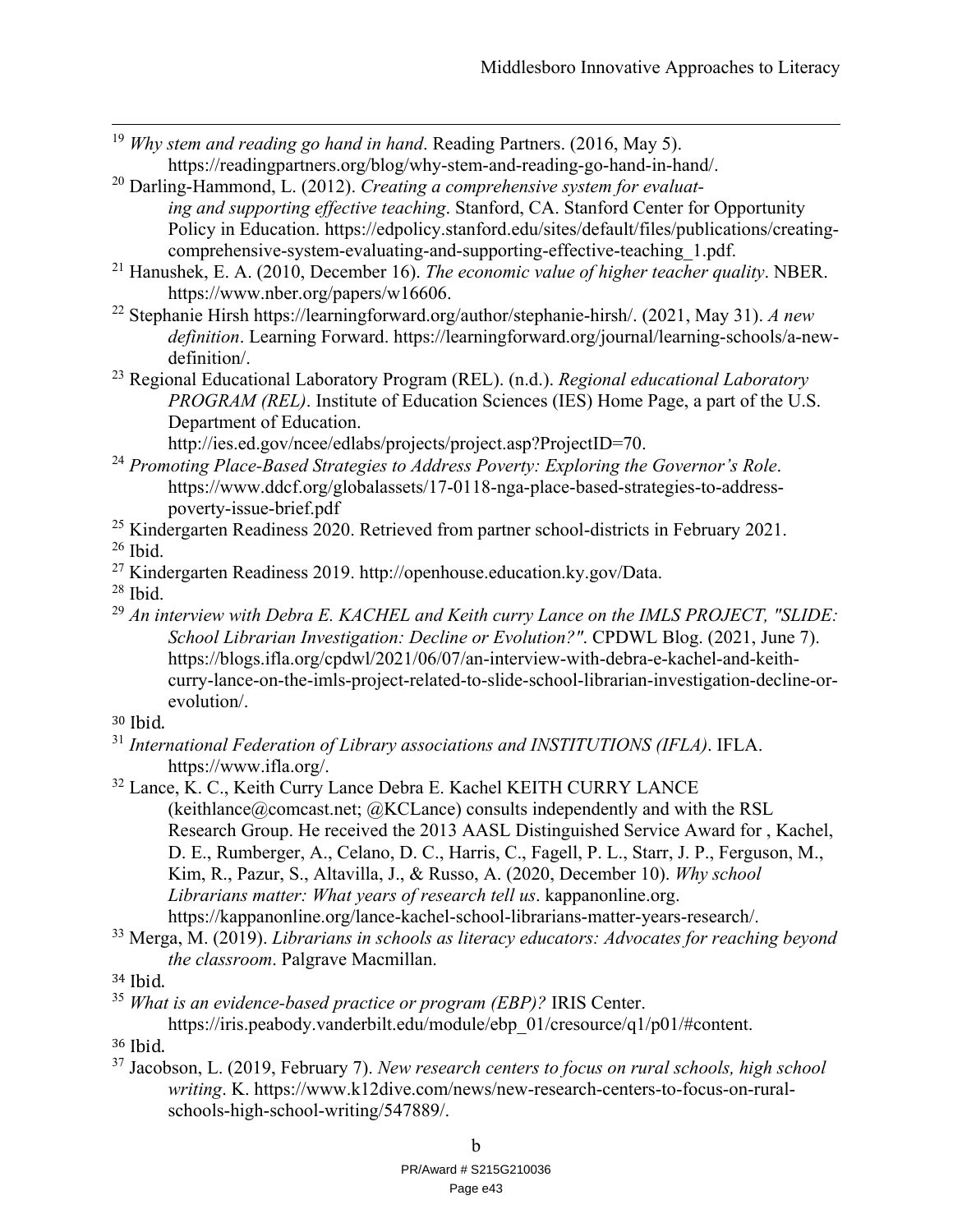- 38 Superville, D. R. (2020, December 8). *Will academia give rural schools the attention they need?* Education Week. https://www.edweek.org/leadership/will-academia-give-ruralschools-the-attention-they-need/2020/01.
- <sup>39</sup> *What is an evidence-based practice or program (EBP)?* IRIS Center. https://iris.peabody.vanderbilt.edu/module/ebp\_01/cresource/q1/p01/#content.
- 40 Kindergarten Readiness 2019. http://openhouse.education.ky.gov/Data.
- <sup>41</sup> The authorizing legislation for can be found at https://www2.ed.gov/documents/essa-act-of-1965.pdf (see page 187 of the legislation).
- <sup>42</sup>Archive. Archive | Global Family Research Project. (n.d.). https://globalfrp.org/Archive.
- <sup>43</sup> *Overcoming the Poverty Challenge to Enable College and Career Readiness for All*. *The Crucial Role of Student Supports.* (2013, February). http://new.every1graduates.org/wpcontent/uploads/2013/02/StudentSupports\_forScreenViewing.pdf.
- 44 Ibid.

 $\overline{a}$ 

- 45 Hoover, J. J. (1970, December 1). *Making informed INSTRUCTIONAL adjustments IN RTI Models: Essentials for practitioners - John J. HOOVER, 2011*. SAGE Journals. https://journals.sagepub.com/doi/10.1177/1053451211414193.
- 46 Henderson, A. T. M. (2001, November 30). *A new wave of evidence: The impact of school, family, and community connections on student ACHIEVEMENT. Annual Synthesis, 2002.* ERIC. https://eric.ed.gov/?id=ED474521.
- 47 Mapp, K. L., & Kuttner, P. J. (2013). *Partners in education: A dual capacity-building framework for family–school partnerships*. Austin, TX: SEDL & U.S. Department of Education. Retrieved from Henderson, A. T. M. (2001, November 30). *A new wave of evidence: The impact of school, family, and community connections on student ACHIEVEMENT. Annual Synthesis, 2002.* ERIC. https://eric.ed.gov/?id=ED474521. .
- <sup>48</sup> *Resources for the Family and Community Engagement Framework*. https://www2.ed.gov/parents/academic/help/resources.html.

<sup>49</sup> Mapp, K. L. (2002). Having Their Say: Parents Describe How and Why They Are Involved in Their Children's Education. Retrieved from https://files.eric.ed.gov/fulltext/ED464724.pdf. Warren, M. R., & Mapp, K. L. (2011). *A match on dry grass: Community organizing as a catalyst for school reform*. OUP USA and Mapp, K. L., & Hong, S. (2010). Debunking the myth of the hard-to-reach parent. *Handbook of school-family partnerships*, 345-361.

50 Moore, K. A., & Carol Emig. (2014, February). *Integrated student supports: A summary of the evidence base for policymakers*. Child Trends. https://www.childtrends.org/publications/integrated-student-supports-a-summary-of-theevidence-base-for-policymakers.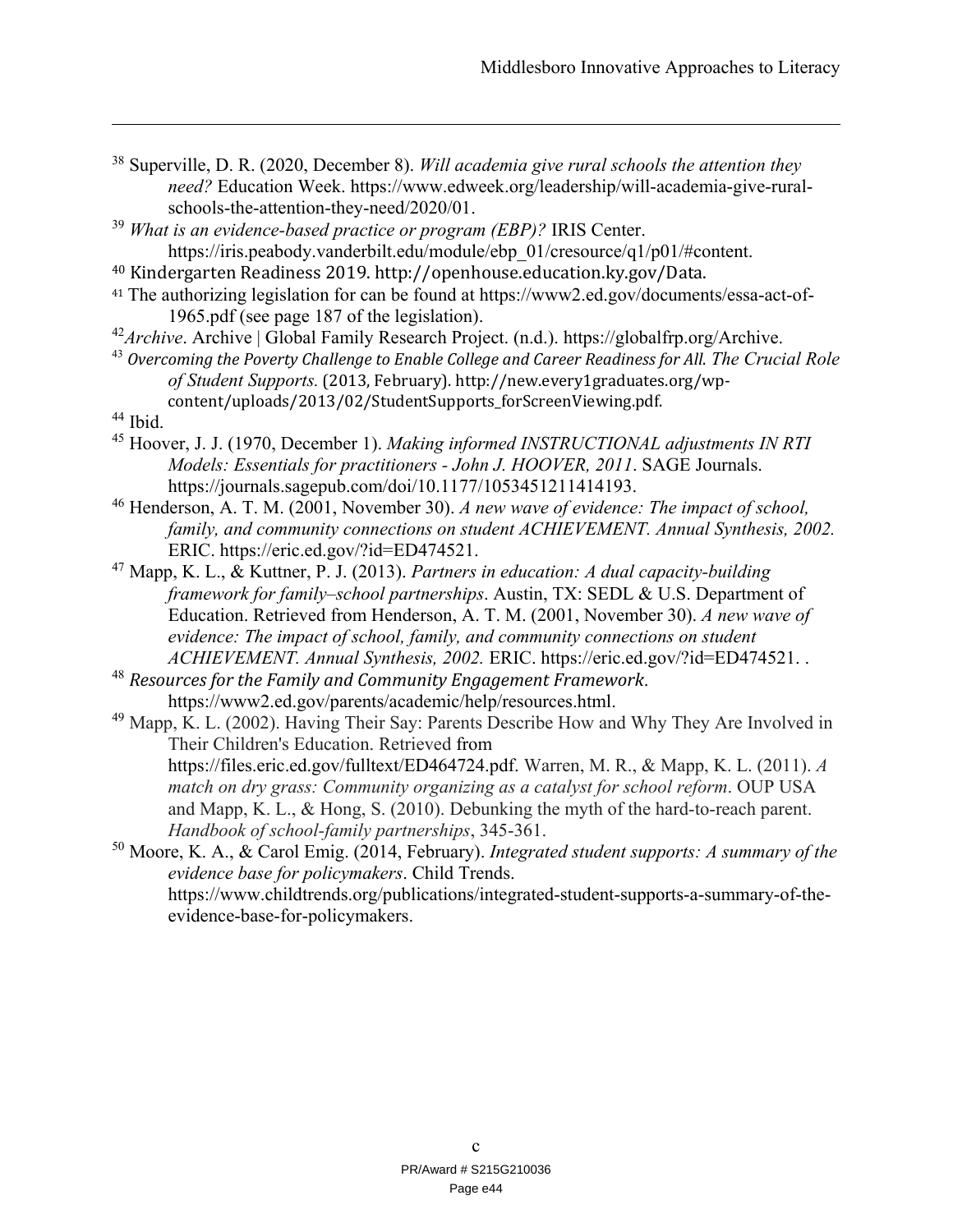# **Other Attachment File(s)**

|                                | * Mandatory Other Attachment Filename: 1236-Resumes for Key Personnel.pdf |                                                                     |
|--------------------------------|---------------------------------------------------------------------------|---------------------------------------------------------------------|
| Add Mandatory Other Attachment |                                                                           | Delete Mandatory Other Attachment   View Mandatory Other Attachment |

To add more "Other Attachment" attachments, please use the attachment buttons below.

| Add Optional Other Attachment | Delete Optional Other Attachment | View Optional Other Attachment |
|-------------------------------|----------------------------------|--------------------------------|
|-------------------------------|----------------------------------|--------------------------------|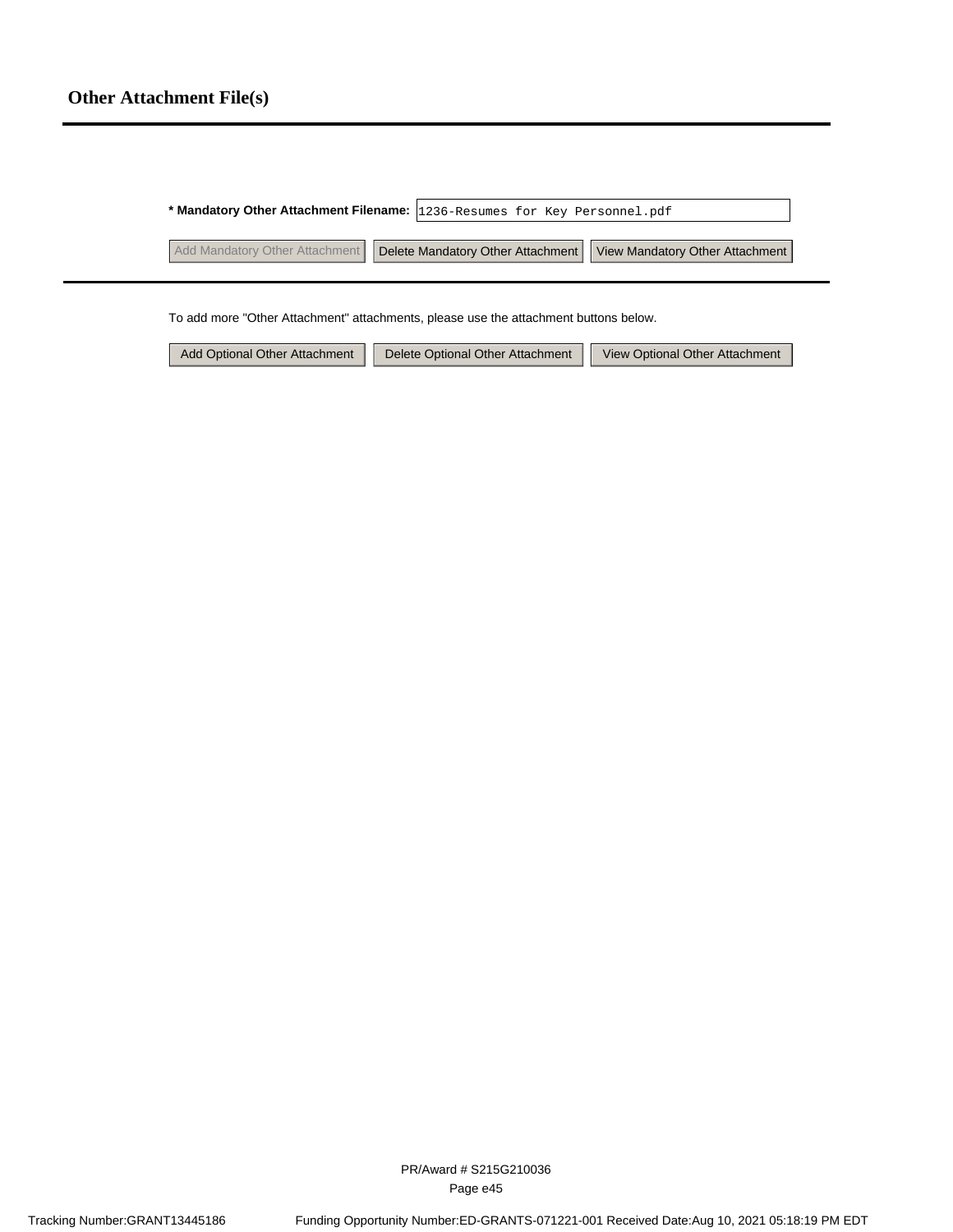# **Position Descriptions:**

- Community Literacy Coordinator
- Literacy Coach
- Project Director

# **Resumes:**

- Amon Couch, Principal Investigator
- Judy Kim, Evaluator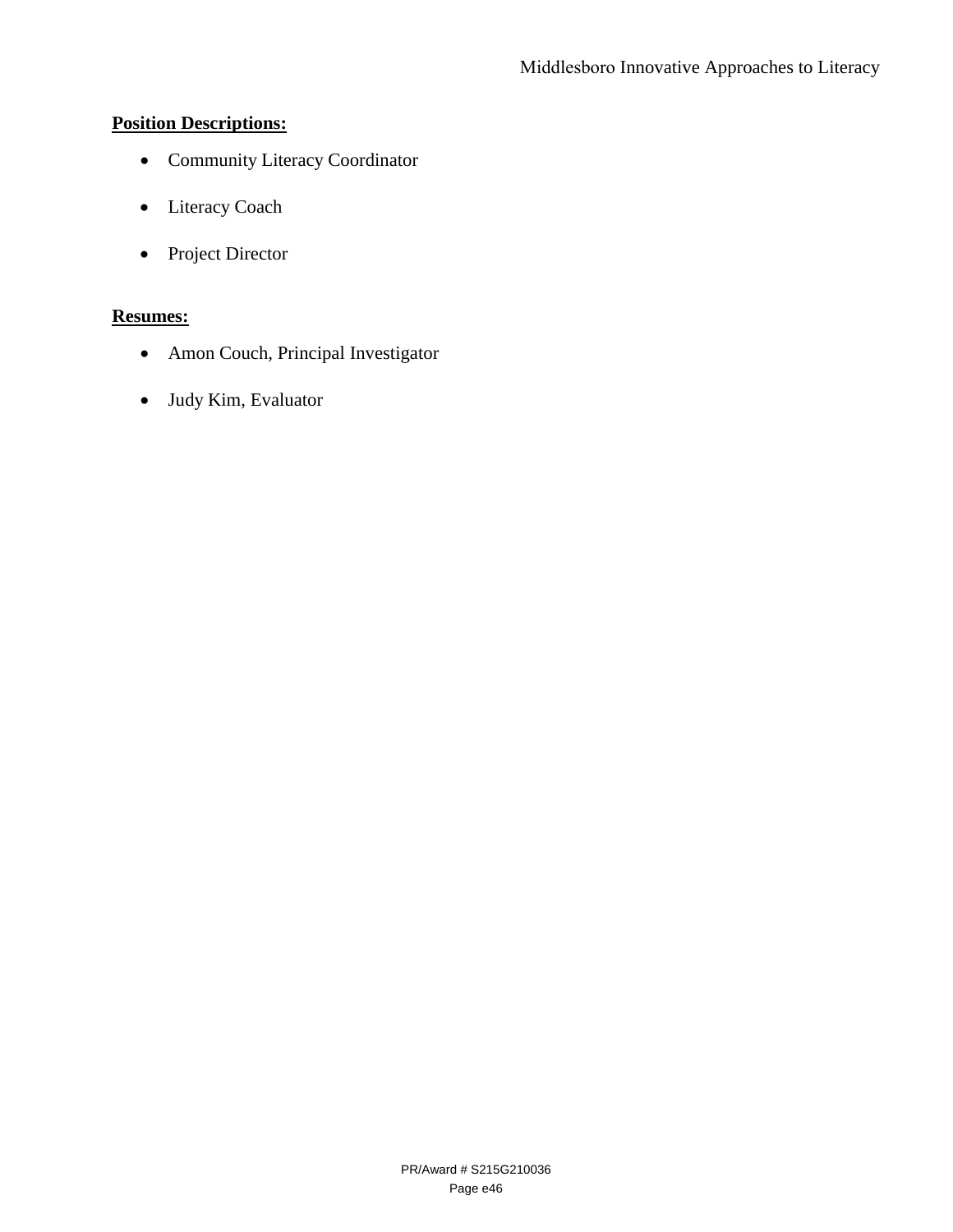### **HUMAN RESOURCES POSITION DESCRIPTION**

### **Position Title:** Community Literacy Coordinator

### **Title of Immediate Supervisor/Leader to Whom This Position Reports:** Project Director

### **\*Expected Daily Work Hours:** 8:00am – 5:00pm **\*Expected Weekly Work Schedule:** Monday – Friday

### **Minimum Qualifications Required:** *(please be specific and respond to every question; indicate none if not applicable)*

### **Education required to ensure success in this position:**

Bachelor's degree required; master's degree preferred in a field related to education, social work, or related field

### **Experience required to ensure success in this position:**

- Minimum of three effective years of experience working in the field of literacy or literacy education
- Proven results in the area of literacy attainment
- Strong knowledge of how children learn to read
- Knowledge and experience working with multi-sector groups
- Experience leading community-wide initiatives

### **Special skills, knowledge and abilities:**

- Experience working in high-poverty schools providing services to students and families
- Excellent written and oral communications skills and presentation skills
- Exceptional organizational skills and ability to multi-task

### **License, certification, or registration necessary:**

- Valid driver's license
- Background check, including social media check

### **Physical requirements:**

 Ability to work within a high energy office all day, ability to occasionally lift up to 20 pounds; strong verbal presentation skills; able to travel independently.

### **Environmental conditions:**

Routine office environment with interruptions and noise due to frequency of visitors, students, staff, faculty, and callers.

### **Ability to operate the following vehicles or equipment:**

- Standard office equipment computer, telephone, fax machine, ten-key calculator, copier, etc.
- Motor Vehicle

### **Brief summary of this position:**

The Community Literacy Coordinator will engage families, community members and cross-sector stakeholders in developing a community literacy plan to ensure all young people are able to access educational opportunity and economic mobility. The CLC will connect public and private organizations to build robust, rigorous and relevant cradle to career literacy initiatives. The CLC will work closely with the literacy coaches to engage families of students who are below proficiency.

### **Primary duties and responsibilities:**

**To perform this job successfully, an individual must be able to perform each essential duty satisfactorily. The requirements listed below are representative of the knowledge, skill, and/or ability required. Regular and predictable attendance is essential. Reasonable**  accommodations may be made to enable individuals with diath it is a geography the essential functions.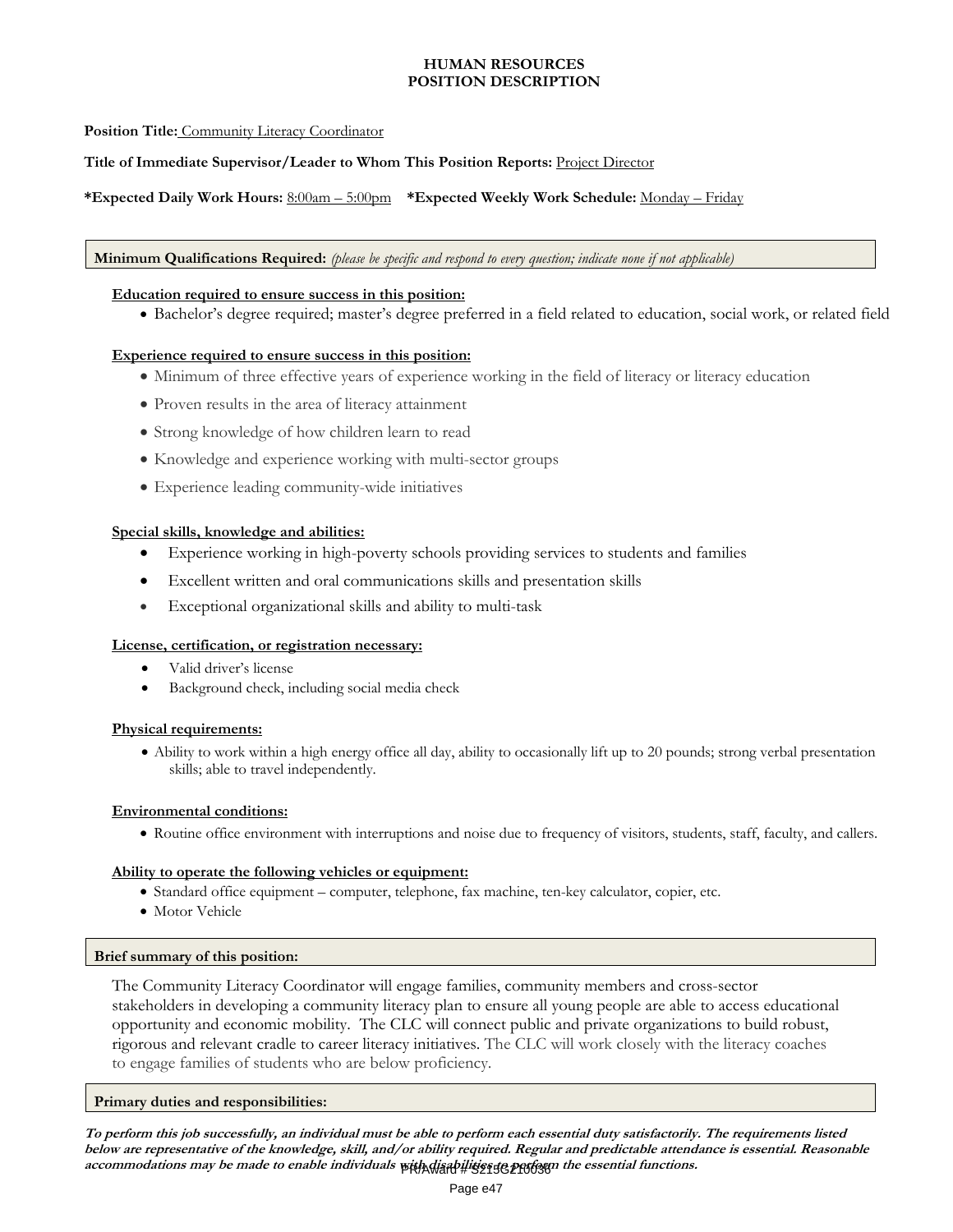- Coordinate and facilitate a locally-driven, cross-sector community literacy plan.
- Collaborate with school media specialists, the public librarian and other partners to align services to students and families.
- Align with Literacy Coaches to engage families of students performing below Proficient in reading and English language arts.
- Develop and implement out-of-school literacy programming for students and families.
- Design Family Literacy Nights.
- Coordinate distribution of literacy materials to students, families and community partners.
- Develop and facilitate literacy campaigns.
- Analyze data, identify trends, and report literacy data to the community.
- Communicate with leadership team on school-wide literacy progress.

**Other roles/duties will be assigned as necessary to assist the School in the attainment of the goals set forth and the enhancement of a positive, respectful learning environment for all staff, faculty and students.** 

### **Leadership requirements:**

- Does the person in this position directly supervise other staff/team members?□ Yes x No If yes, how many? \_
- Does the person in this position directly supervise students?  $\square$  Yes  $\times$  No If yes, how many?

| <b>APPROVED BY:</b>                |                             |
|------------------------------------|-----------------------------|
|                                    | Date: $\angle$ / /          |
|                                    | Date: $\angle$ / / $\angle$ |
|                                    |                             |
| FLSA Status: 0 Exempt 0 Non-Exempt |                             |
|                                    |                             |

**If changes have been made to the information on this position description, revision date is: updated 08/9/2021**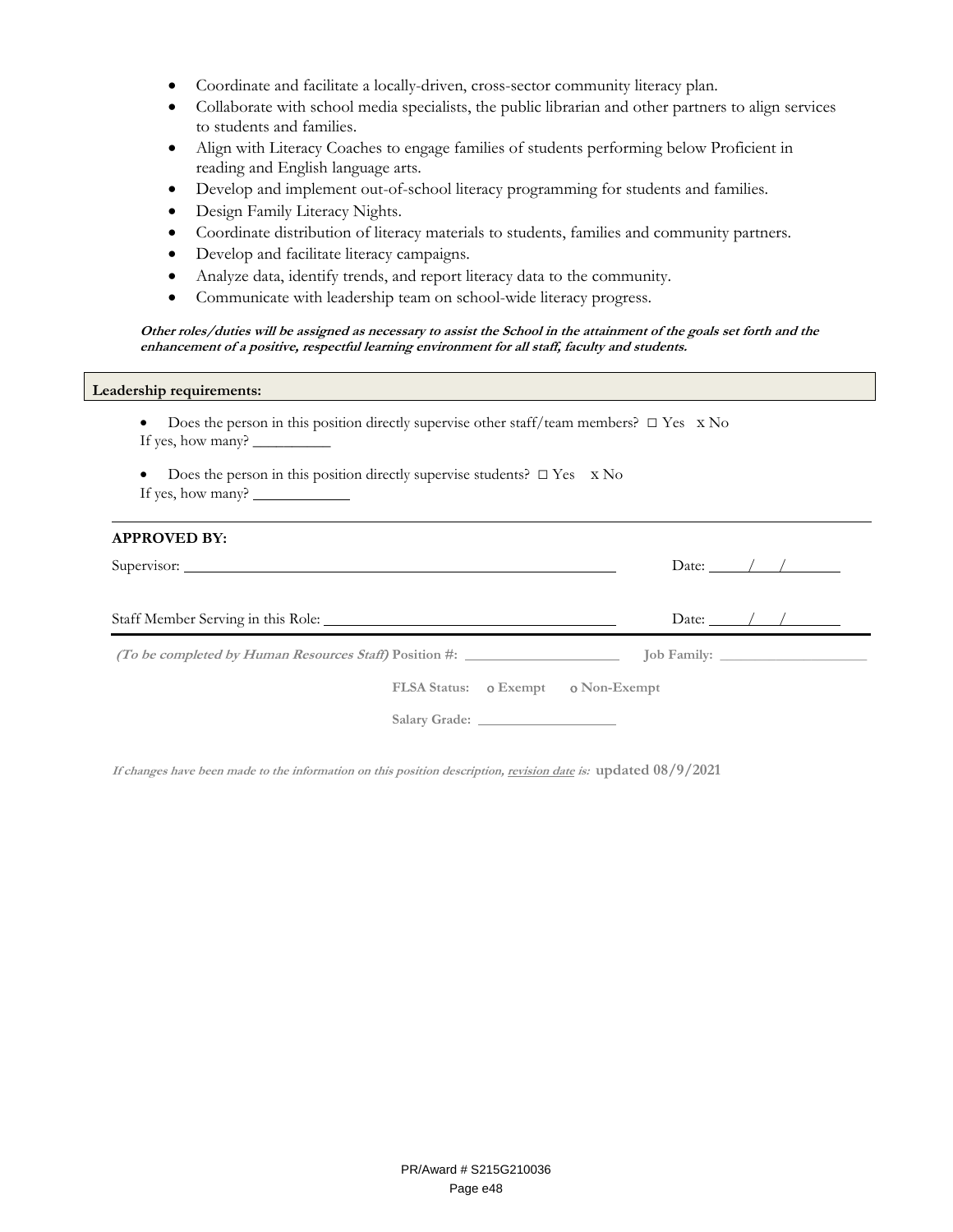### **HUMAN RESOURCES POSITION DESCRIPTION**

### **Position Title:** Literacy Coach (3 positions)

### **Title of Immediate Supervisor/Leader to Whom This Position Reports:** Project Director

### **\*Expected Daily Work Hours:** 8:00am – 5:00pm **\*Expected Weekly Work Schedule:** Monday – Friday

### **Minimum Qualifications Required:** *(please be specific and respond to every question; indicate none if not applicable)*

### **Education required to ensure success in this position:**

 Bachelor's degree required; master's degree preferred in a field related to education, English Language Arts, or counseling

### **Experience required to ensure success in this position:**

- Minimum of three effective years of experience as a certified ELA teacher
- Proven results when working with struggling readers
- Strong knowledge of how children learn to read
- Experience with digital learning
- Knowledge and experience working with high quality reading curriculum

### **Special skills, knowledge and abilities:**

- Experience working in high-poverty schools providing services to students and families
- Excellent written and oral communications skills and presentation skill

### **License, certification, or registration necessary:**

- Valid driver's license
- Background check, including social media check

### **Physical requirements:**

 Ability to work within a high energy office all day, ability to occasionally lift up to 20 pounds; strong verbal presentation skills; able to travel independently.

### **Environmental conditions:**

Routine office environment with interruptions and noise due to frequency of visitors, students, staff, faculty, and callers.

### **Ability to operate the following vehicles or equipment:**

- Standard office equipment computer, telephone, fax machine, ten-key calculator, copier, etc.
- Motor Vehicle

#### **Brief summary of this position:**

The Literacy Coach ensures students receive high quality literacy instruction and leads the development and improvement for 10-12 teachers in a school building via training, observations, model lessons, feedback conversation, data analysis and more. The Literacy Coach serves as the literacy content expert and provides support on curriculum, high-quality interactions, and the science of teaching reading. The LC will collaborate with the School Library Media Specialist to identify and implement evidence-based literacy programs, activities and services. They will monitor student data related to reading and ELA and will ensure students not at the proficiency performance level are provided appropriate services. The Literacy Coach will collaborate with school district teachers and leadership to identify evidence-based literacy best-practices and connect teachers to impactful professional development.

Primary duties and responsibilities: PR/Award # S215G210036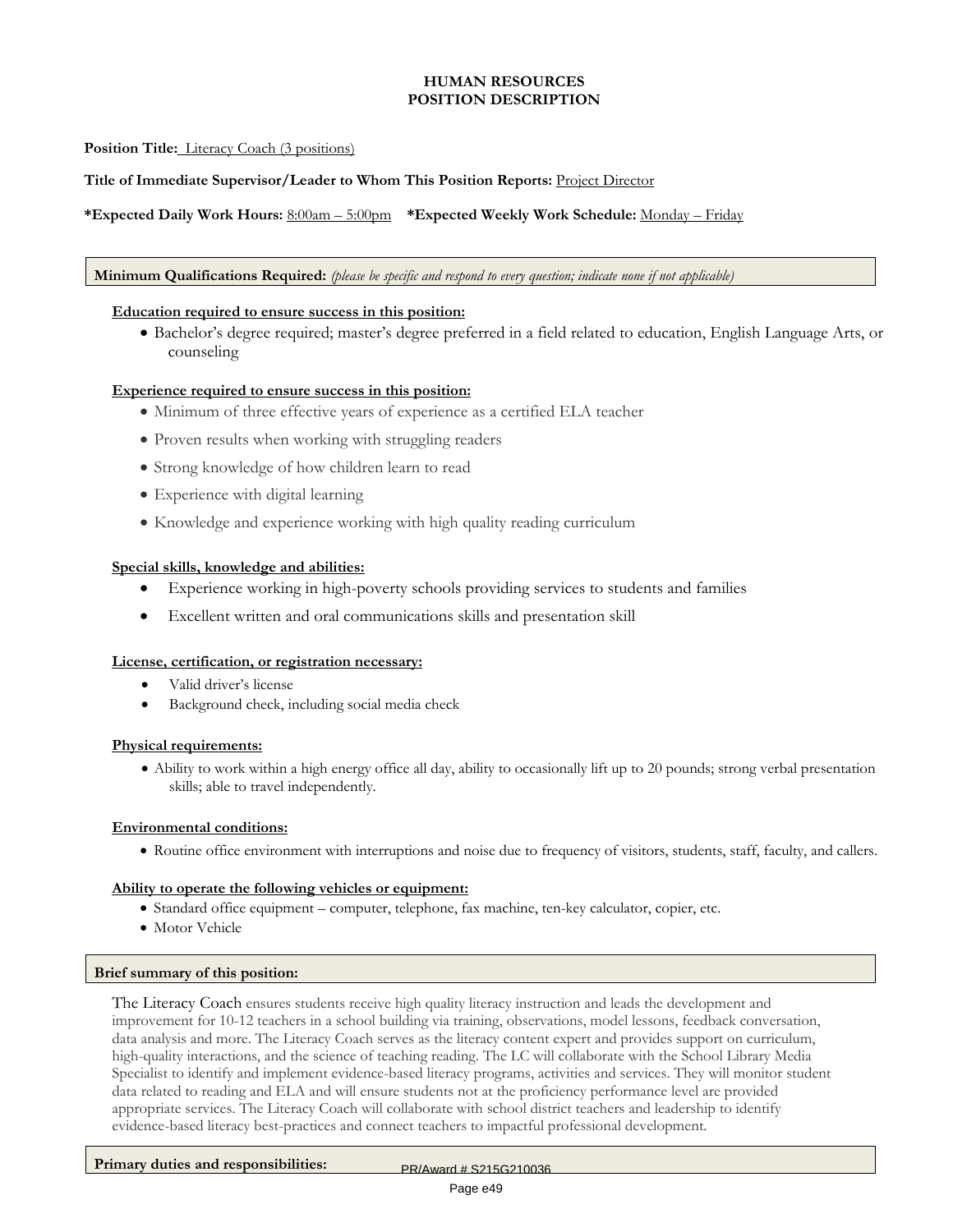**To perform this job successfully, an individual must be able to perform each essential duty satisfactorily. The requirements listed below are representative of the knowledge, skill, and/or ability required. Regular and predictable attendance is essential. Reasonable accommodations may be made to enable individuals with disabilities to perform the essential functions.** 

- Coordinate and implement high quality reading curriculum
- Facilitate professional development for teachers
- Observe teachers, provide feedback, and identify next steps to improve instruction in core ELA instruction for the purpose of support and not evaluation
- Monitor interventions conducted by the classroom teacher
- Model exemplar lessons
- Support lesson preparation using high-quality curriculum
- Model and support high-quality interactions with students
- Analyze data, identify trends, and support teachers to adjust instruction based on data
- Support teachers with effective parent communication and family involvement
- Communicate a belief in all students' abilities to become successful readers
- Attend all required meetings and trainings
- Communicate with leadership team on school-wide literacy progress

### **Other roles/duties will be assigned as necessary to assist the School in the attainment of the goals set forth and the enhancement of a positive, respectful learning environment for all staff, faculty and students.**

### **Leadership requirements:**

| • Does the person in this position directly supervise other staff/team members? $\Box$ Yes $\angle$ No |  |
|--------------------------------------------------------------------------------------------------------|--|
| If yes, how many? __                                                                                   |  |

Does the person in this position directly supervise students?  $\square$  Yes  $\times$  No If yes, how many?

### **APPROVED BY:**

| Supervisor:                        | Date: $\angle$ / / $\angle$ |
|------------------------------------|-----------------------------|
| Staff Member Serving in this Role: | Date: $\angle$ / / $\angle$ |
|                                    |                             |
| FLSA Status: 0 Exempt 0 Non-Exempt |                             |
|                                    |                             |

**If changes have been made to the information on this position description, revision date is: updated 08/9/2021**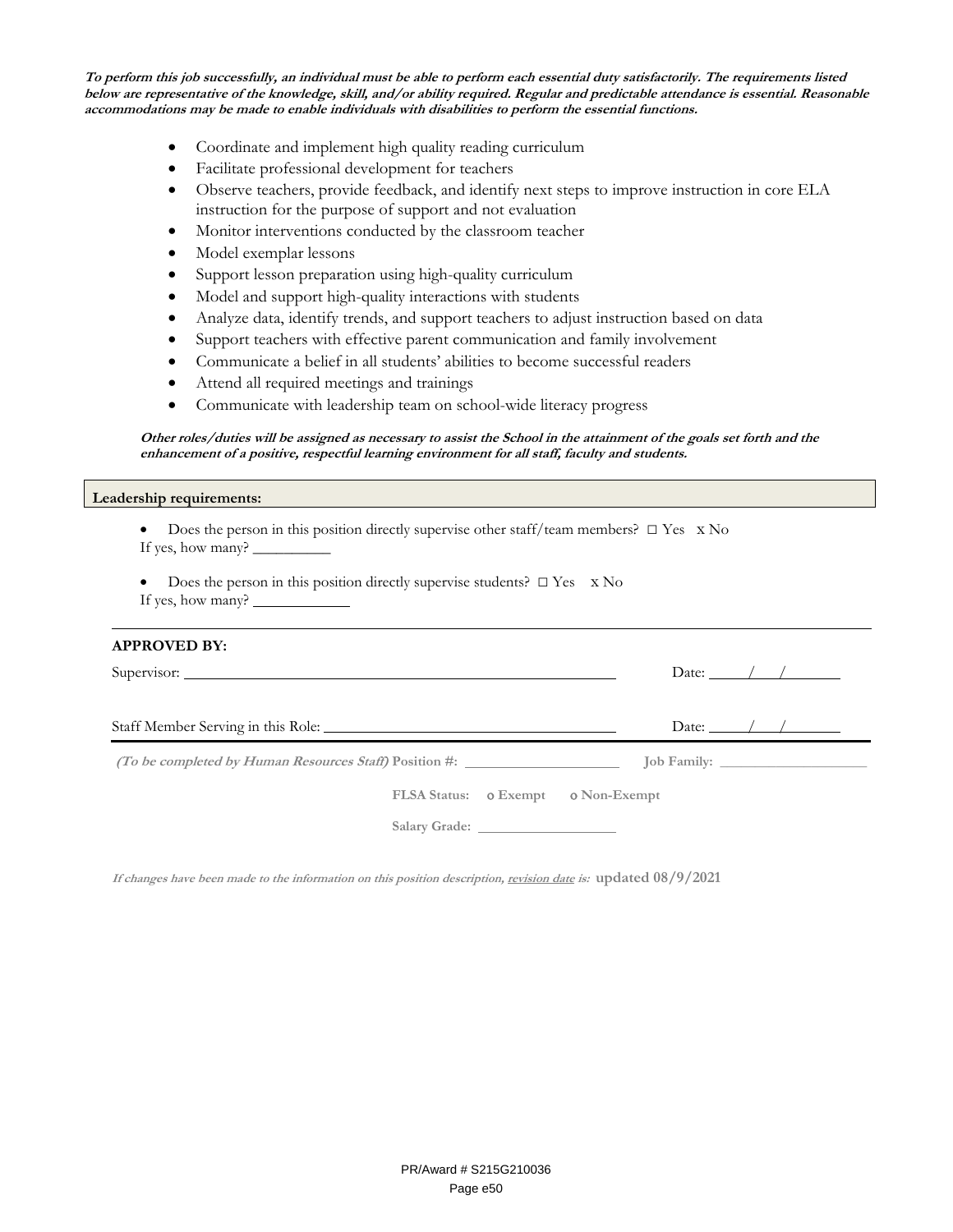### **HUMAN RESOURCES POSITION DESCRIPTION**

### **Position Title:** Project Director

**Title of Immediate Supervisor/Leader to Whom This Position Reports:** Principal Investigator

**\*Expected Daily Work Hours:** 8:00am – 5:00pm **\*Expected Weekly Work Schedule:** Monday – Friday

**Minimum Qualifications Required:** *(please be specific and respond to every question; indicate none if not applicable)*

### **Education required to ensure success in this position:**

Master's degree in educational administration, or related field, with a doctorate preferred

### **Experience required to ensure success in this position:**

- Minimum ten years' experience in personnel, program, and fiscal management;
- Demonstrated experience with federal grants management, including budget responsibility;
- Demonstrated knowledge and leadership in school reform, college/career readiness, and evaluation.

### **Special skills, knowledge and abilities:**

- Familiarity with literacy initiatives and with rural communities and schools
- Belief that all students can succeed; familiarity with the community school model
- Ability to communicate effectively with a variety of stakeholders
- Proven ability to coordinate a multi-faceted program
- Ability to work successfully in a team environment
- Proficient computer skills; experience with data processing and financial spreadsheets
- Understanding of low-income youth and families
- Experience with supervision of other staff
- Strong organizational skills
- Strong verbal presentation skills
- Excellent written and oral communication skills

### **License, certification, or registration necessary:**

- Valid driver's license
- Background check, including social media check

### **Physical requirements:**

 Ability to work within a high energy office all day, ability to occasionally lift up to 20 pounds; strong verbal presentation skills; able to travel independently.

### **Environmental conditions:**

 Routine office environment with interruptions and noise due to frequency of visitors, students, staff, faculty, and callers.

### **Ability to operate the following vehicles or equipment:**

- Standard office equipment computer, telephone, fax machine, ten-key calculator, copier, etc.
- Motor Vehicle

### **Brief summary of this position:**

The Project Director has responsibility for the vision, leadership and management of the project. The PD will develop and refine program operations to ensure that objectives are met; ensure the program is in compliance PR/Award # S215G210036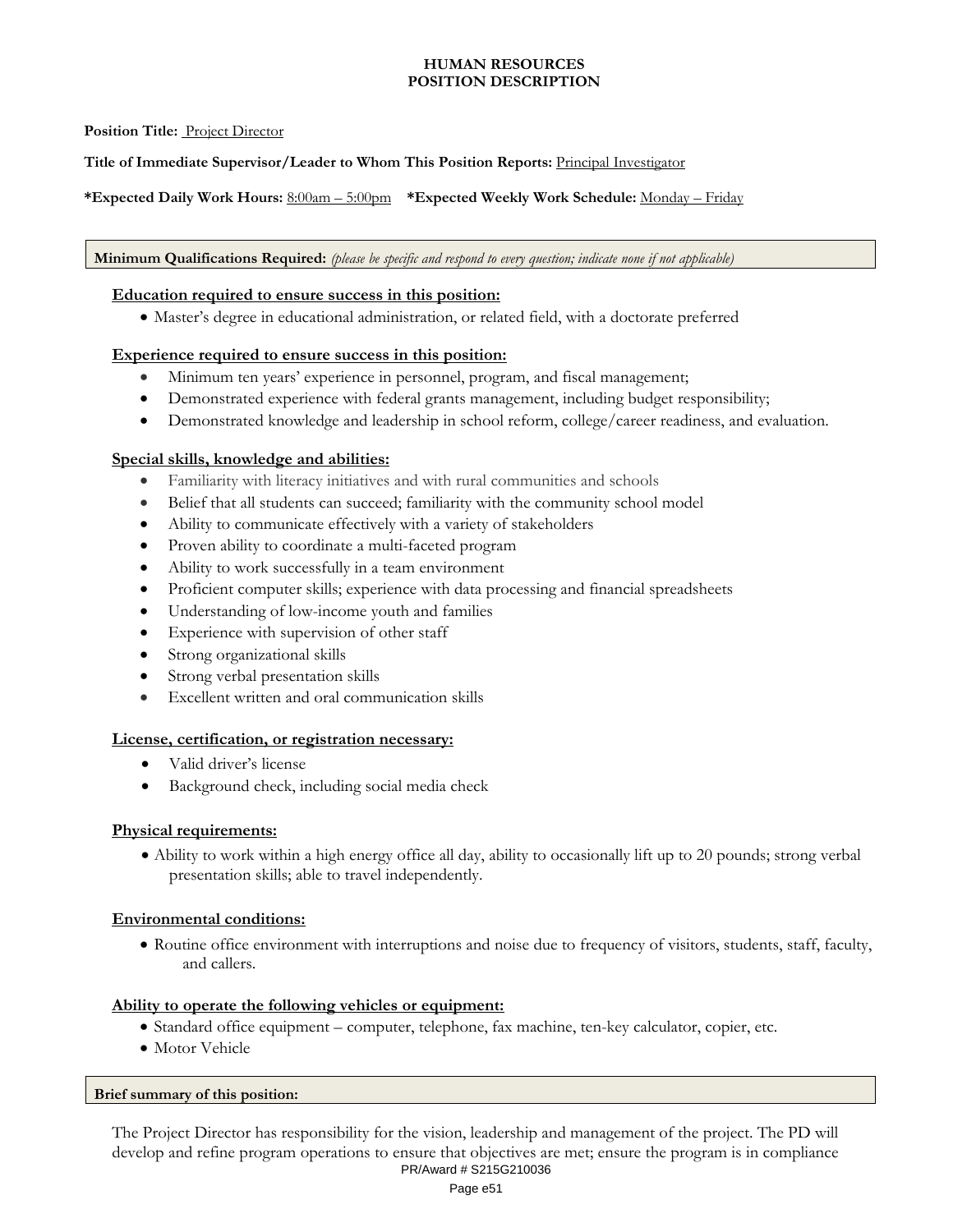with the grant guidelines; will manage the daily operation of the program through hiring, supervising, and training; will guide staff in the development, implementation, and evaluation of program activities; will ensure the project is operated in a fiscally prudent manner and is in compliance with all fiscal requirements.

### **Primary duties and responsibilities:**

**To perform this job successfully, an individual must be able to perform each essential duty satisfactorily. The requirements listed below are representative of the knowledge, skill, and/or ability required. Regular and predictable attendance is essential. Reasonable accommodations may be made to enable individuals with disabilities to perform the essential functions.** 

- Develop and refine project operations; supervise staff hiring, development, and performance evaluation; oversee budget planning
- Ensure services as proposed in the grant applications are being effectively and efficiently delivered
- Will ensure the project is operated in a fiscally prudent manner and is in compliance with all fiscal requirements Audit and approve all required reports and in compliance with ED guidelines
- Work with independent evaluator as necessary to ensure fidelity in delivery of services, alignment to logic model and progress toward outcomes
- Ensure data is collected in a timely and efficient manner and provide feedback to key stakeholders
- Guide development of yearly Results Plan ensuring strategies meet student, parent, and school professional development needs
- Identify and engage partners in supporting the model; develop a sustainability plan to expand and sustain the most effective programs.

**Other roles/duties will be assigned as necessary to assist the School in the attainment of the goals set forth and the enhancement of a positive, respectful learning environment for all staff, faculty and students.** 

### **Leadership requirements:**

- Does the person in this position directly supervise other staff/team members?x Yes □ No If yes, how many?  $\frac{4}{-}$
- Does the person in this position directly supervise students?  $\square$  Yes  $\times$  No If yes, how many?

#### **APPROVED BY:**

|                                                                                           | Date: $\frac{1}{2}$ /              |
|-------------------------------------------------------------------------------------------|------------------------------------|
|                                                                                           | Date: $/$ /                        |
| <i>(To be completed by Human Resources Staff)</i> Position #: $\qquad \qquad$ [ob Family: |                                    |
|                                                                                           | FLSA Status: 0 Exempt 0 Non-Exempt |
|                                                                                           |                                    |

**If changes have been made to the information on this position description, revision date is: updated 08/09/2021**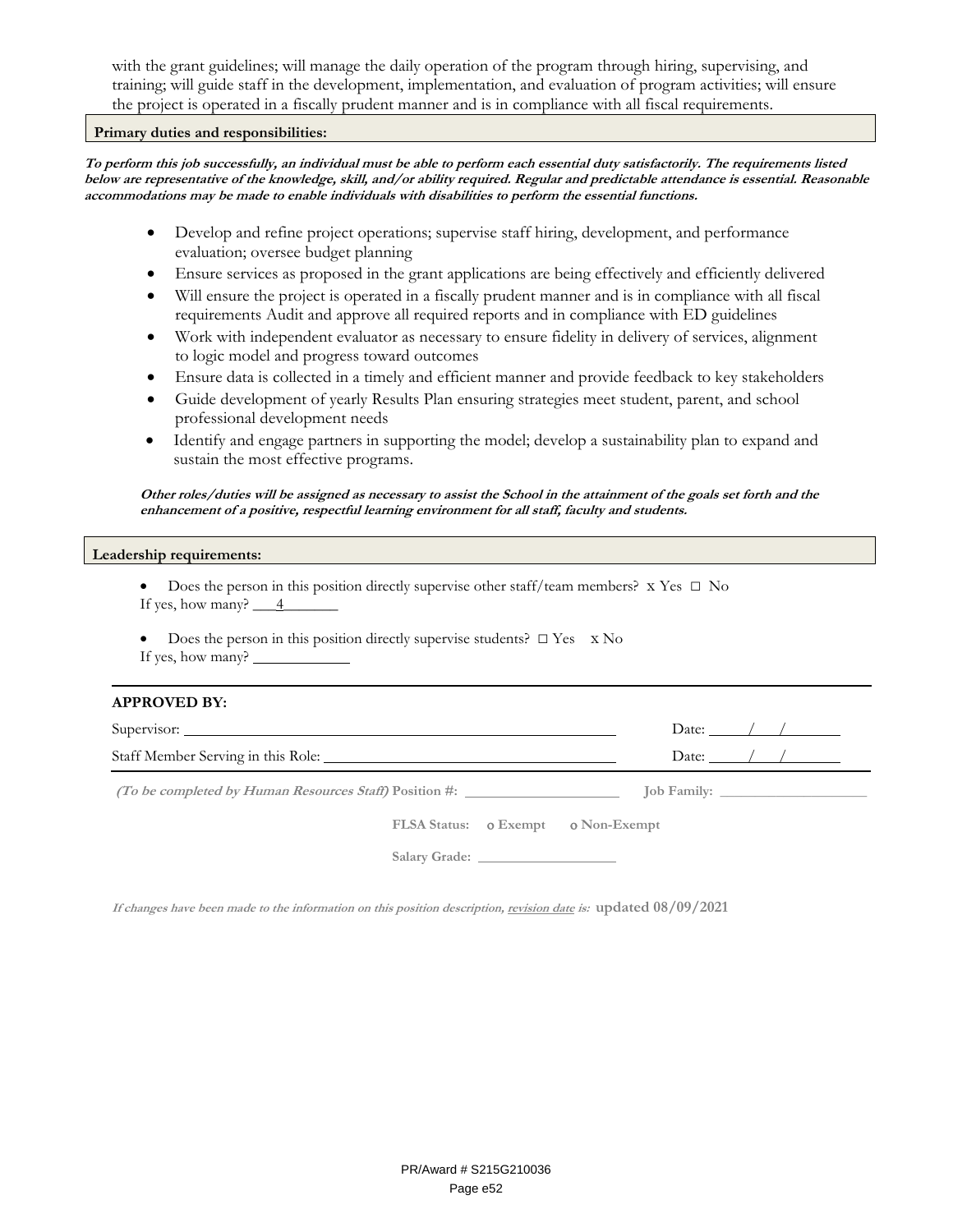# **Amon W. Couch, Ed.D**

| <b>Educational Experiences</b>                                                  |  |  |  |
|---------------------------------------------------------------------------------|--|--|--|
| The University of the Cumberlands - 2009-2012                                   |  |  |  |
| Ed.D. - Educational Leadership                                                  |  |  |  |
| Dissertation: "The Relationship Between Trust and Student Achievement in a K-12 |  |  |  |
| Public School Setting"                                                          |  |  |  |
|                                                                                 |  |  |  |
| <b>Eastern Kentucky University - 2005-2006</b>                                  |  |  |  |
| Superintendency / Supervisor of Instruction                                     |  |  |  |
|                                                                                 |  |  |  |
| Cumberland College - 1996-1997                                                  |  |  |  |
| Rank 1, Administration, P-12 Principalship                                      |  |  |  |
|                                                                                 |  |  |  |
| Cumberland College - 1994-1995                                                  |  |  |  |
| Master's Degree, Secondary Education                                            |  |  |  |
|                                                                                 |  |  |  |
| Cumberland College - 1987-1991                                                  |  |  |  |
| Bachelor of Arts Degree - Secondary Teaching Certification                      |  |  |  |
| Grade 7-12 History & English Teaching                                           |  |  |  |
| Magna Cum Laude - 3.861                                                         |  |  |  |
| J.T. Valandingham Honors Society                                                |  |  |  |
| Presidential Scholar Research Project Participant                               |  |  |  |
| Phi Alpha Theta National History Honors Society                                 |  |  |  |
| Sigma Tau Delta National English Honors Society                                 |  |  |  |
| <b>Student Government Association</b>                                           |  |  |  |

# **TEACHING AND PROFESSIONAL HISTORY:**

| <b>Hiring Institution</b>              | <b>Position</b>                 | <b>Date</b>  |
|----------------------------------------|---------------------------------|--------------|
| Berea College – Partners for Education | Director of Programs            | 2019-Present |
| University of the Cumberlands          | Adjunct Prof / Ed L'ship        | 2012-Present |
| Williamsburg Independent Schools       | Superintendent                  | 2016-2019    |
| Williamsburg Independent Schools       | Principal (P-12)                | 2015-2016    |
| <b>Clay County Public Schools</b>      | Superintendent                  | 2013-2015    |
| <b>Clay County Public Schools</b>      | <b>Assistant Superintendent</b> | 2010-2013    |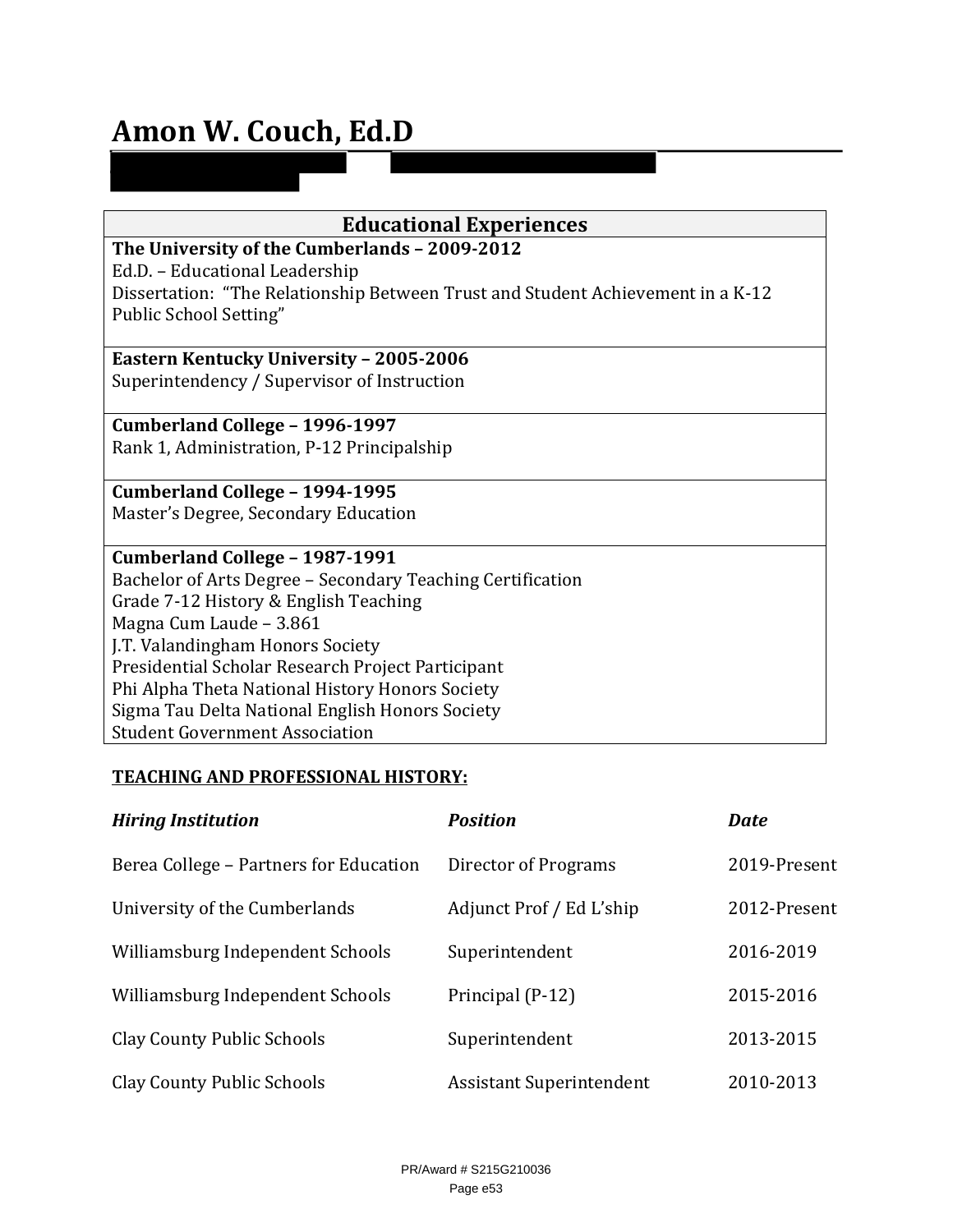| Kentucky Dept. of Education      | <b>Educational Recovery Leader</b>       | 2010      |
|----------------------------------|------------------------------------------|-----------|
| Kentucky Dept. of Education      | <b>Highly Skilled Educator</b>           | 2008-2010 |
| Corbin Independent Schools       | Principal – Central Primary              | 2002-2008 |
| Corbin Independent Schools       | <b>Assistant Principal - CHS</b>         | 2001-2002 |
| Williamsburg Independent Schools | Principal/Athletic Dir - WHS             | 2000-2001 |
| <b>Whitley County Schools</b>    | Principal – Boston Elementary            | 1999-2000 |
| Williamsburg Independent         | Teacher - 6-12 History &<br>English, G/T | 1992-1999 |

# **TEACHING / ADMIN CERTIFICATION(S):**

- Grades 7-12 History & English
- K-12 Principalship
- Supervision of Instruction (P-12)
- Superintendent of Schools (P-12)
- Ed. D Educational Administration

# **PUBLICATIONS, PRESENTATIONS, LEADERSHIP, & AFFILIATIONS:**

# *District Instructional Leader 2010 – 2019*

- As district Superintendent, I served as CEO for two different school districts, one rural county school district and one small independent district. I managed and oversaw all operations, financial and academic for the districts. I worked closely with the school boards to provide strategic leadership to the district and its stakeholders, both internal and external.
- As Assistant Superintendent in charge of curriculum and instruction, it is my job to coordinate all efforts in the district in regard to curricular and instructional issues. Currently, this pertains to the roll out of the new core standards in Kentucky and how we as a district will implement them.

# *District Contact For:*

- District Policies / Procedures
- Employee Discipline
- Certified Evaluation / PGES
- Curriculum & Instruction
- District / School Improvement Planning
- Website Design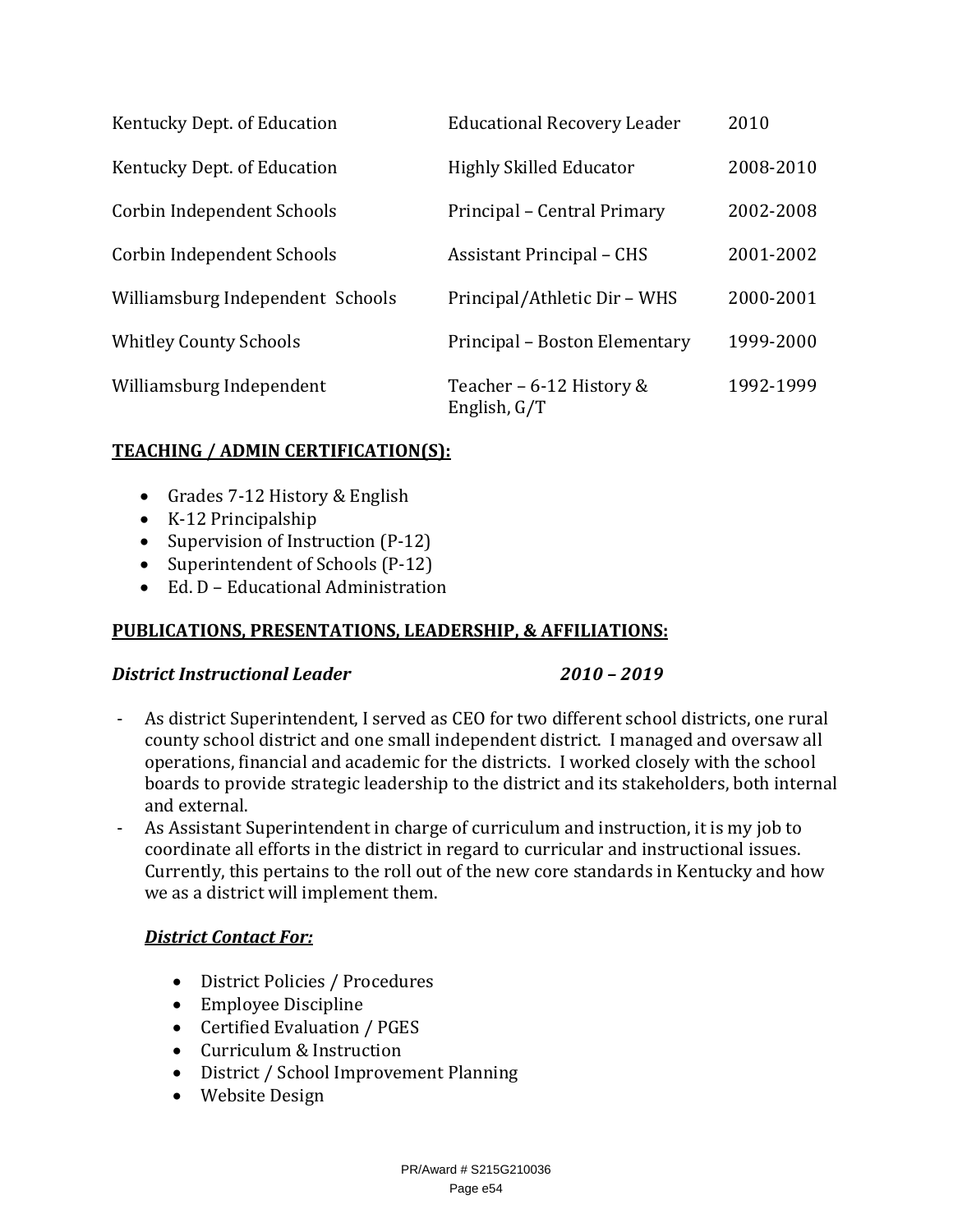PR/Award # S215G210036 Page e55

• Buildings & Grounds

# *Adjunct Professor of Educational Leadership (UC) 2012 – 2021*

- As an adjunct professor of Educational Leadership, I have taught courses in the University of the Cumberlands' educational leadership program. Courses taught include the following:
	- ADOL 644 Introduction to District Leadership
	- ADMOL 650 Introduction of School Leadership
	- ADMOL 675 School Principal's Role in Creating Org Structures & Operations
	- ELSOL 730 The Politics of Educational Decision Making
	- ADMOL 750 Superintendent as Instructional Leader

# *State wide Delivery of Professional Development / Presenter*

- While serving as Highly Skilled Educator and Educational Recovery Leader, I had the opportunity to present at various conferences around the state, training schools and districts on various school improvement initiatives.

# *School Instructional Leader* 1999-2008

- Served as principal of all grade levels P-12

# **Targeted Support Provider** *COOS-2010 COOS-2010*

- As a Highly Skilled Educator and as an Educational Recovery Leader, I assisted schools and districts in closing achievement gaps through comprehensive reworking of the school's total instructional program.

# **Professional Development Provider** 1998-Present

- Provided professional development to a variety of audiences, both at the local school district level and the state level

# *Pre‐Service Teacher Seminar Speaker* 1994-Present

- Cooperated regularly with Cumberland College's teacher preparation program to better instruct pre-service teachers on efficacy in the classroom

# **PROFESSIONAL ASSOCATIONS/AWARDS:**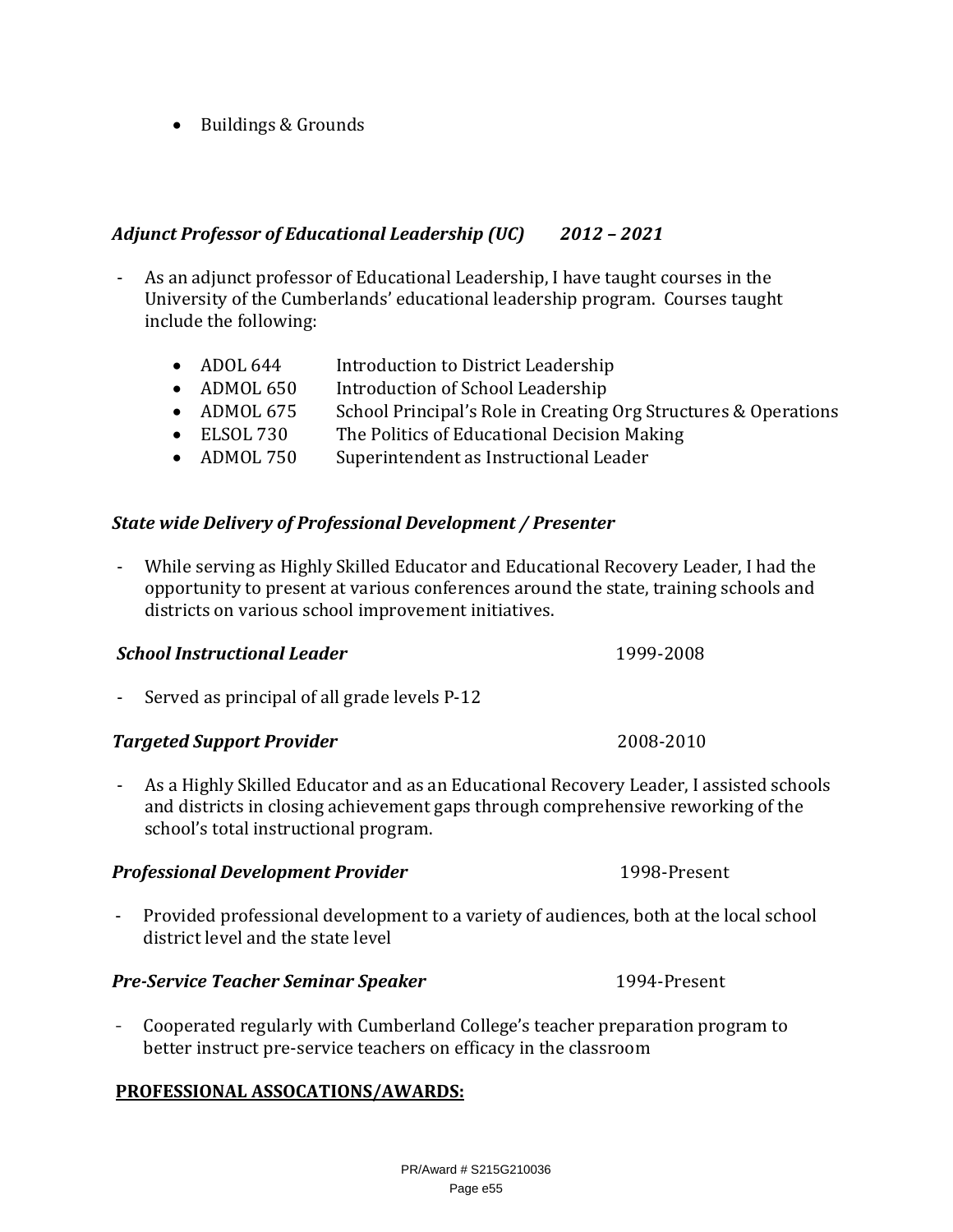2009 University of the Cumberlands 21st Century Leadership Award 1998 Williamsburg High School Teacher of the Year 1998 Campbellsville College Excellence in Teaching Award

Cumberland College History Department Alumni Board

Kentucky Education Association (KEA)

Kentucky Association of School Administrators Kentucky Association of School Superintendents

Association for Supervision and Curriculum Development (ASCD)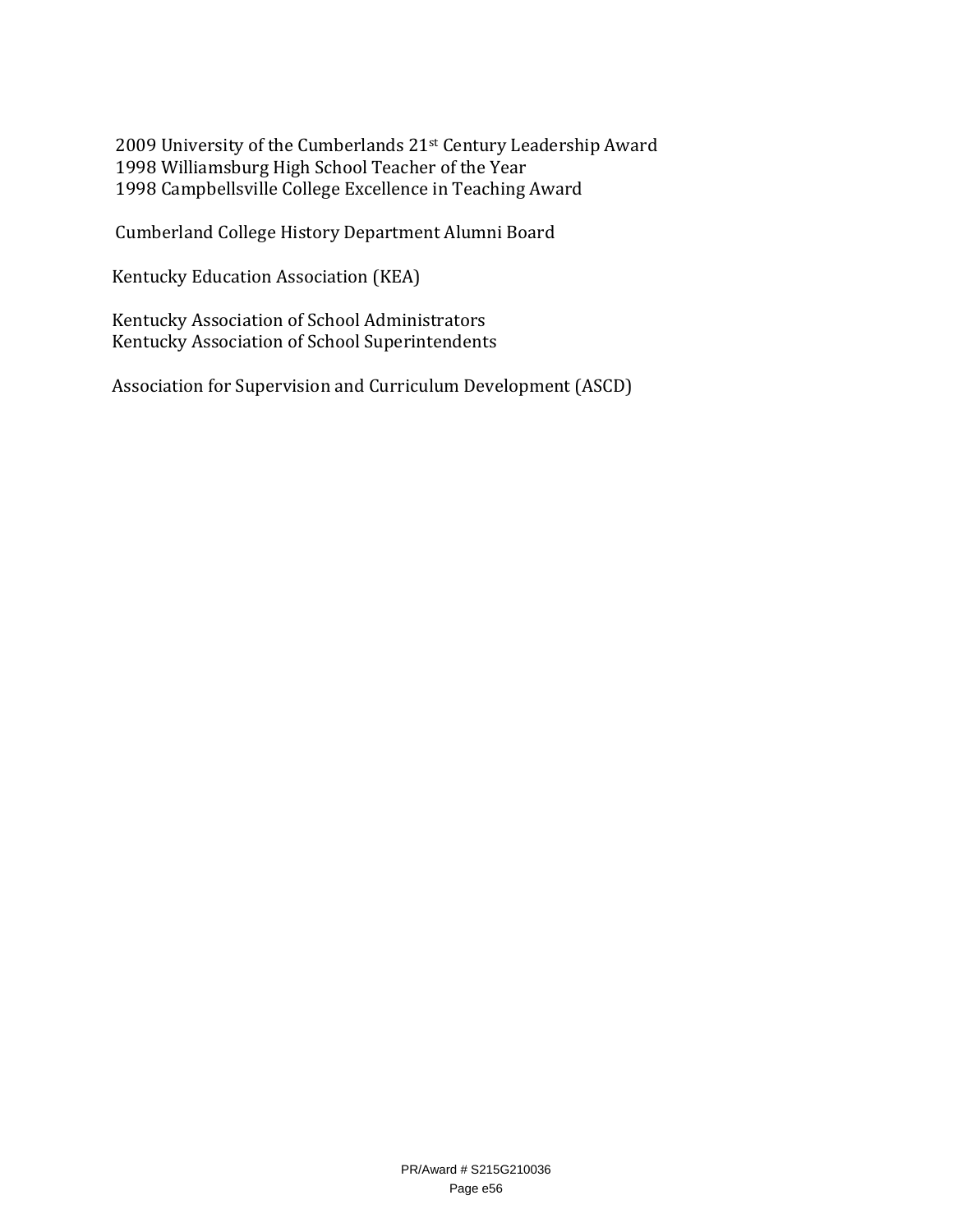# *JUDY H. KIM, Ph.D.*



# *The Evaluation Consulting Group:*

# **Current Projects**

### Prichard Committee for Academic Excellence - Lexington, KY

to 2020 Lead Evaluator

Duties: evaluating Kentucky's **Statewide Family Engagement Center** awarded by the U.S. Department of Education: designing and implementing a quasi-experimental design (QED) to assess outcomes of the National Center for Family Literacy's literacy program on student and parent outcomes; creating evaluation plan and design; setting benchmarks; analyzing student assessments; examining progress towards meeting goals and objectives conducting interviews and focus groups with students, teachers, school leaders, community members, state partners, and parents.

### Oct 2018 **College for Every Student Brilliant Pathways** – Essex, NY

to present Lead Evaluator

Duties: evaluating the U.S. Department of Education's **Gaining Early Awareness and Readiness for Undergraduate Programs (GEAR UP)** grant in upstate New York; designing and implementing a quasi-experimental design (QED) to assess outcomes of rigorous academic curricula on students' college and career outcomes; creating evaluation plan and design; setting benchmarks; conducting interviews and focus groups with students, teachers, school leaders, and parents; assisting in development of database; creating evaluation forms, tools, and surveys; analyzing student assessment results and school accountability reports; data analysis.

# Oct 2014 **Council on Legal Education Opportunities** – Washington, D.C.

to present *Lead Evaluator*

Duties: evaluating **Multi-State Mentoring** project, awarded by the U.S. Department of Justice Office of Juvenile Justice and Delinquency prevention, assessing project effectiveness and impact on at-risk and underserved populations; designing a quasiexperimental research design in addition to a process evaluation; developing and improving evaluation instruments; analyzing quantitative data; conducting person-toperson interviews and focus groups; meta-analysis of literature; writing and presenting reports to Board.

# Sept 2007 **West Kentucky Educational Cooperative** – Murray, KY

to present *Lead Evaluator* Duties: evaluating the U.S. Department of Education's **Gaining Early Awareness and Readiness for Undergraduate Programs (GEAR UP)** and **Innovative Approaches to Literacy (IAL)** grant in rural western Kentucky; designing and implementing a quasiexperimental design (QED) to assess outcomes of rigorous academic curricula on college and career outcomes and a QED to assess outcomes on early childhood students' literacy achievement; in 2015, began an evaluation on a state **Math and Science Partnership** grant funded by the Council on Postsecondary Education that provides math and science professional development to teachers in western Kentucky; created evaluation plan and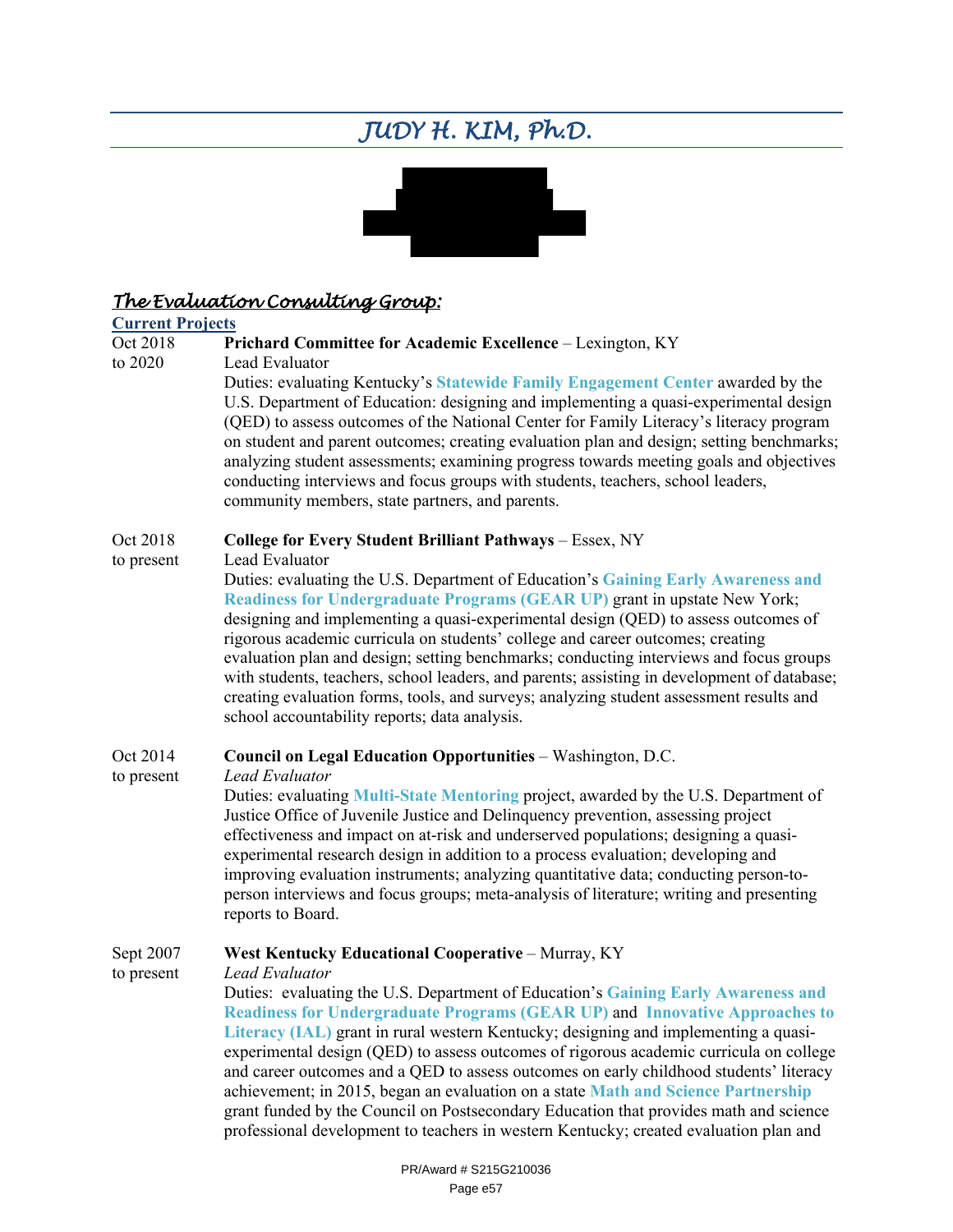design; setting benchmarks; analyzing student and teacher assessments; examining progress towards meeting goals and objectives.

Sept 2005 **Berea College** – Berea, KY

to present *Lead Evaluator*

Duties: evaluating eight federal grants funded by the U.S. Department of Education: **six Gaining Early Awareness and Readiness for Undergraduate Programs (GEAR UP)**, **two Full Service and Community Schools (FSCS)** grants; and **PartnerCorps STEM** grant from Corporation for National and Community Service; conducting interviews and focus groups with students, teachers, school leaders, and parents; implementing a quasiexperimental design; selecting control groups; submitting human subjects IRB proposal to the state; assisting in development database; creating evaluation forms, tools, and surveys; analyzing student assessment results and school accountability reports; data analysis; developing annual school reports utilizing formative assessment data (state assessment, ACT, SAT, CERT, iREADY, MAP); facilitating workshops; producing evidence-based research; writing articles for submission in scholarly and professional journals; presenting findings at meetings and national conferences; writing annual evaluation reports. Evaluated US ED's **i3** grant and U.S. Department of Labor's **Performance Partnership Pilots for Disconnected Youth (P3)** grant.

### **Past Projects**

### Sep 2011 **STEP PRIMES, University of Louisville** – Louisville, KY

to Aug 2016 *Lead Evaluator*

Duties: evaluated the Partnership for Retention Improvement in Mathematics, Engineering, and Science (PRIMES) program, a University of Louisville cross-college collaboration aimed at reducing attrition among STEM majors, funded by **National Science Foundation** (NSF); assessed impact of university-wide STEM integration; designed evaluation plan; conducted one-on-one interviews with key participants; developed tools and instruments; analyzed student retention data; conducted site visits; and report-writing.

# Jan 2013 **GEAR UP Kentucky 3.0, Council on Postsecondary Education** – Frankfort, KY

to Oct 2013 Lead Evaluator Duties: research on the impact of **GEAR UP Kentucky** II on college-going and persistence, quasi-experimental design, statistical analysis, report-writing, presentations to the state and at national conference.

### Mar 2012 **Civility and Free Expression, American Bar Association** – Chicago, IL

to Jul 2014 *Lead Evaluator*

Duties: evaluated the Civility and Free Expression in a Constitutional Democracy—A National Dialogue project funded by the **National Endowment for the Humanities** (NEH) and administered by the American Bar Association (ABA); developing evaluation design; creating evaluation tools and instruments; assessing needs; analyzing data; participating in site visits; conducting one-on-one interviews and focus groups with key stakeholders; document analysis; assisting in submitting annual reports; writing annual evaluation report.

### July 2010 **21st Century Education Enterprise, Morehead State University** – Morehead, KY to Aug 2015 *Lead Evaluator*

Duties: evaluating **Improving Educator Quality** grants for Reading and Math and the Increasing College Readiness Program, all three funded by the Kentucky Council on

**Page 2**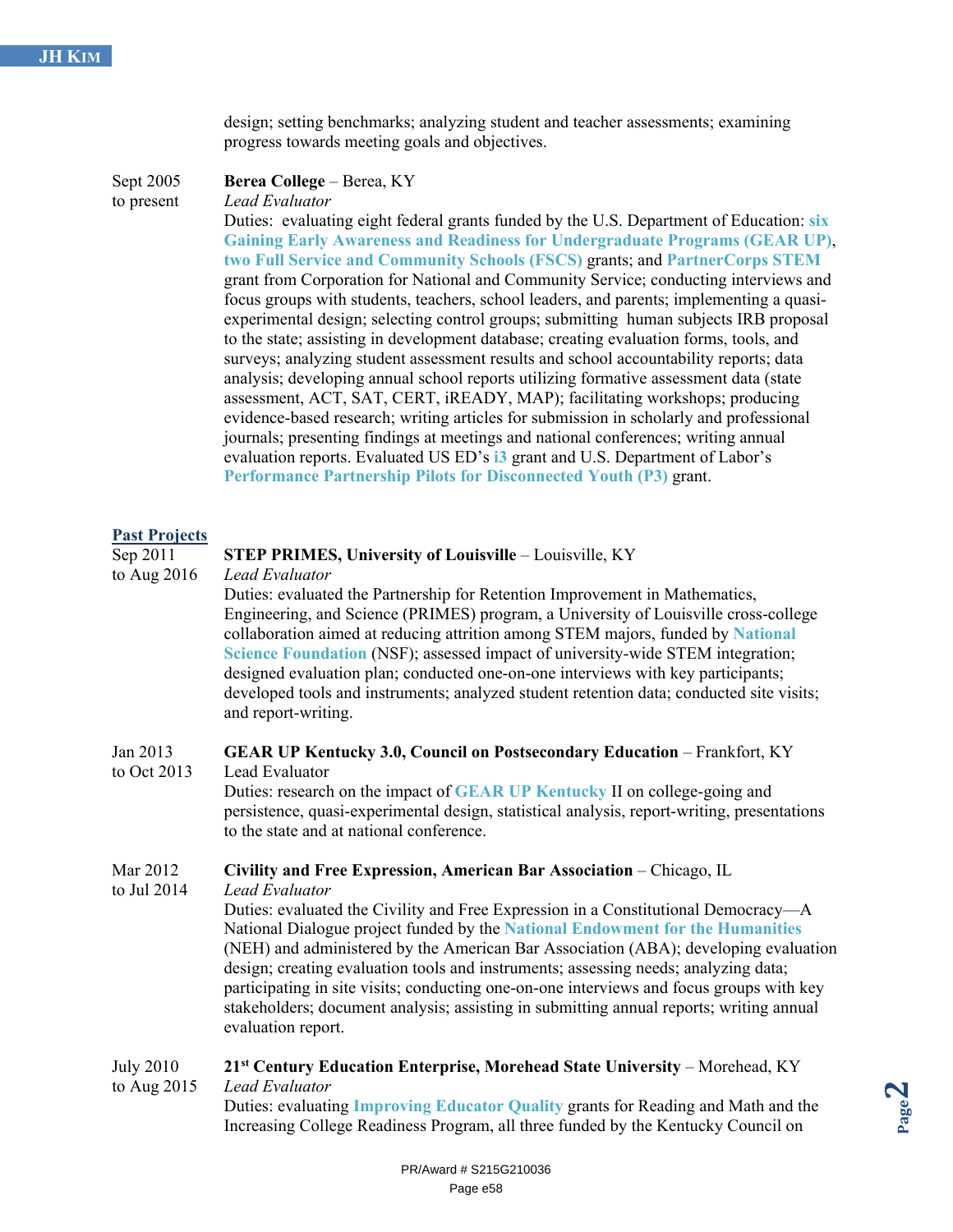|                                 | Postsecondary Education; analyzing surveys, pre- and post-test data; conducting focus<br>groups; document analysis; and site observations.                                                                                                                                                                                                                                                                                                                                                                                                                                                                                                                                                                      |
|---------------------------------|-----------------------------------------------------------------------------------------------------------------------------------------------------------------------------------------------------------------------------------------------------------------------------------------------------------------------------------------------------------------------------------------------------------------------------------------------------------------------------------------------------------------------------------------------------------------------------------------------------------------------------------------------------------------------------------------------------------------|
| <b>July 2009</b><br>to Feb 2010 | National Center for Education Statistics - Washington, D.C.<br>Lead Evaluator<br>Duties: evaluated National Center for Education Statistic's federal contract with the<br>American Institutes for Research federal statistics program, Education Statistics Service<br>Institute; designed evaluation plan and instruments; conducted focus groups and<br>interviews with key personnel; document analysis; and report-writing.                                                                                                                                                                                                                                                                                 |
| <b>July 2009</b><br>to Dec 2013 | Early STEM Noyce Scholarship Program - Louisville, KY<br>Lead Evaluator<br>Duties: evaluating a federal grant funded by the National Science Foundation with the<br>University of Louisville; assessing impact of university-wide STEM integration;<br>designing evaluation plan; conducting focus groups with key participants; developing<br>tools and instruments; site visits; document analysis; and report-writing.                                                                                                                                                                                                                                                                                       |
| June 2009<br>to July $2014$     | East Kentucky GEAR UP, Morehead State University - Morehead, KY<br>Lead Evaluator<br>Duties: evaluated a federal grant, Gaining Early Awareness and Readiness for<br>Undergraduate Programs (GEAR UP), funded by the U.S. Department of Education that<br>creates opportunity and access to postsecondary education for low-income students;<br>created evaluation plan and design; identified needs; developed evaluation forms, tools,<br>surveys, and questionnaires; data analysis; analyzed student assessment results and<br>school accountability reports; developed annual school reports utilizing EPAS (ACT)<br>data; created and maintained web-based database; and wrote annual evaluation reports. |
| May 2009<br>to Dec 2011         | Championing Our Students, American Bar Association - Chicago, IL<br>Lead Evaluator<br>Duties: conducted process evaluation of a U.S. Department of Justice, Office of Juvenile<br>Justice and Delinguency Prevention-funded National Mentoring program that                                                                                                                                                                                                                                                                                                                                                                                                                                                     |

Jelinquency Prevention-funded National Mentoring program that coordinates a legal mentoring program nationwide; assessed needs; developed evaluation design, tools, and instruments; conducted person-to-person interviews and focus groups; wrote reports to leadership team.

# July 2005 **Groundwork Education in Mathematics and Science** – Louisville, KY

to June 2011 *Lead Evaluator*

Duties: evaluated a federal grant funded by the **National Science Foundation** that integrates the talents of math and science graduate students and middle school teachers; implemented formative and summative evaluation; created evaluation plan; designed evaluation forms, surveys, and questionnaires; conducted person-to-person and phone interviews; collected and analyzed quantitative and qualitative data attended conferences; wrote and presented reports to PI, Management Team, and NSF Program Manager.

# **WORK EXPERIENCES:**

July 2007 to **American Bar Association** – Chicago, IL

July 2008 *Associate Director, Division for Public Education*

Duties: contributed to developing strategic plans; developed and implemented program evaluation; managed juvenile justice programs, teen dating violence partnership program with Girls Scouts USA; developed new programs; enhanced and developed curriculum; wrote successful grants; supervised staff.

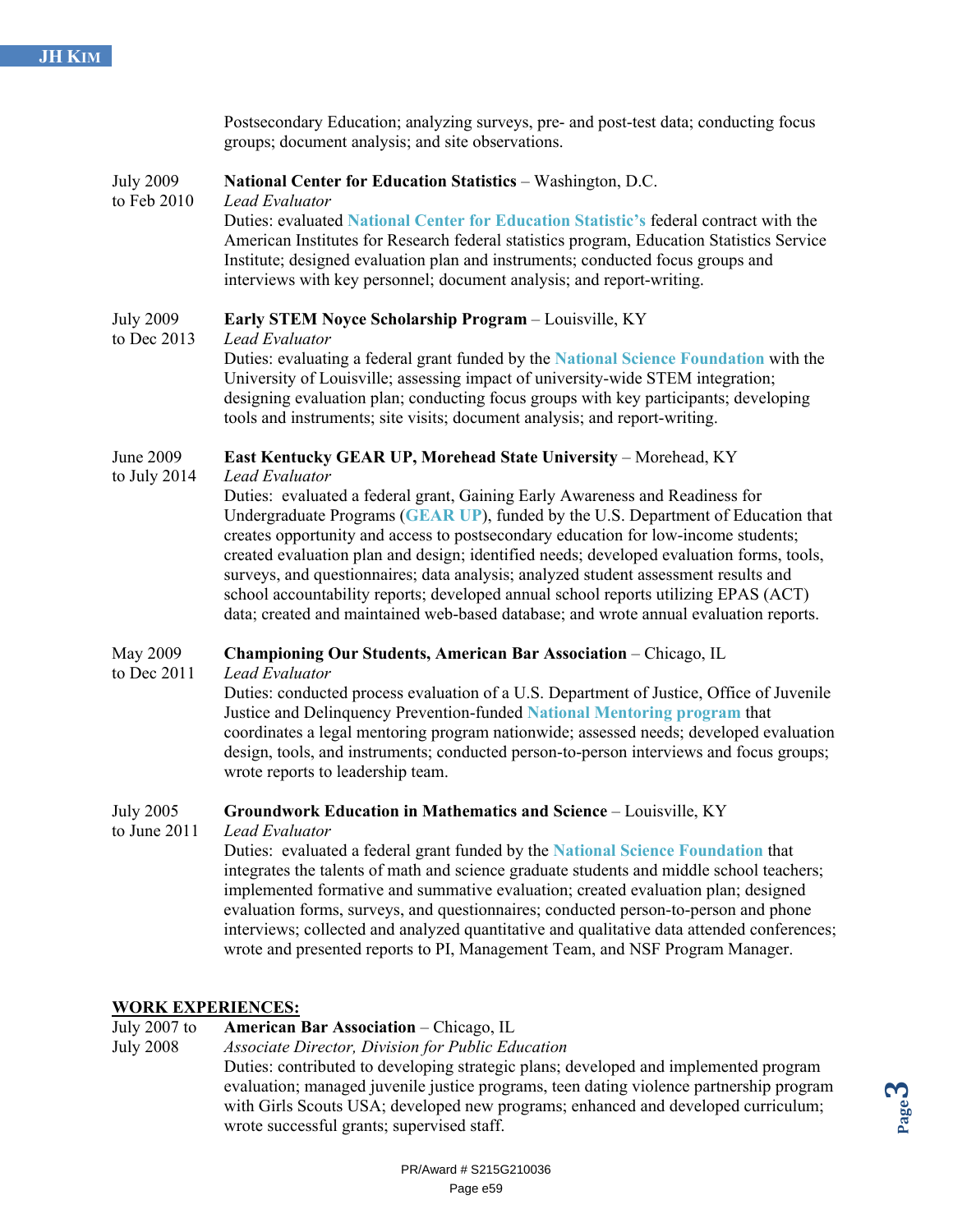# Dec 2004 to **Council on Postsecondary Education** – Frankfort, KY April 2006 *Associate Director of Planning and Assessment, GEAR UP Kentucky* Duties: developed strategic plans; oversight of the administration of statewide programs; ensured accountability of regional programs' performance standards; directed the implementation and analyses of assessments; managed data and data collection; supervised statewide staff; provided guidance and support to school district activities and plans of GEAR UP schools throughout the state; facilitated workshops; designed inhouse evaluations; created documents for marketing; prepared and conducted presentations and reports to advisory boards and state partners; successful grant-writing. Jan 2004 to **Boyd County High School** – Catlettsburg, KY June 2004 *English Teacher* Duties: taught English literature, grammar, and composition to Freshman and Sophomore students of varying abilities and needs; evaluated writing portfolios for state assessment; reviewed state grants. Dec 2000 to **Regional Institute for Community Policing** – Springfield, IL Dec 2002 *State Project Coordinator* Duties: coordinated a state-wide domestic violence training program funded by the Department of Justice; collaborated with experts, academics, professionals, and practitioners to produce a systems approach to utilizing community policing to reduce domestic violence; created a module focusing on the needs of immigrant populations; examined and altered curricula to best fit the needs of Illinois; assisted in creating training materials; facilitated training to domestic violence advocates, law enforcement officials, health/mental health care professionals, and criminal court officials. Jan 1998 to **Institute for Government and Public Affairs** – Urbana, IL

July 2000 *Postdoctoral Research Associate*

Duties: designed and coordinated program evaluations; researched government best practices of performance measures nationwide; assessed women's health policies in Illinois; analyzed the impact of health care policies in Illinois on underserved populations; examined effectiveness of a major government-funded community policing organization; designed questionnaires, conducted formal interviews with law enforcement officials, academic professionals, social service organizations, and community groups; analyzed data; prepared reports.

# **EDUCATION:**

Ph.D. Educational Policy Studies, University of Illinois at Urbana-Champaign received December 1997

M.S. Education & Social Policy, Northwestern University, Evanston, IL received August 1992

B.A. English Literature, University of Illinois at Urbana-Champaign received May 1990

# **HONORS AND AWARDS:**

Registry of Outcome Evaluators, What Works Clearinghouse National Institute of Justice Consulting Database, member

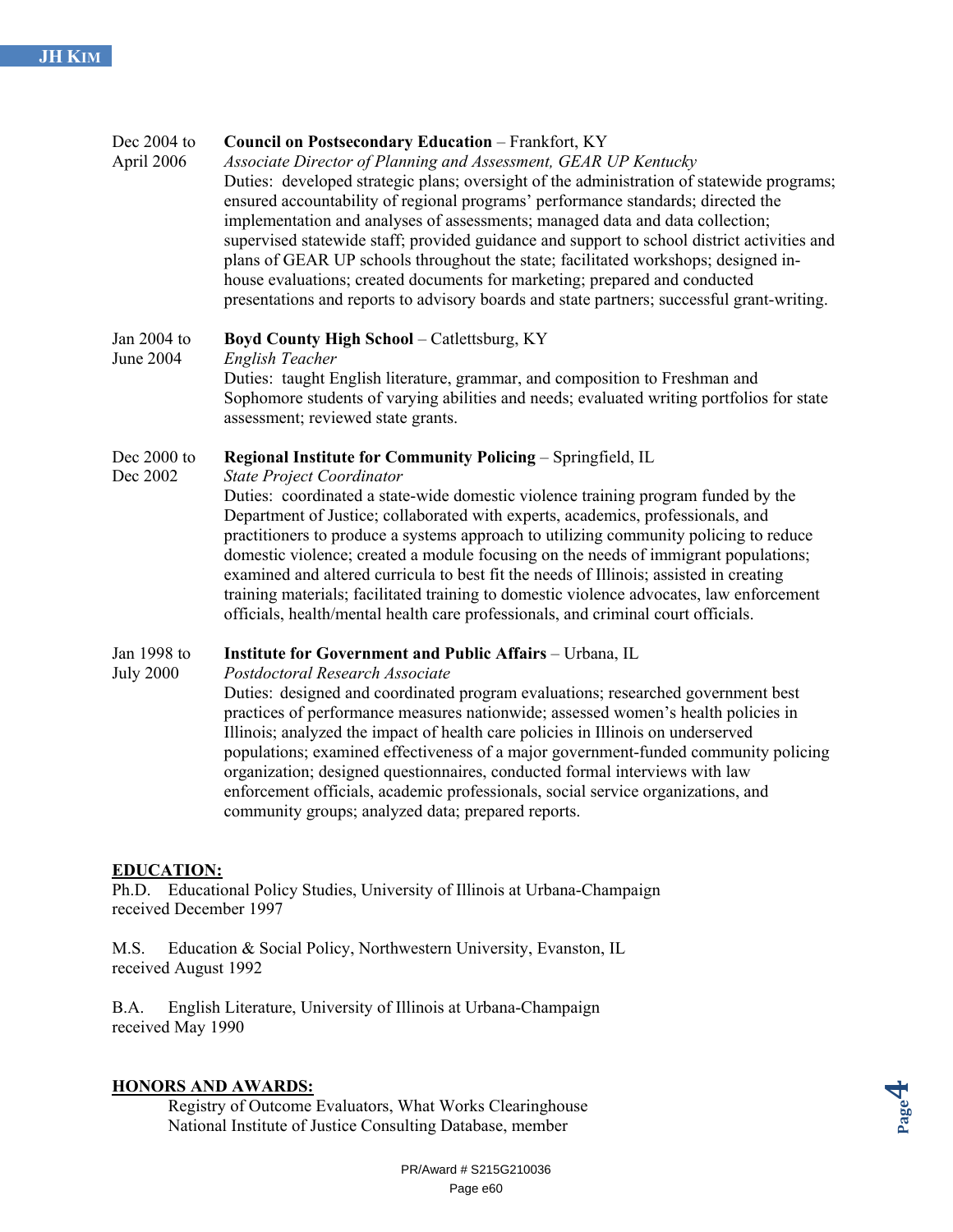| <b>2019 Poverty Estimates for School districts</b><br>Source: U.S. Census Bureau, Small Area Income and Poverty Program (SAIPE)<br><b>Release date: December 2020</b> |                                            |  |  |
|-----------------------------------------------------------------------------------------------------------------------------------------------------------------------|--------------------------------------------|--|--|
| <b>State Postal Code</b>                                                                                                                                              | KY                                         |  |  |
| <b>State FIPS Code</b>                                                                                                                                                | 21                                         |  |  |
| District ID                                                                                                                                                           | 04170                                      |  |  |
| Name                                                                                                                                                                  | Middlesboro Independent School<br>District |  |  |
| <b>Estimated Total Population</b>                                                                                                                                     | 9,350                                      |  |  |
| <b>Estimated Population 5-17</b>                                                                                                                                      | 1,373                                      |  |  |
| Estimated number of relevant children 5 to 17 years old in $\frac{569}{ }$<br>poverty who are related to the householder                                              |                                            |  |  |
| Estimated percentage of relevant children 5 to 17 years<br>old in poverty who are related to the householder                                                          | 41%                                        |  |  |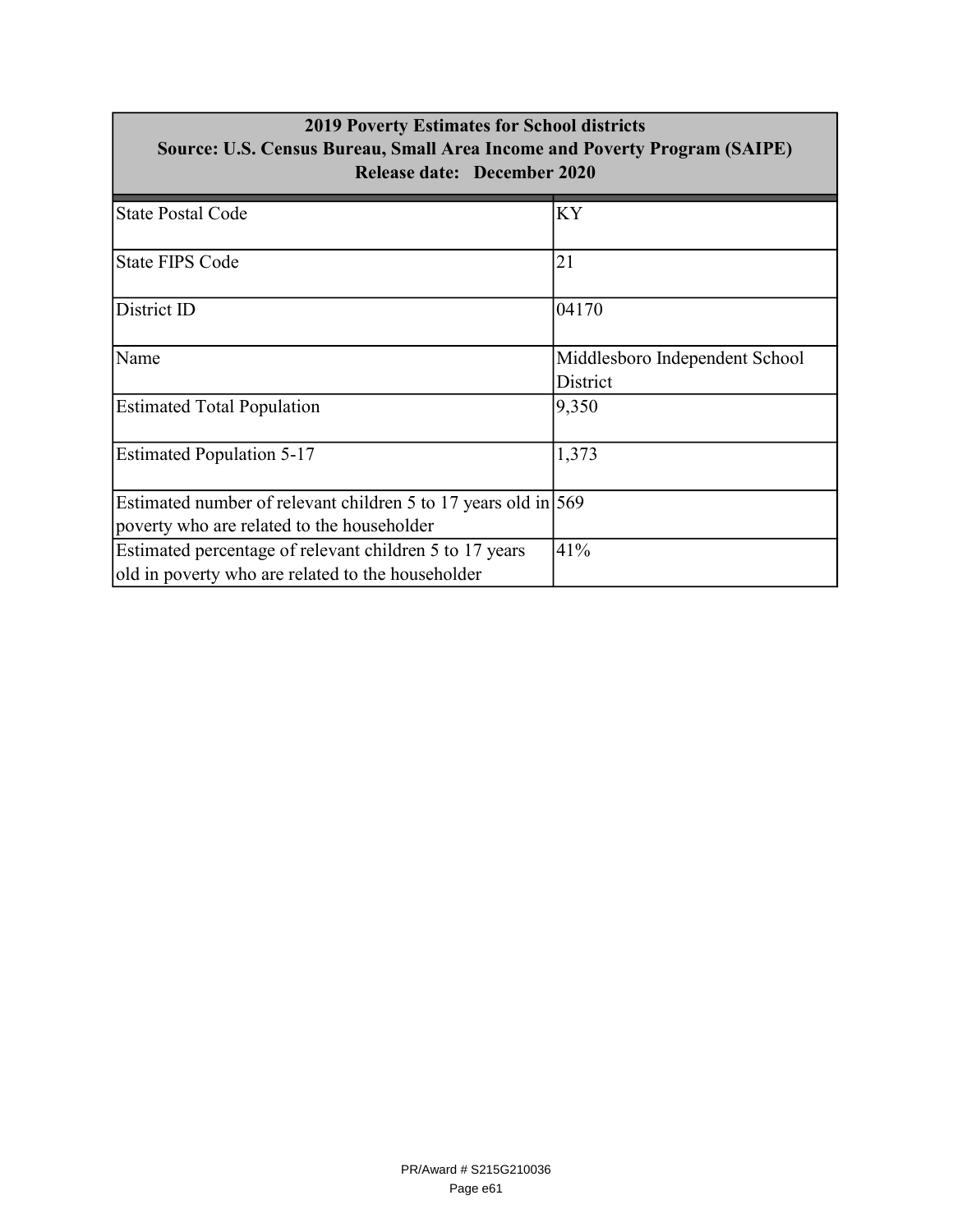# **Documentation of Non-Profit Status**

- Partners for Education at Berea College
- Save the Children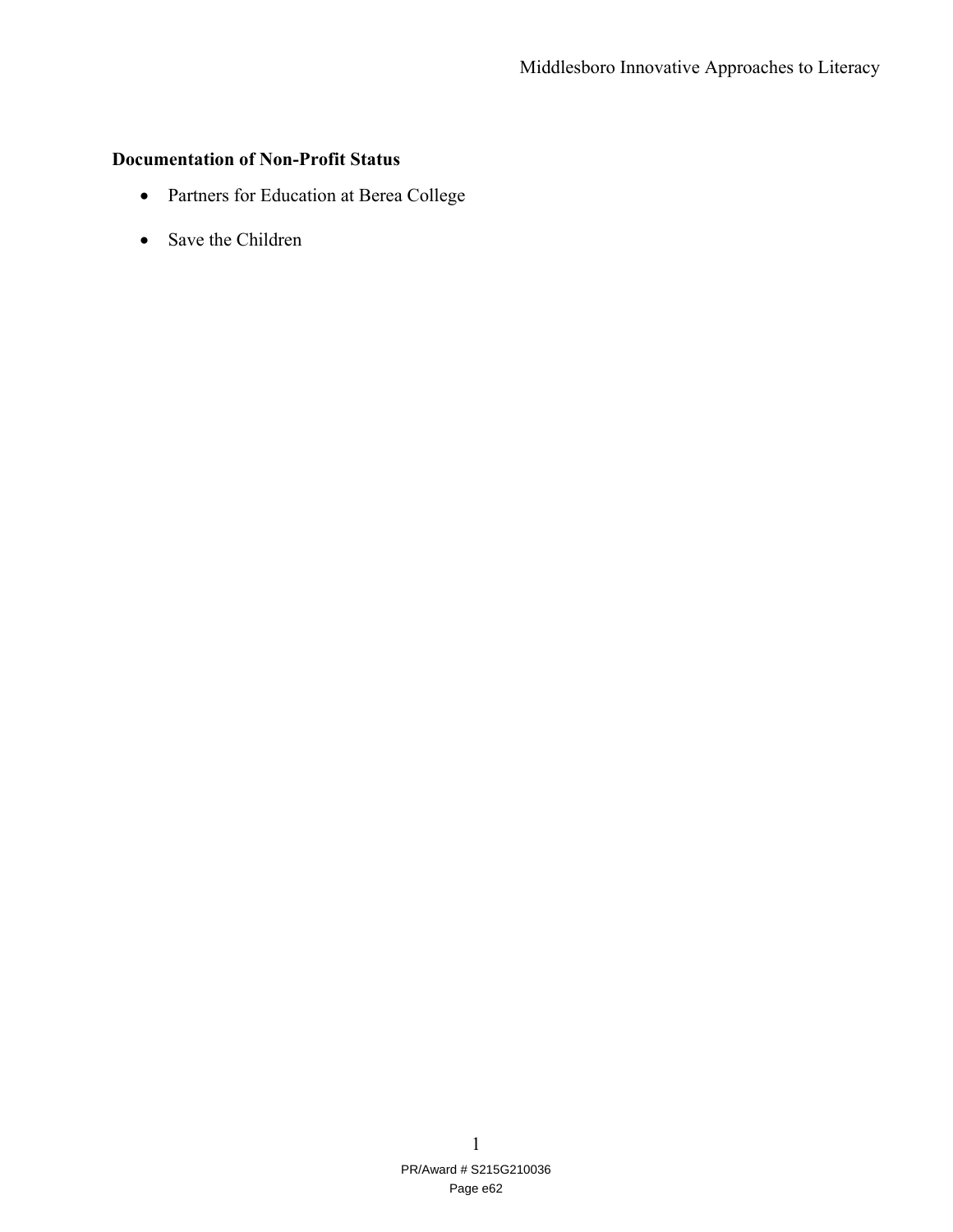

**BEREA** COLLEGE Berea, Kentucky 40404

Office of the President Larry Dwight Shinn  $(859)$  985-3520 Fax: (859) 985-3915

July 1, 2007

### TO WHOM IT MAY CONCERN,

Berea College has received a letter ruling from the Internal Revenue Service stating that it is exempt from federal income taxes under Section 501(c)(3) of the Internal Revenue Code and that contributions made to the College are deductible by the donors as provided in Section 170 of the Internal Revenue Code.

This is to certify that there has been no change in the purpose, character, or method of operation of Berea College subsequent to the issuance of the IRS determination letters and that such determination letter still applies.

Sincerely,

Larry D. Shinn President

LDS/bb

Federal Tax Id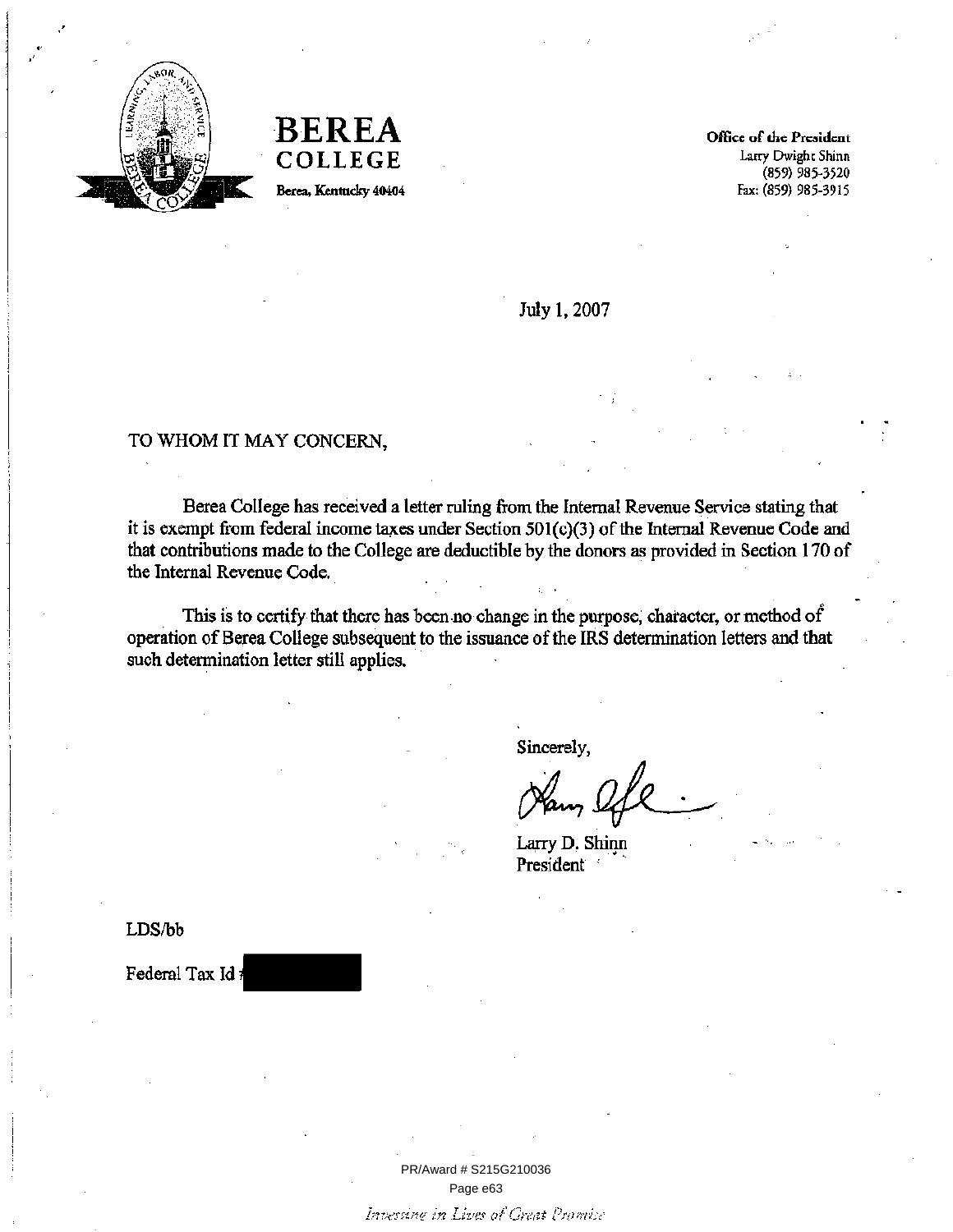### Internal Revenue Service

Date: JUN 21 2000

Berea, KY 40404-0001

Berea College CPO 2214

# Department of the Treasury



Dear Sir or Madam:

This is in response to your request for a letter affirming your organization's exempt status.

In February 1953 we issued a determination letter that recognized your organization as exempt from federal income tax under section 101(6) of the Internal Revenue Code of 1939 (now section 501(c)(3) of the Internal Revenue Code of 1986). That determination letter is still in effect.

Based on information submitted subsequently, we classified your organization as a publicly supported organization, and not a private foundation, because it is described in sections 509(a)(1) and 170(b)(1)(A)(ii) of the Code. This classification was based on the assumption that your organization's operations would continue as stated in the application. If your organization's purposes, character, method of operations, or sources of support have changed, please let us know so we can consider the effect of the change on the organization's exempt status and foundation status.

Revenue Procedure 75-50, published in Cumulative Bulletin 1975-2 on page 587, sets forth guidelines and record keeping requirements for determining whether private schools have racially nondiscriminatory policies as to students. Your organization must comply with this revenue procedure to maintain its tax-exempt status.

Your organization is required to file Form 990, Return of Organization Exempt from Income Tax, only if its gross receipts each year are normally more than \$25,000. If a return is required, it must be filed by the 15th day of the fifth month after the end of the organization's annual accounting period. The law imposes a penalty of \$20 a day, up to a maximum of \$10,000, when a return is filed late, unless there is reasonable cause for the delay.

As of January 1, 1984, your organization is liable for taxes under the Federal Insurance Contributions Act (social security taxes) on remuneration of \$100 or more the organization pays to each of its employees during a calendar year. There is no liability for the tax imposed under the Federal Unemployment Tax Act (FUTA).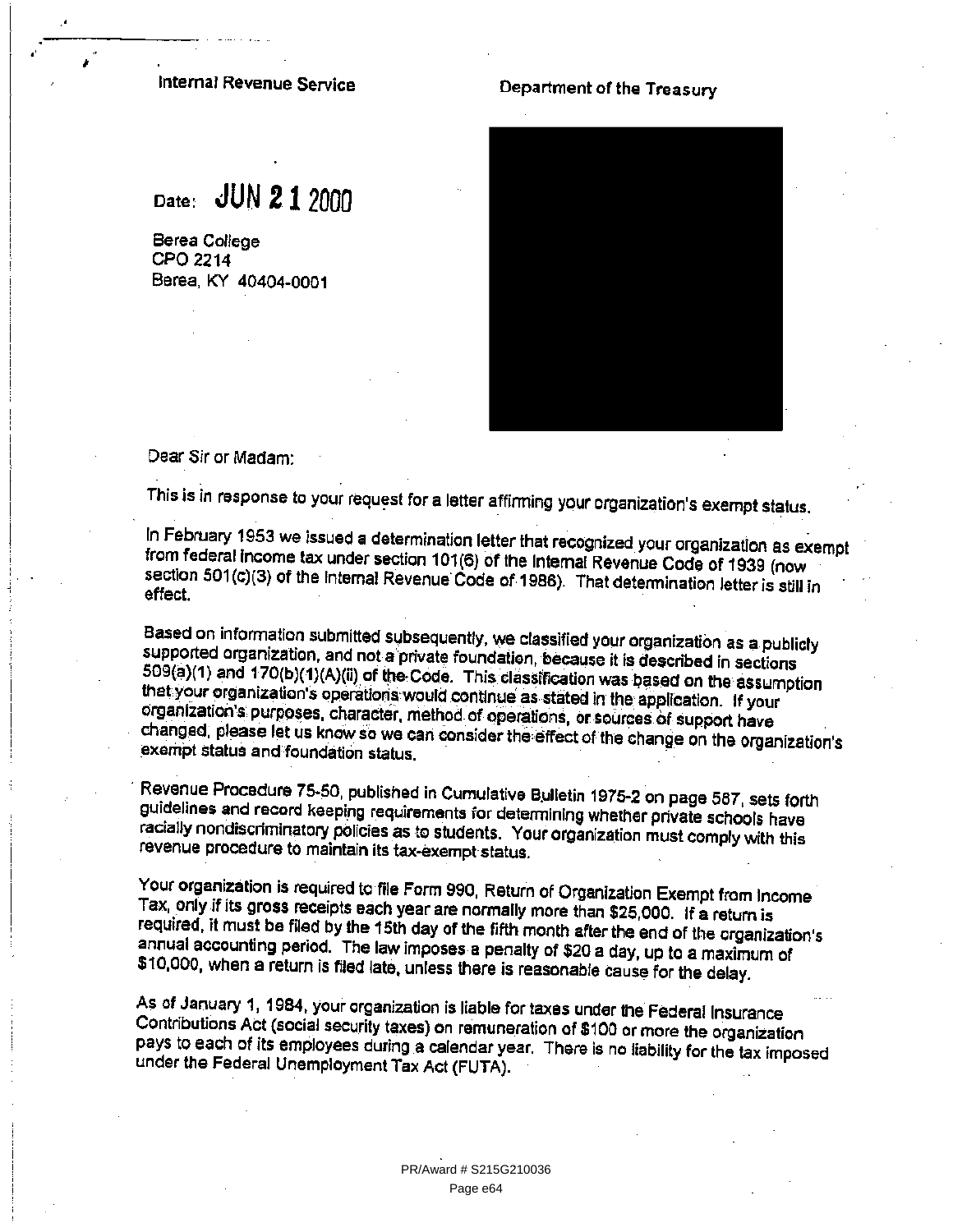Berea College

Organizations that are not private foundations are not subject to the excise taxes under Chapter 42 of the Code. However, these organizations are not automatically exempt from other federal excise taxes. If you have any questions about excise, employment, or other federal taxes, please let us know.

Donors may deduct contributions to your organization as provided in section 170 of the Code. Bequests, legacies, devises, transfers, or gifts to your organization or for its use are deductible for federal estate and gift tax purposes if they meet the applicable provisions of sections 2055. 2106, and 2522 of the Code.

Your organization is not required to file federal income tax returns unless it is subject to the tax on unrelated business income under section 511 of the Code. If your organization is subject to this tax, it must file an income tax return on Form 990-T, Exempt Organization Business Income Tax Return. In this letter, we are not determining whether any of your organization's present or proposed activities are unrelated trade or business as defined in section 513 of the Code.

The law requires you to make your organization's annual return available for public inspection without charge for three years after the due date of the return. If your organization had a copy of its application for recognition of exemption on July 15, 1987, it is also required to make available for public inspection a copy of the exemption application, any supporting documents and the exemption letter to any individual who requests such documents in person or in writing. You can charge only a reasonable fee for reproduction and actual postage costs for the copied materials. The law does not require you to provide copies of public inspection documents that are widely available, such as by posting them on the Internet (World Wide Web). You may be liable for a penalty of \$20 a day for each day you do not make these. documents available for public inspection (up to a maximum of \$10,000 in the case of an annual return).

Because this letter could help resoive any questions about your organization's exempt status and foundation status, you should keep it with the organization's permanent records.

If you have any questions, please call us at the telephone number shown in the heading of this letter.

Sincerely,

John E. Ricketts, Director, TE/GE **Customer Account Services**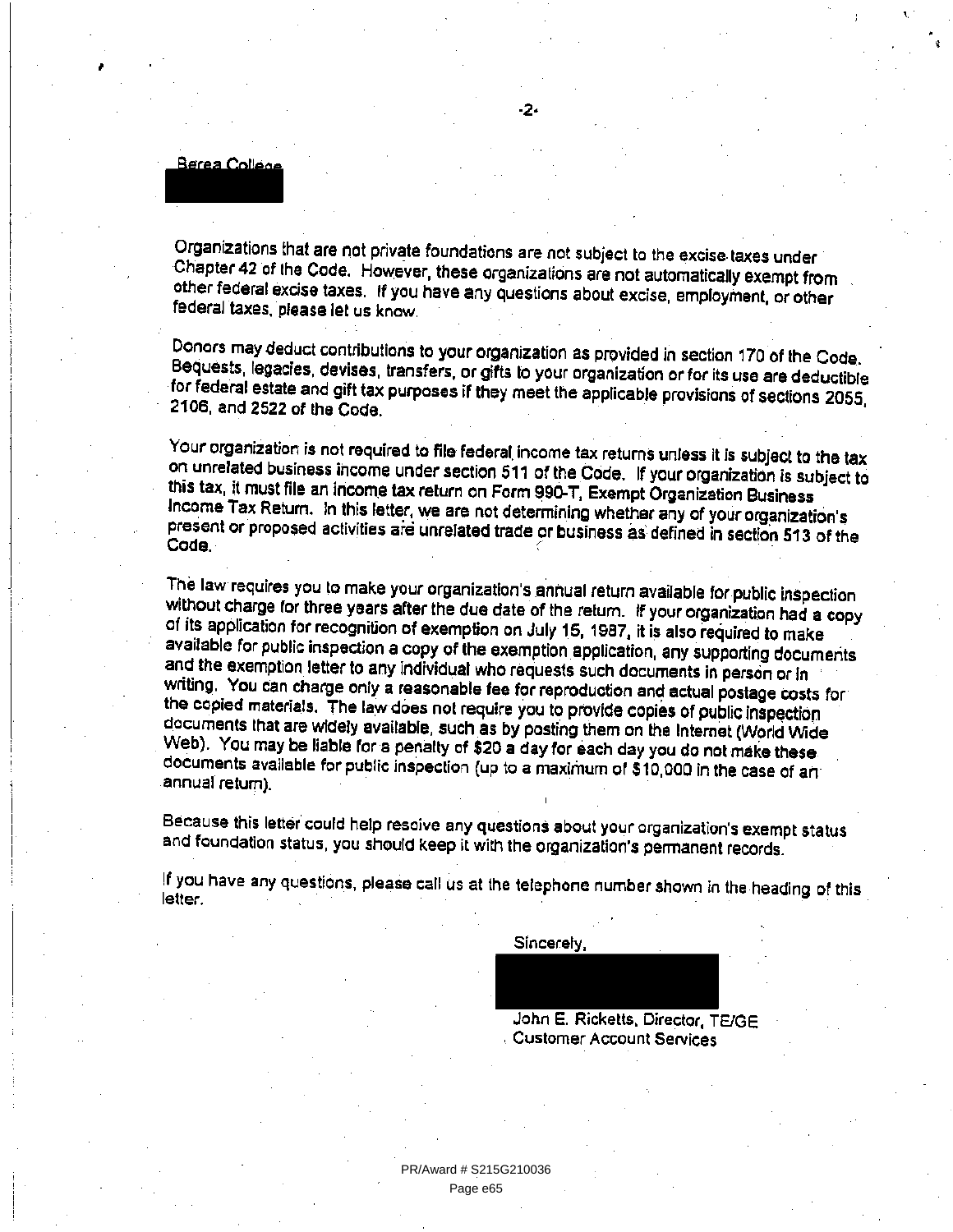### **Internal Revenue Service**

**District Director** 

«Berea College Attn: Leigh A. Jones Berea, KY 40404

Department of the Treasury

P.O. Box 3159 Cincinnati, Ohio 45201



Dear Sir or Madam:

In response to your inquiry Berea College

is exempt from Federal income tax by virtue of an individual ruling dated January 2, 1953. A copy of this determination letter is attached.

Please note, Section 101(6) of the 1939 Internal Revenue Code coincides with Section 501(c) (  $3$  of the 1954 Code. Form 990 is your present filing requirement in lieu of the 990-A referred to in the determination letter.

Contributions to you are deductible as provided in Section 170 of the Internal Revenue Code. Bequests, legacies, devises, transfers or gifts are deductible for Federal, estate and gift tax purposes under Sections 2055, 2106 and 2522 of the Code.



Enclosure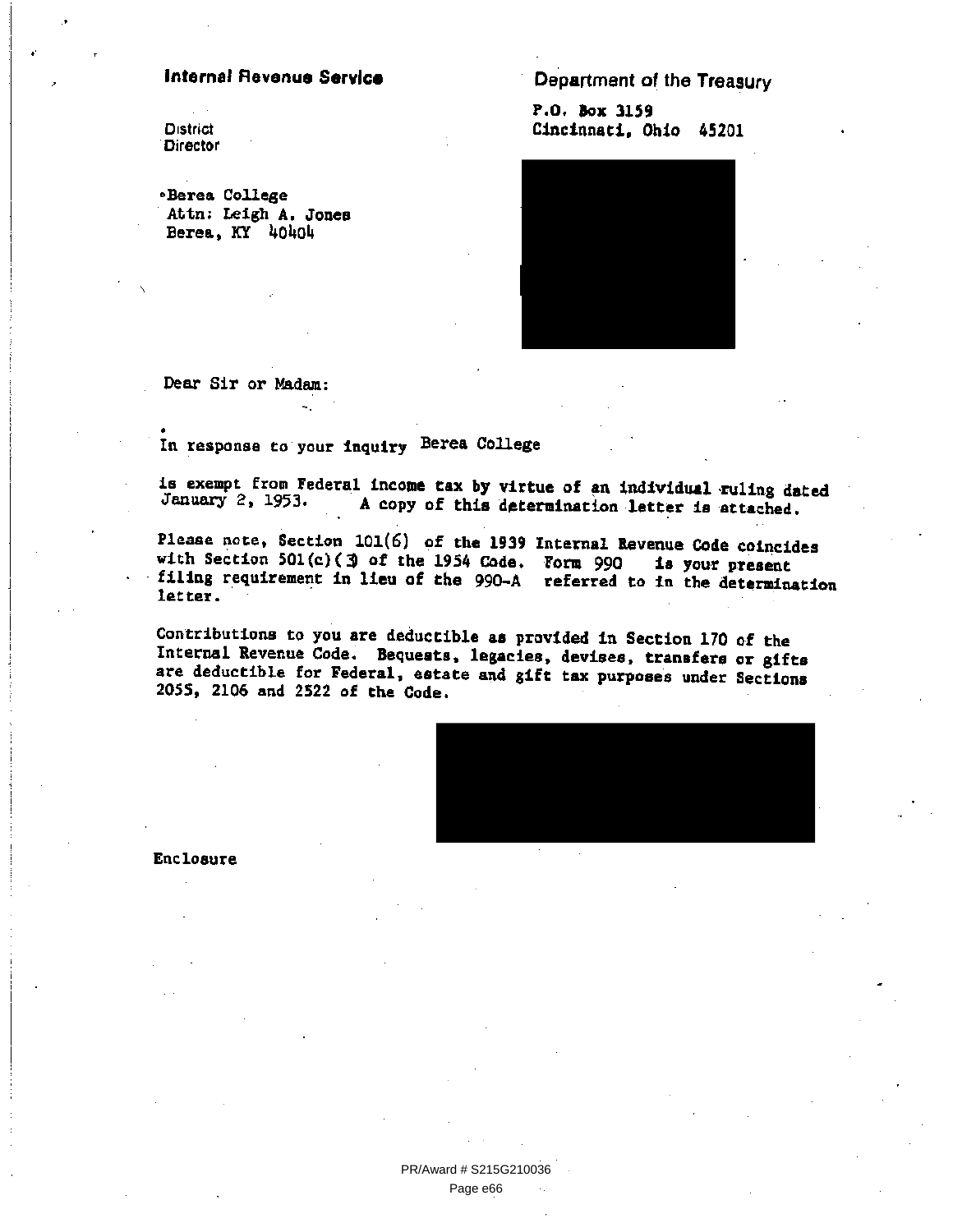

# **U.S. TREASURY DEPARTMENT WASHINGTON 25**

**COMMISSIONER OF INTERNAL REVENUE** 

ABOREES REPLY TO .<br>En af nattrikk reviser **AND REPER TO**  $T: S: EG$ **MEN** 

JAN 2 1953

Berea College

Berea. Kentucky

Gentlement

It is the opinion of this office, based upon the evidence presented, that you are exempt from Federal income tax under the provisions of section 101(6) of the Internal Revenue Code as it is shown that you are erganized and operated exclusively for educational purposes.

Accordingly, you are not required to file income tax returns unless you change the character of your organization, the purposes for which you were organized, or your method of operation. Any such changes should be reported immediately to the Director of Internal Revenue for your district in order that their effect upon your exempt status may be determined.

Contributions made to you are deductible by the donors in computing their taxable net income in the manner and to the extent provided by section 23(o) and (q) of the Code.

Bequests, legacies, devises or transfers, to or for your use are deductible in computing the value of the net estate of a decedent for estate tax purposes in the manner and to the extent provided by sections 812(d) and 861(a)(3) of the Code. Gifts of property to you are deductible in computing net gifts for gift tax purposes in the manner and to the extent provided in section 1004(a)(2)(B) and 1004(b)(2) and (3) of the Code.

It will not be necessary for you to file the annual return of information, Form 990A, generally required of organizations exempt under section 101(6) of the Internal Revenue Code, as you come within the specific exceptions contained in section 54(f) of the Code.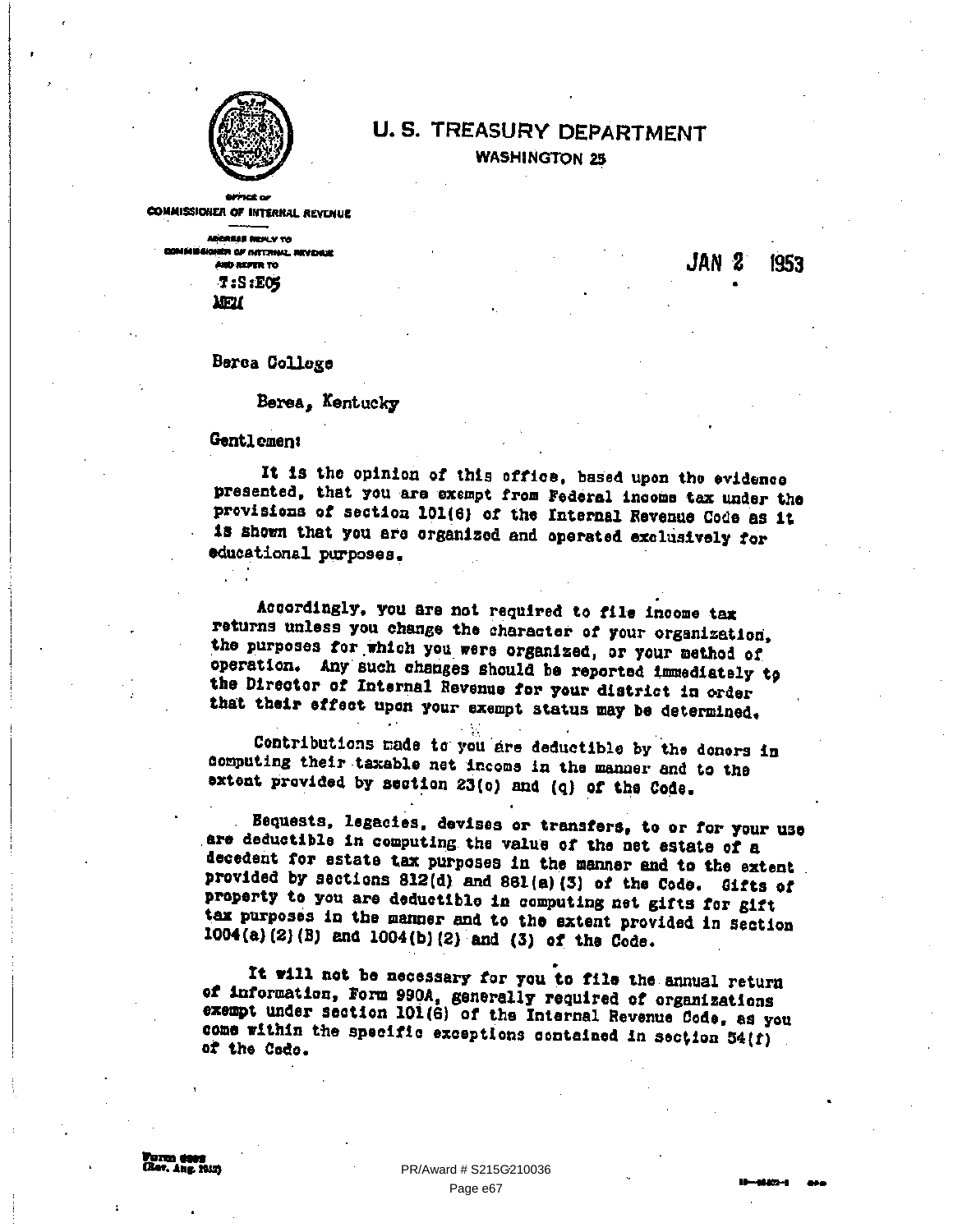# Berea College

In the event you have not filed a waiver of exemption certificate in accordance with the previsions of section 1428(1) of the Cods, no liability is incurred by you for the taxes imposed under the Federal Insurance Contributions Act. Tax liability is not incurred by you under the Federal Unemployment Fax Act by virtue of the provisions of section 1607(c)(8) of such Act.

The Director of Internal Revenue for your district is being advised of this action.

Since the information submitted shows that your business activities are substantially related to the performance of your educational functions and further, that substantially all of the work in carrying on such so-called trade or business is performed by your students, you are not required to file Form 990-T for the purpose of reporting income derived therefrom.

Bureau ruling of May N., 1928, holding you exampt under section 231(6) of the Revenue Act of 1926, which was affirmed April 5, 1938, under the Revenue Act of 1936, is hereby affirmed under asction 101(6) of the Internal Revenue Code.

Very truly yours,

Assistant Commissioner

By

Head, Exempt Organization

Special Technical Services Division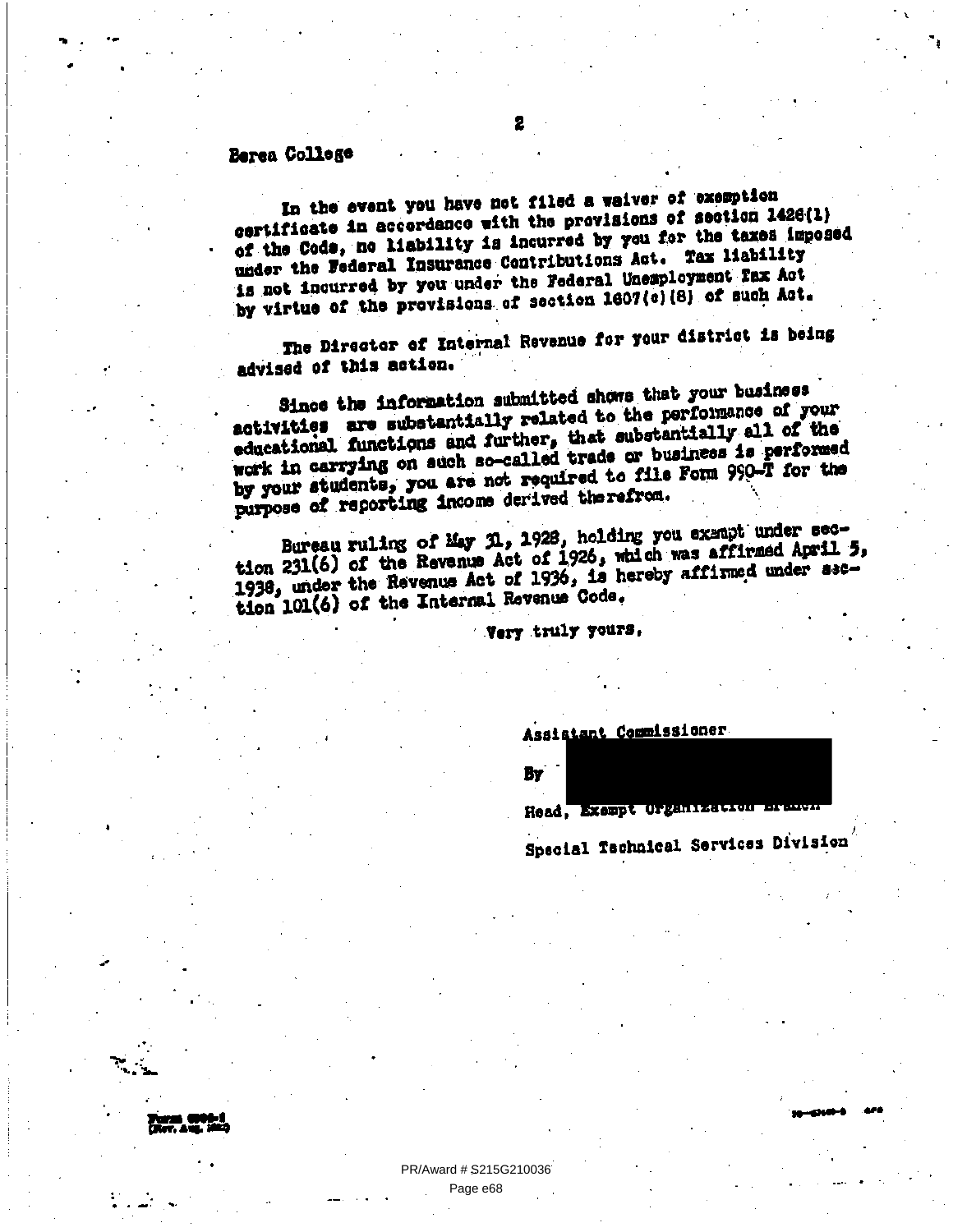

CINCINNATI OH 45999-0038

SAVE THE CHILDREN FEDERATION INC % sTACY BRANDON 501 KINGS HIGHWAY EAST FAIRFIELD CT 06825

011546

Employer ID Number: Form 990 required: YES

Dear Taxpayer:

This is in response to your request dated June 01, 2016, regarding your tax-exempt status.

 $\sim 100$ 

 $\sim 10$ 

We issued you a determination letter in July 1964, recognizing you as tax-exempt under Internal Revenue Code (IRC) Section 501(c) (3).

Our records also indicate you're not a private foundation as defined under IRC Section 509(a) because you're described in IRC Sections 509(a)(1) and 170(b)(1)(A)(vi).

Donors can deduct contributions they make to you as provided in IRC Section 170. You're also qualified to receive tax deductible bequests, legacies, devises, transfers, or gifts under IRC Sections 2055, 2106, and 2522.

In the heading of this letter, we indicated whether you must file an annual information return. If a return is required, you must file Form 990, 990-EZ, 990-N, or 990-PF by the 15th day of the fifth month after the end of your annual accounting period. IRC Section 6033(j) provides that, if you don't file a required annual information return or notice for three consecutive years, your exempt status will be automatically revoked on the filing due date of the third required return or notice.

For tax forms, instructions, and publications, visit www.irs.govor call 1-800-TAX-FORM (1-800-829-3676).

If you have questions, call 1-877-829-5500 between 8 a.m. and 5 p.m., local time, Monday through Friday (Alaska and Hawaii follow Pacific Time).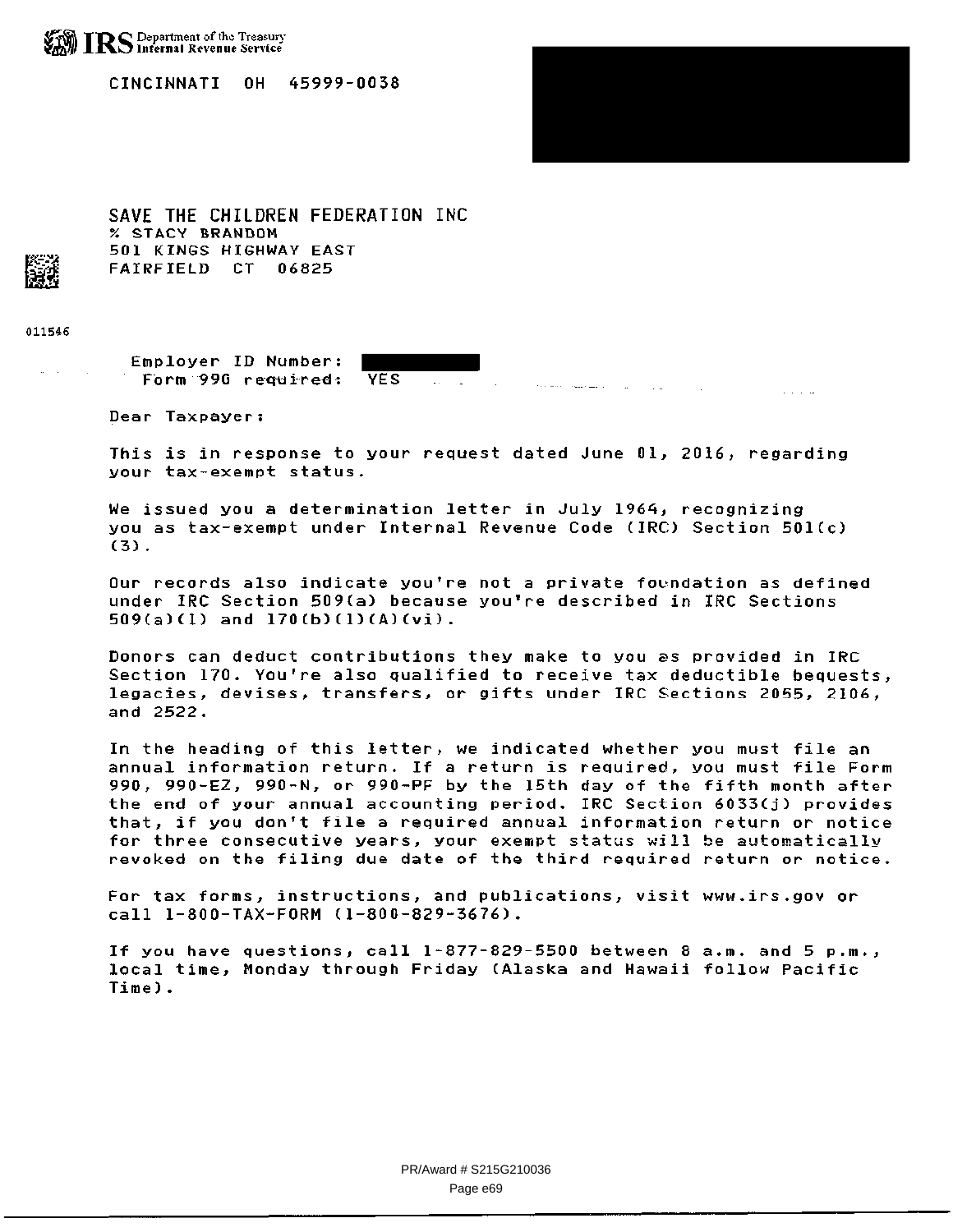

T

SAVE THE CHILDREN FEDERATION INC % STACY BRANDOM 501 KINGS HIGHWAY EAST FAIRFIELD CT 06825

 $\Delta\Delta\phi$  and  $\Delta\phi$  is a set of the set of  $\Delta\phi$ 

 $\mathcal{L}_{\mathcal{A}}$ 

Sincerely yours,

 $\mathcal{L}_{\mathcal{A}}$  , where  $\mathcal{L}_{\mathcal{A}}$ 

Doris Kenwright, Operation Mgr Accounts Management Operations 1

 $\sim$   $\sim$ 

 $\mathcal{L}_{\text{max}}$  and  $\mathcal{L}_{\text{max}}$  .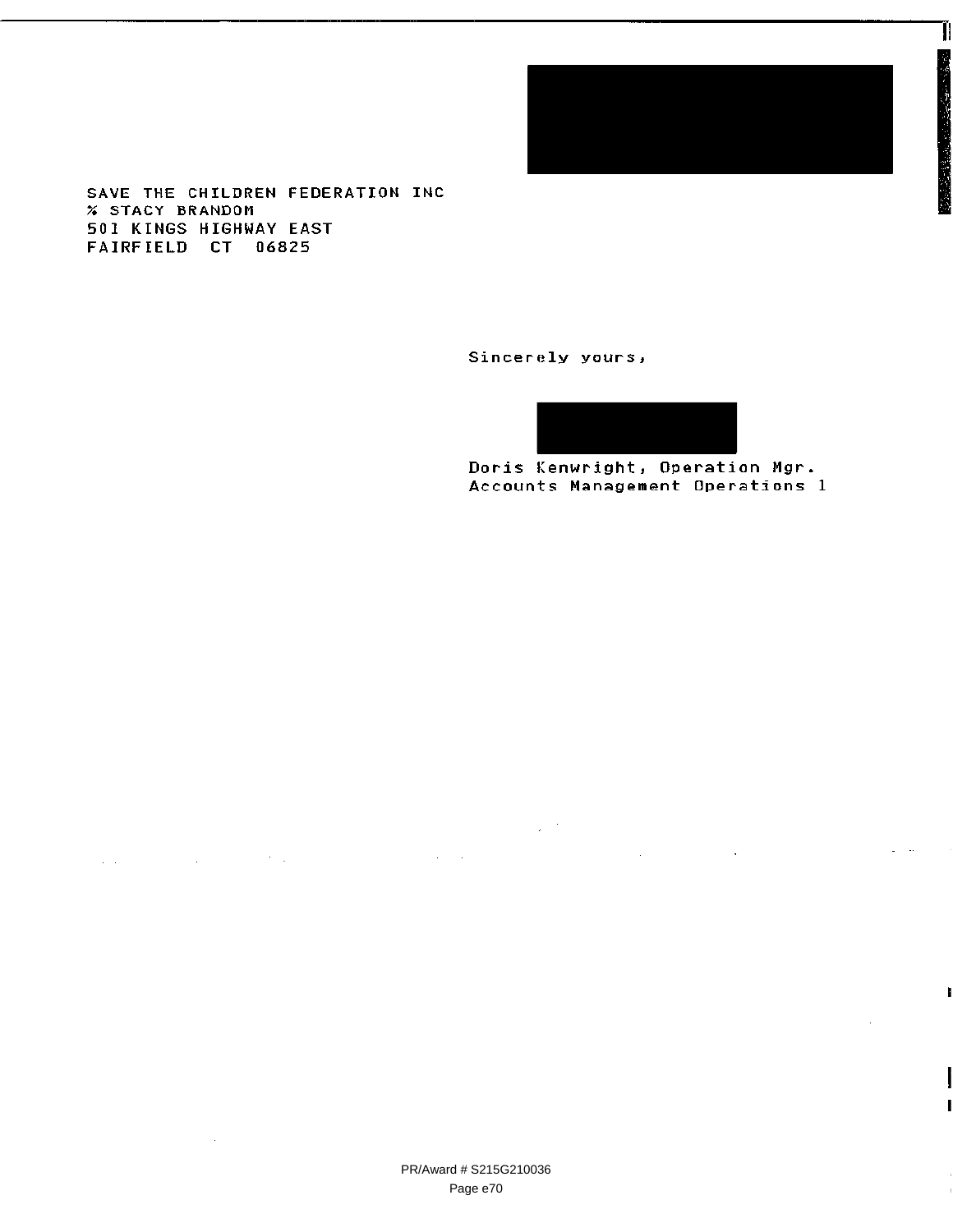# **Kentucky Department of Education Indirect Cost Rates used for FY 2021 - 2022 Based on FYE 2019- 2020**

| <b>District</b>                | <b>Non</b><br><b>Restricted</b><br><b>Rates</b> | <b>Restricted</b><br>Rates |
|--------------------------------|-------------------------------------------------|----------------------------|
| 001 Adair County               | 10.78                                           | 1.74                       |
| 005 Allen County               | 13.65                                           | 2.15                       |
| 006 Anchorage Independent      | 25.24                                           | 7.11                       |
| 011 Anderson County            | 11.37                                           | 1.97                       |
|                                | 12.60                                           | 0.93                       |
| 012 Ashland Independent        | 14.47                                           | 2.99                       |
| 013 Augusta Independent        | 18.51                                           | 4.18                       |
| 015 Ballard County             | 17.66                                           | 5.08                       |
| 016 Barbourville Independent   | 11.21                                           | 2.06                       |
| 017 Bardstown Independent      | 13.42                                           |                            |
| 021 Barren County              | 13.68                                           | 2.00<br>1.61               |
| 025 Bath County                |                                                 |                            |
| 026 Beechwood Independent      | 15.44                                           | 3.37                       |
| 031 Bell County                | 15.67                                           | 1.61                       |
| 032 Bellevue Independent       | 16.75                                           | 3.57                       |
| 034 Berea Independent          | 10.88                                           | 1.93                       |
| 035 Boone County               | 13.81                                           | 4.20                       |
| 041 Bourbon County             | 13.25                                           | 1.96                       |
| 042 Bowling Green Independent  | 18.01                                           | 1.85                       |
| 045 Boyd County                | 14.97                                           | 1.54                       |
| 051 Boyle County               | 14.04                                           | 3.95                       |
| 055 Bracken County             | 10.95                                           | 0.95                       |
| 061 Breathitt County           | 10.95                                           | 1.53                       |
| 065 Breckinridge County        | 16.24                                           | 3.64                       |
| 071 Bullitt County             | 10.39                                           | 1.57                       |
| 072 Burgin Independent         | 13.86                                           | 2.98                       |
| 075 Butler County              | 12.23                                           | 2.23                       |
| 081 Caldwell County            | 15.33                                           | 1.48                       |
| 085 Calloway County            | 11.45                                           | 1.79                       |
| 091 Campbell County            | 14.65                                           | 2.94                       |
| 092 Campbellsville Independent | 15.90                                           | 1.58                       |
| 095 Carlisle County            | 12.69                                           | 2.66                       |
| 101 Carroll County             | 14.26                                           | 2.55                       |
| 105 Carter County              | 14.10                                           | 1.34                       |
| 111 Casey County               | 15.00                                           | 2.30                       |
| 113 Caverna Independent        | 9.69                                            | 0.05                       |
| 115 Christian County           | 15.96                                           | 3.24                       |
| 121 Clark County               | 14.22                                           | 1.77                       |
| 125 Clay County                | 9.72                                            | 0.88                       |
| 131 Clinton County             | 11.54                                           | 0.90                       |
| 132 Cloverport Independent     | 15.57                                           | 6.25                       |
| 133 Corbin Independent         | 11.82                                           | 2.54                       |
| 134 Covington Independent      | 16.07                                           | 3.96                       |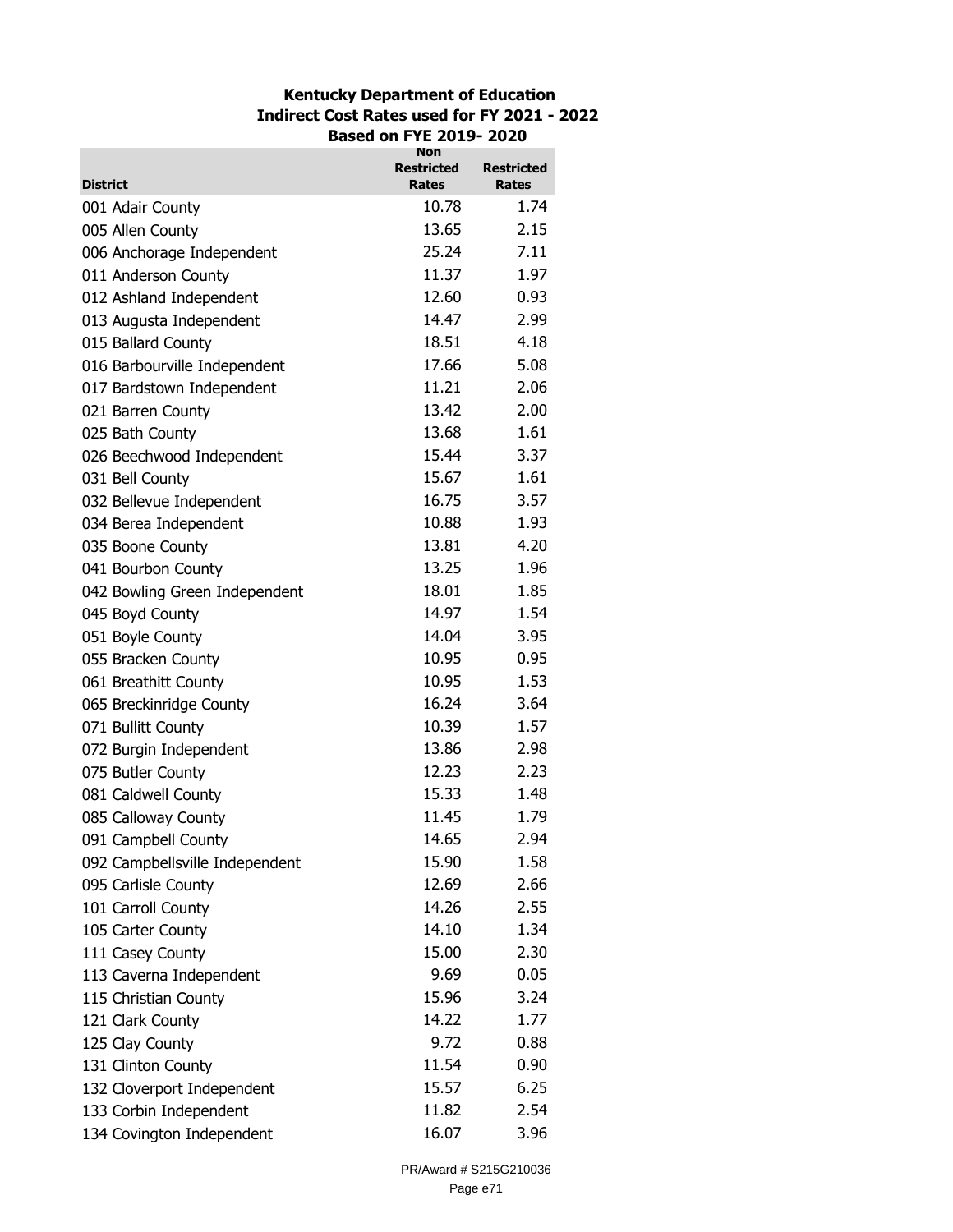| 135 Crittenden County            | 13.31 | 1.74 |
|----------------------------------|-------|------|
| 141 Cumberland County            | 13.24 | 3.25 |
| 143 Danville Independent         | 12.84 | 1.72 |
| 145 Daviess County               | 10.63 | 1.86 |
| 146 Dawson Springs Independent   | 14.93 | 3.93 |
| 147 Dayton Independent           | 14.45 | 3.11 |
| 149 East Bernstadt Independent   | 16.00 | 4.22 |
| 151 Edmonson County              | 14.00 | 2.28 |
| 152 Elizabethtown Independent    | 16.80 | 2.09 |
| 155 Elliott County               | 17.67 | 3.46 |
| 156 Eminence Independent         | 10.69 | 1.83 |
| 157 Erlanger-Elsmere Independent | 9.10  | 1.45 |
| 161 Estill County                | 13.90 | 2.21 |
| 162 Fairview Independent         | 21.77 | 6.29 |
| 165 Fayette County               | 17.23 | 6.00 |
| 171 Fleming County               | 12.73 | 0.15 |
| 175 Floyd County                 | 15.69 | 1.31 |
| 176 Fort Thomas Independent      | 13.96 | 2.47 |
| 177 Frankfort Independent        | 17.39 | 4.93 |
| 181 Franklin County              | 11.45 | 1.78 |
| 185 Fulton County                | 16.38 | 3.34 |
| 186 Fulton Independent           | 13.33 | 2.98 |
| 191 Gallatin County              | 16.81 | 3.52 |
| 195 Garrard County               | 11.75 | 1.72 |
| 197 Glasgow Independent          | 8.94  | 1.11 |
| 201 Grant County                 | 15.20 | 1.63 |
| 205 Graves County                | 11.42 | 1.41 |
| 211 Grayson County               | 10.18 | 1.20 |
| 215 Green County                 | 12.90 | 2.11 |
| 221 Greenup County               | 14.07 | 1.66 |
| 225 Hancock County               | 12.88 | 2.81 |
| 231 Hardin County                | 11.08 | 1.36 |
| 235 Harlan County                | 14.56 | 1.31 |
| 236 Harlan Independent           | 11.84 | 1.87 |
| 241 Harrison County              | 15.74 | 2.29 |
| 245 Hart County                  | 14.44 | 2.11 |
| 246 Hazard Independent           | 14.34 | 2.55 |
| 251 Henderson County             | 15.28 | 2.37 |
| 255 Henry County                 | 12.04 | 1.83 |
| 261 Hickman County               | 16.56 | 2.73 |
| 265 Hopkins County               | 18.16 | 4.20 |
| 271 Jackson County               | 11.75 | 2.17 |
| 272 Jackson Independent          | 13.36 | 1.62 |
| 275 Jefferson County             | 14.63 | 3.57 |
| 276 Jenkins Independent          | 21.74 | 5.86 |
| 281 Jessamine County             | 13.98 | 3.77 |
| 285 Johnson County               | 12.10 | 1.39 |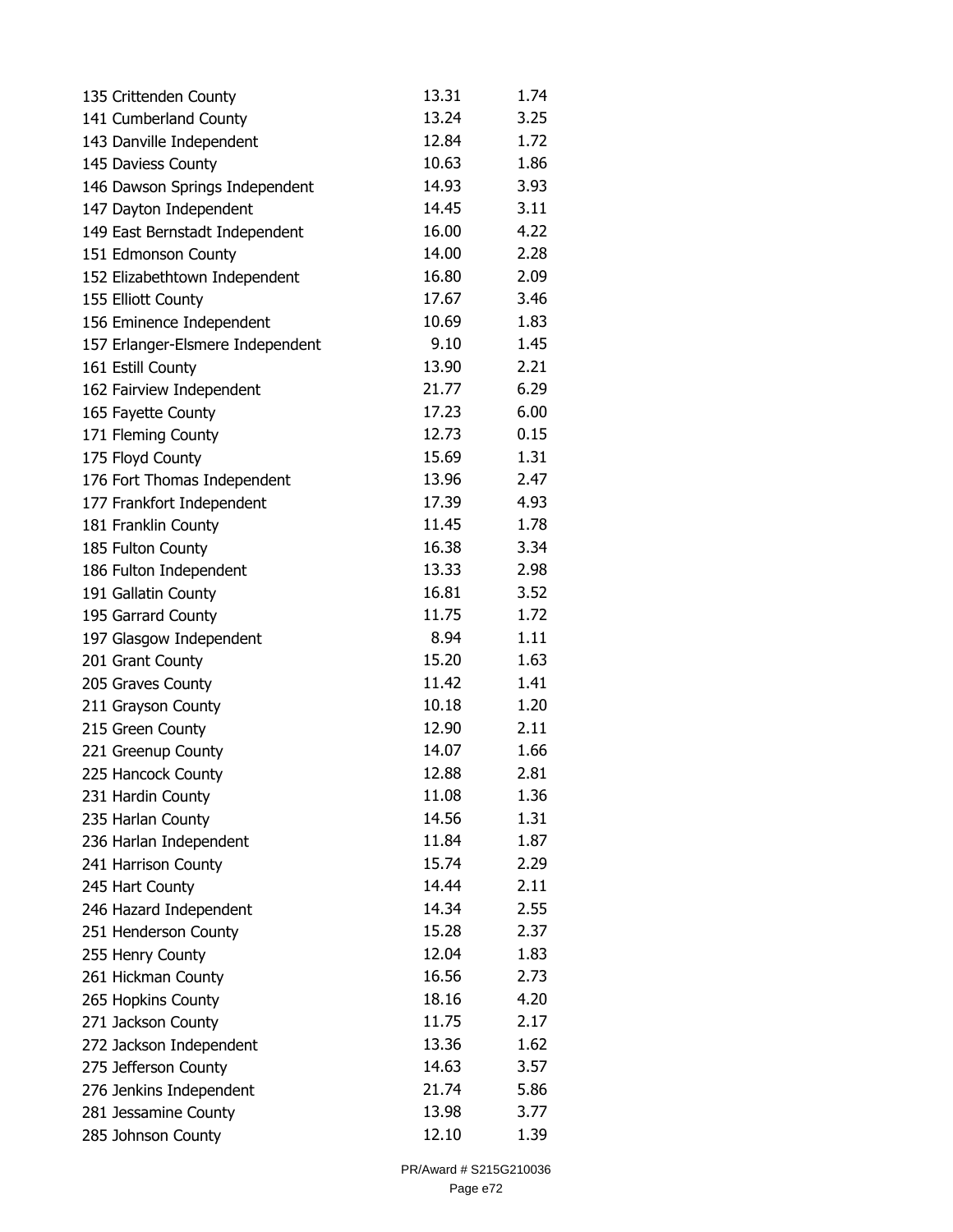| 291 Kenton County           | 13.70 | 2.07 |
|-----------------------------|-------|------|
| 295 Knott County            | 12.96 | 2.08 |
| 301 Knox County             | 12.56 | 1.57 |
| 305 LaRue County            | 11.73 | 2.45 |
| 311 Laurel County           | 14.80 | 2.37 |
| 315 Lawrence County         | 17.53 | 1.15 |
| 321 Lee County              | 20.47 | 3.77 |
| 325 Leslie County           | 13.57 | 1.26 |
| 331 Letcher County          | 15.78 | 2.16 |
| 335 Lewis County            | 13.94 | 2.96 |
| 341 Lincoln County          | 13.92 | 2.36 |
| 345 Livingston County       | 12.52 | 1.78 |
| 351 Logan County            | 14.31 | 1.32 |
| 354 Ludlow Independent      | 11.15 | 0.85 |
| 361 Lyon County             | 16.45 | 2.56 |
| 365 Madison County          | 11.66 | 1.39 |
| 371 Magoffin County         | 12.02 | 1.51 |
| 375 Marion County           | 11.55 | 2.38 |
| 381 Marshall County         | 14.50 | 2.16 |
| 385 Martin County           | 20.40 | 1.76 |
| 391 Mason County            | 12.61 | 2.43 |
| 392 Mayfield Independent    | 13.65 | 1.32 |
| 395 McCracken County        | 15.90 | 2.68 |
| 401 McCreary County         | 13.66 | 2.61 |
| 405 McLean County           | 15.37 | 2.45 |
| 411 Meade County            | 13.78 | 1.39 |
| 415 Menifee County          | 14.78 | 2.94 |
| 421 Mercer County           | 10.83 | 2.01 |
| 425 Metcalfe County         | 14.68 | 2.96 |
| 426 Middlesboro Independent | 13.91 | 1.88 |
| 431 Monroe County           | 18.12 | 2.49 |
| 435 Montgomery County       | 15.96 | 3.18 |
| 441 Morgan County           | 19.32 | 2.18 |
| 445 Muhlenberg County       | 16.31 | 2.22 |
| 446 Murray Independent      | 9.17  | 1.43 |
| 451 Nelson County           | 14.08 | 2.65 |
| 452 Newport Independent     | 16.60 | 2.63 |
| 455 Nicholas County         | 12.32 | 1.73 |
| 461 Ohio County             | 16.25 | 3.39 |
| 465 Oldham County           | 12.10 | 3.43 |
| 471 Owen County             | 13.72 | 1.66 |
| 472 Owensboro Independent   | 13.55 | 3.07 |
| 475 Owsley County           | 12.30 | 1.18 |
| 476 Paducah Independent     | 18.49 | 3.04 |
| 477 Paintsville Independent | 12.10 | 2.19 |
| 478 Paris Independent       | 18.35 | 4.40 |
| 481 Pendleton County        | 15.63 | 3.05 |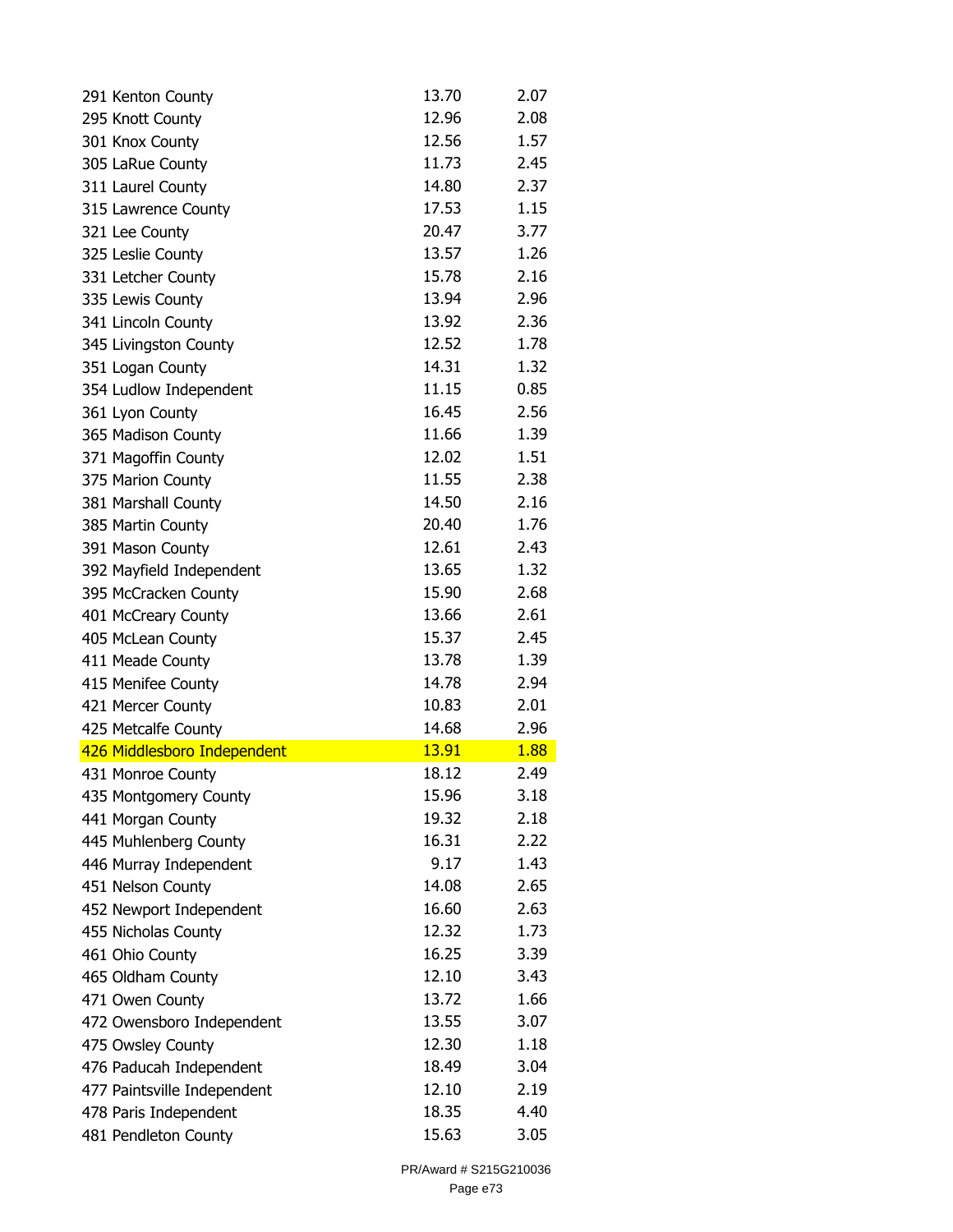| 485 Perry County              | 16.28 | 2.26                     |
|-------------------------------|-------|--------------------------|
| 491 Pike County               | 17.35 | 1.42                     |
| 492 Pikeville Independent     | 16.74 | 1.02                     |
| 493 Pineville Independent     | 18.82 | 2.25                     |
| 495 Powell County             | 9.50  | 1.09                     |
| 501 Pulaski County            | 13.78 | 0.99                     |
| 502 Raceland Independent      | 20.09 | 2.11                     |
| 505 Robertson County          | 14.51 | 2.29                     |
| 511 Rockcastle County         | 10.82 | 0.76                     |
| 515 Rowan County              | 13.12 | 0.68                     |
| 521 Russell County            | 13.02 | 3.44                     |
| 522 Russell Independent       | 14.71 | 0.97                     |
| 523 Russellville Independent  | 16.06 | 2.54                     |
| 524 Science Hill Independent  | 12.37 | 2.54                     |
| 525 Scott County              | 12.56 | 1.67                     |
| 531 Shelby County             | 13.43 | 2.08                     |
| 535 Simpson County            | 14.43 | 2.68                     |
| 536 Somerset Independent      | 15.30 | 2.03                     |
| 537 Southgate Independent     | 6.98  | $\overline{\phantom{a}}$ |
| 541 Spencer County            | 10.68 | 2.70                     |
| 545 Taylor County             | 14.76 | 2.79                     |
| 551 Todd County               | 15.24 | 2.57                     |
| 555 Trigg County              | 12.88 | 2.95                     |
| 561 Trimble County            | 16.53 | 4.39                     |
| 565 Union County              | 15.30 | 3.22                     |
| 567 Walton Verona Independent | 12.41 | 1.49                     |
| 571 Warren County             | 15.14 | 2.41                     |
| 575 Washington County         | 15.30 | 2.84                     |
| 581 Wayne County              | 9.92  | 1.01                     |
| 585 Webster County            | 17.57 | 1.91                     |
| 591 Whitley County            | 10.36 | 1.63                     |
| 592 Williamsburg Independent  | 11.22 | 1.83                     |
| 593 Williamstown Independent  | 12.18 | 2.65                     |
| 595 Wolfe County              | 11.78 | 1.88                     |
| 601 Woodford County           | 14.10 | 2.65                     |

| Kentucky Department of Education                                   |
|--------------------------------------------------------------------|
| Office of Finance and Operations                                   |
| Division of District Support                                       |
| District Funding and Reporting Branch                              |
| Date: May 4, 2021                                                  |
| Source: based on 2019-2020 audited Annual Financial Reports (AFRs) |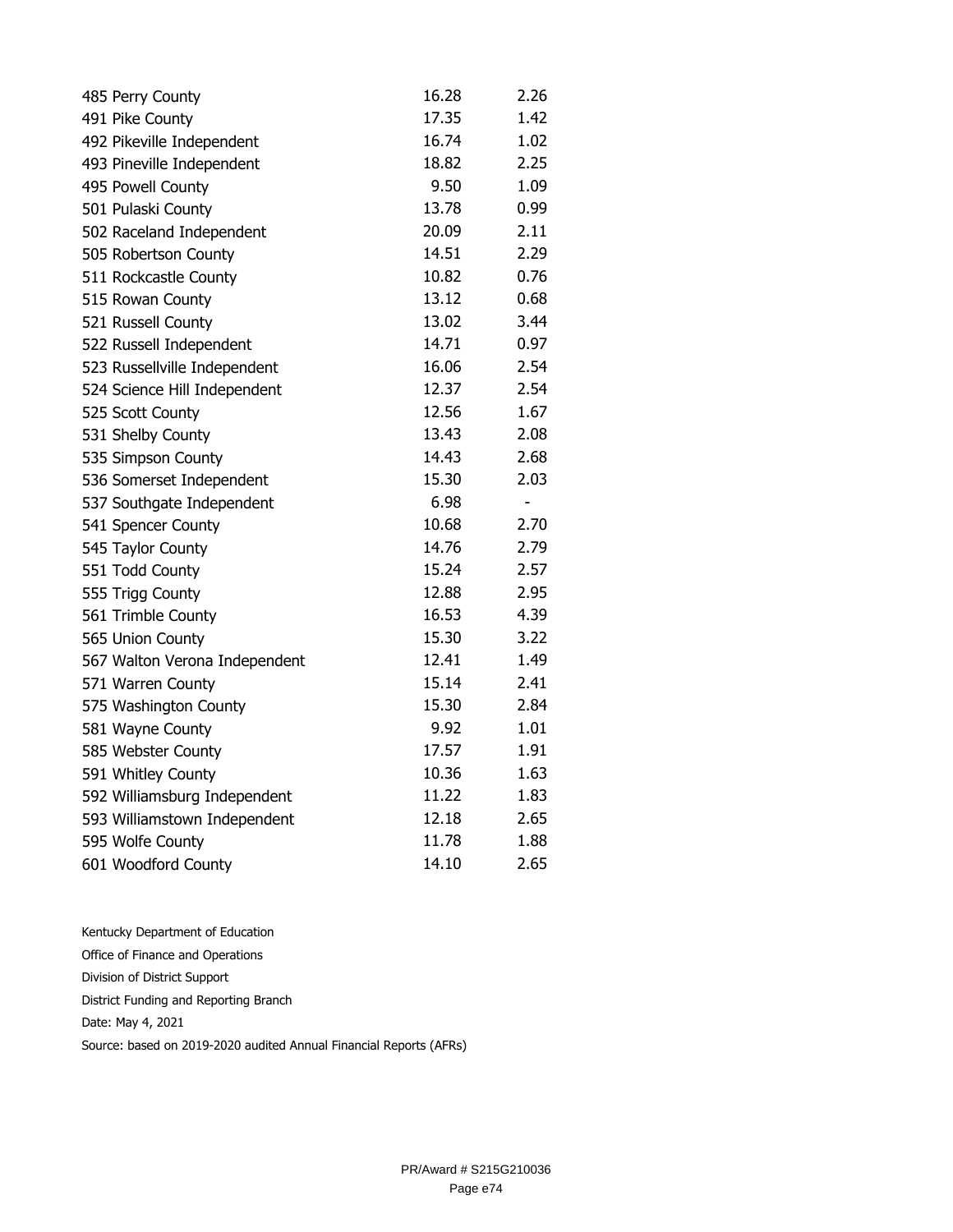# **Middlesboro Innovative Approaches to Literacy Logic Model**

| <b>Inputs</b>                                                                                                                                                                                                                                | <b>Activities</b>                                                                                                                                                                                                                                                       | <b>Outputs</b>                                                                                                                                                                                                                                                                                                                             | <b>Outcomes</b>                                                                                                                                                                                                                                                                               |
|----------------------------------------------------------------------------------------------------------------------------------------------------------------------------------------------------------------------------------------------|-------------------------------------------------------------------------------------------------------------------------------------------------------------------------------------------------------------------------------------------------------------------------|--------------------------------------------------------------------------------------------------------------------------------------------------------------------------------------------------------------------------------------------------------------------------------------------------------------------------------------------|-----------------------------------------------------------------------------------------------------------------------------------------------------------------------------------------------------------------------------------------------------------------------------------------------|
| <b>Early Learning &amp;</b><br><b>Development</b><br>Evidence & Research-<br>based Programs,<br>Practices<br>Age-appropriate books<br>Capacity building for<br>families & educators<br>Early literacy services<br>IAL Staff and partners     | <b>Book Distribution</b><br><b>Family Literacy</b><br>Academies<br>Home visiting programs<br>School Library family<br>events                                                                                                                                            | #/% birth-5 who participate<br>#/% birth-5 children in average<br>range, PPVT at age 3.<br>#/% who receive book, annually<br>#/% of with increase in kindergarten<br>readiness                                                                                                                                                             | Children gain language<br>skills; enter K ready<br>to learn.<br>Families support child's<br>literacy growth<br>Children have books at<br>home                                                                                                                                                 |
| Supports, $entry - 12th$<br><b>Resources to School</b><br>Libraries<br>IAL staff and partners<br>Age-appropriate books<br>Evidence and research-<br>based Programs<br>Engaged families and<br>community                                      | Book distribution, to<br>students<br>Library events connect<br>literacy skills to careers<br>Monitor student progress,<br>interventions provided<br>Implement Check &<br>Connect<br><b>Evidence based programs</b><br>selected and implemented                          | #/% who participate in school<br>library activities<br>#/% with an increase in Lexile<br>score<br>#/% proficient, KY 3 <sup>rd</sup> , 8 <sup>th</sup> grade<br>assessment.<br>#/% who receive book, annually<br>#/% exploring careers connected<br>to local economy<br>#/% scoring benchmark, ACT,<br>11 <sup>th</sup>                    | Students, entry to 12th, show<br>growth in literacy skills<br>Students have books of own<br>School libraries strengthened<br>Librarians and teachers support<br>literacy development<br>Students have literacy skills for<br>21 <sup>st</sup> century workforce,<br>including local workforce |
| <b>School, Family, Community</b><br>Cross-sector partners<br>IAL staff<br>Engaged families and<br>communities<br>Collective impact approach<br>Evidence and research-<br>based programs<br>Capacity building for<br>librarians and educators | Professional Development<br>for educators, librarians<br>Family activities; Literacy<br><b>Connection Academies</b><br><b>Community and School</b><br>library Literacy Events<br>Community plan to connect<br>literacy skills to<br>economy<br><b>Book</b> distribution | $\#$ % of teachers & librarians participate<br>in PD; #/% exhibiting increased<br>skills<br>$\#$ % of families who participate & self-<br>report increased knowledge<br>#/% of community orgs participate in<br>community plan<br>#/% of literacy activities/books<br>distributed by school library<br>% increase in book-to-student ratio | Teachers and librarians<br>have increased skills in<br>supporting literacy<br>development.<br>Parents build capacity to<br>support student's literacy<br>development<br>School-Community culture<br>supports literacy; connect<br>skills to local economy                                     |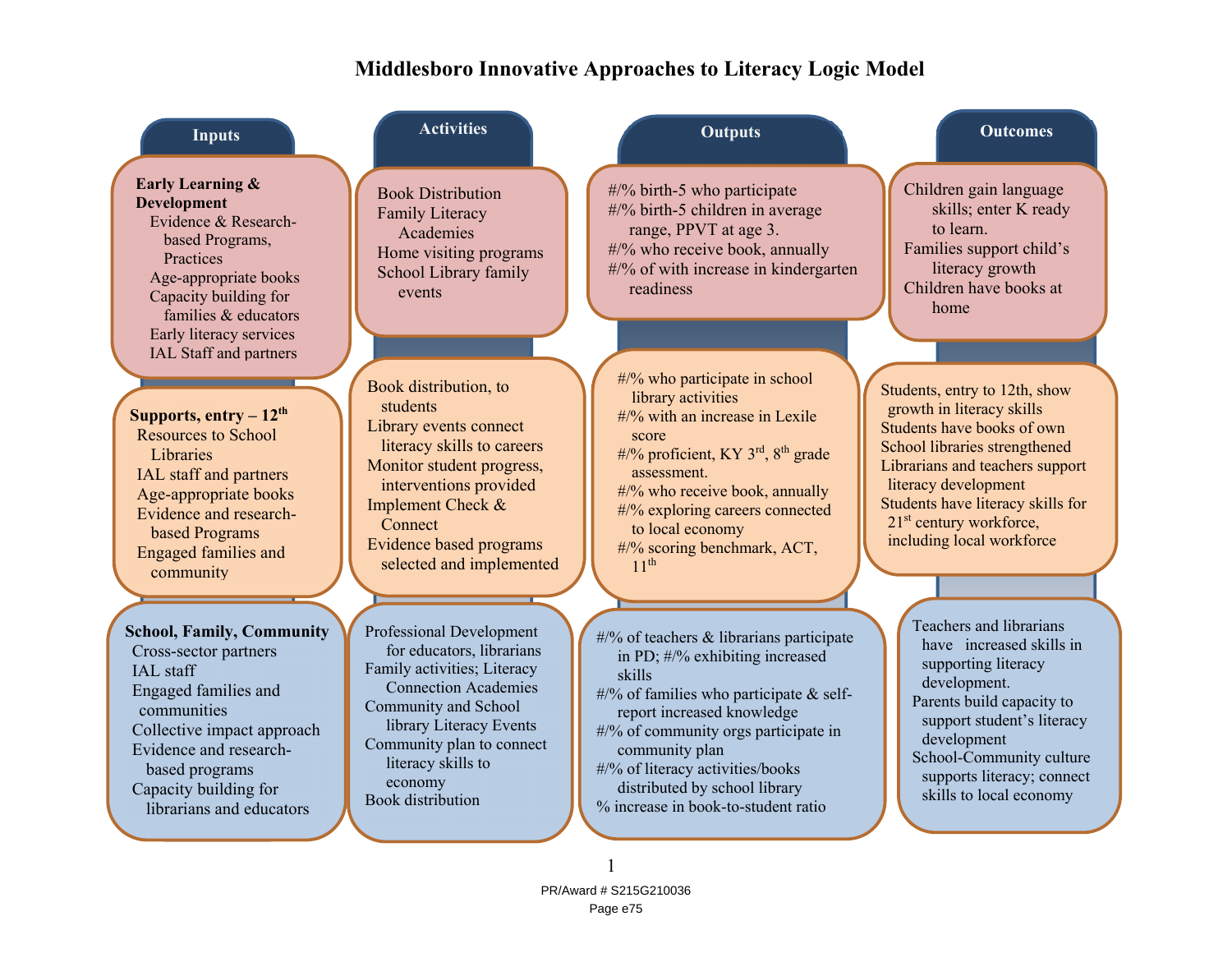## **Budget Narrative File(s)**

| * Mandatory Budget Narrative Filename: 1235-Budget Narrative.pdf |                                                                    |                                 |  |  |  |  |  |
|------------------------------------------------------------------|--------------------------------------------------------------------|---------------------------------|--|--|--|--|--|
|                                                                  | Add Mandatory Budget Narrative   Delete Mandatory Budget Narrative | View Mandatory Budget Narrative |  |  |  |  |  |
|                                                                  |                                                                    |                                 |  |  |  |  |  |

To add more Budget Narrative attachments, please use the attachment buttons below.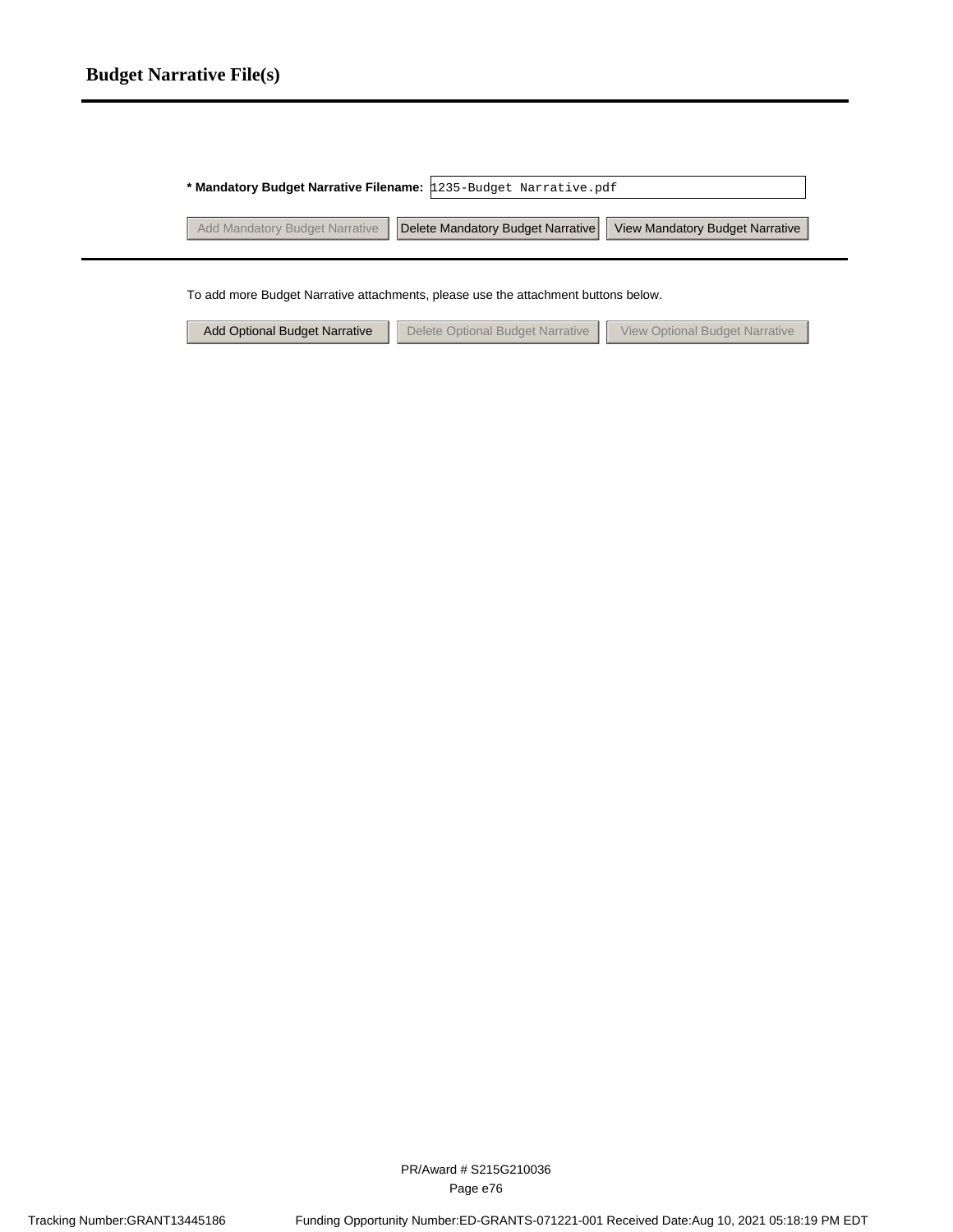A five-year budget detailing annual costs is included with the grant application. The project budget supports the project implementation activities and the cost is reasonable compared to the long-lasting, systemic change we expect from the project. Each line item has been carefully calculated, using Middlesboro School District's costing principles, procedures, guidelines, restrictions and limitations and the OMB Uniform Guidance.

Our budget and budget narrative display a clear link between the specific project activities and the proposed budget items. All items listed in the budget are also detailed in the project narrative. The budget narrative and worksheet support all costs included in the budget and explain how the costs of goods and services are determined and how they will fulfill the overall program objective.

All costs are linked to required and allowable activities. Over the five-year project, we anticipate more than 6,180 students and their families will receive increased access to high-quality literature and literacy resources, and the annual federal investment averages less than per student. Additionally, the program will enable training of families, teachers and librarians to ensure the project's outcomes are sustainable past the federal funding period.

| <b>Budget Category/Description of Cost</b>     | Year 1 | Year 2 | Year 3 | Year 4 | Year 5 | Total |
|------------------------------------------------|--------|--------|--------|--------|--------|-------|
| Personnel                                      |        |        |        |        |        |       |
| Literacy Coach (LC) (3 positions, full-time,   |        |        |        |        |        |       |
| 100%): The LCs will report to the PD and       |        |        |        |        |        |       |
| will collaborate with the School Library       |        |        |        |        |        |       |
| Media Specialist to identify and implement     |        |        |        |        |        |       |
| evidence-based and research-based literacy     |        |        |        |        |        |       |
| programs, activities, and services. The LCs    |        |        |        |        |        |       |
| will monitor student data related to literacy  |        |        |        |        |        |       |
| development and will ensure students not at    |        |        |        |        |        |       |
| proficiency are provided appropriate services. |        |        |        |        |        |       |
| The LCs will connect teachers to professional  |        |        |        |        |        |       |
| development. The LCs will spend 100% of        |        |        |        |        |        |       |
| their time on the project with a salary of     |        |        |        |        |        |       |
| The salary includes an annual cost of          |        |        |        |        |        |       |
| living increase and is based on our salary     |        |        |        |        |        |       |
| matrices and position classifications.         |        |        |        |        |        |       |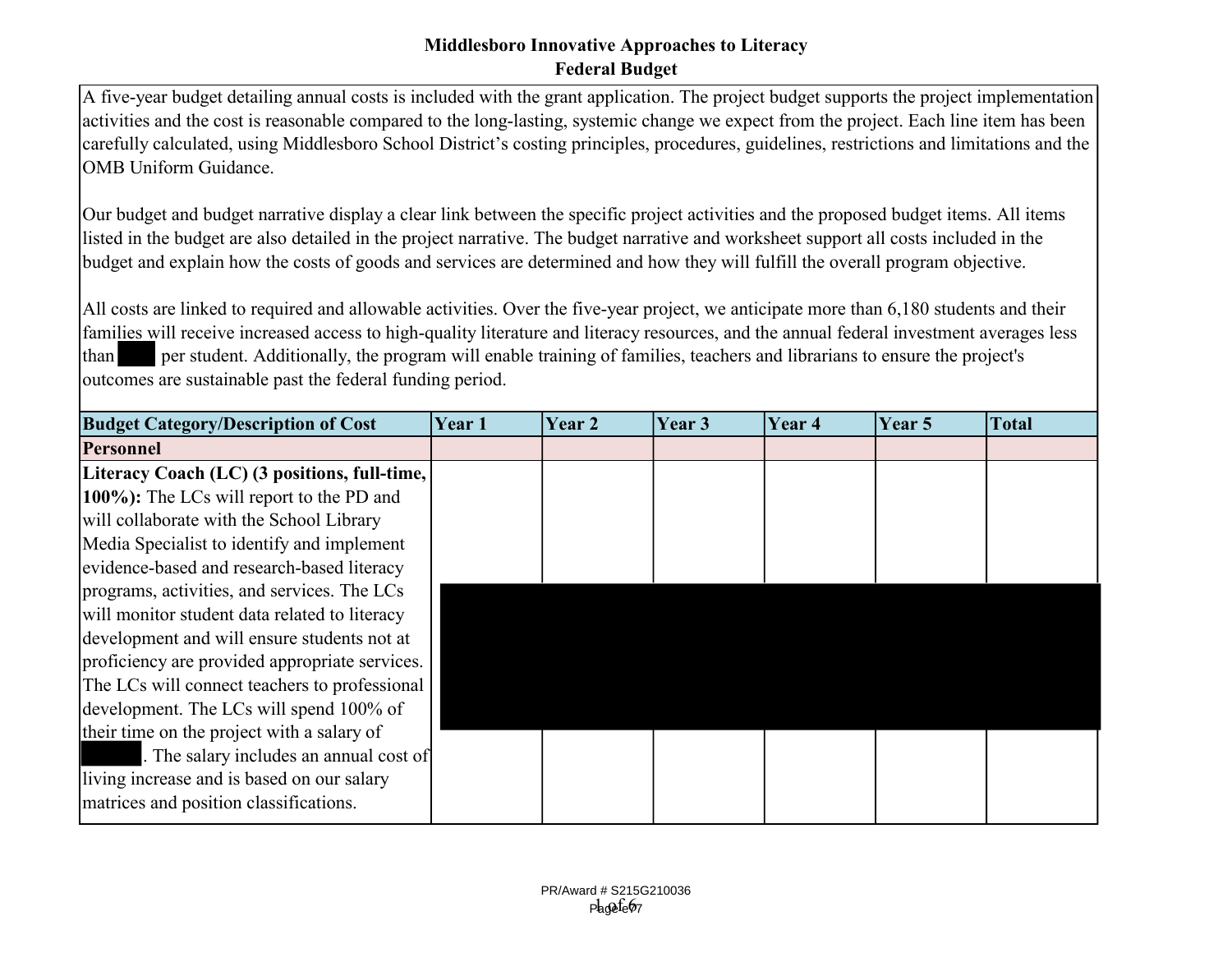| <b>Budget Category/Description of Cost</b>     | Year 1 | Year <sub>2</sub> | Year <sub>3</sub> | Year 4 | Year 5 | <b>Total</b> |
|------------------------------------------------|--------|-------------------|-------------------|--------|--------|--------------|
| <b>Community Literacy Coordinator (CLC)</b>    |        |                   |                   |        |        |              |
| (1 position, full-time, 100%): The CLC will    |        |                   |                   |        |        |              |
| report to the PD and will engage families,     |        |                   |                   |        |        |              |
| community members and cross-sector             |        |                   |                   |        |        |              |
| stakeholders in developing a community         |        |                   |                   |        |        |              |
| literacy plan. The CLC will work with          |        |                   |                   |        |        |              |
| partners to align services to students and     |        |                   |                   |        |        |              |
| families, including book distribution. The     |        |                   |                   |        |        |              |
| CLC will spend 100% of their time on the       |        |                   |                   |        |        |              |
| project with a salary of<br>. The salary       |        |                   |                   |        |        |              |
| includes an annual cost of living increase and |        |                   |                   |        |        |              |
| is based on our salary matrices and position   |        |                   |                   |        |        |              |
| classifications.                               |        |                   |                   |        |        |              |
| <b>Total Personnel</b>                         |        |                   |                   |        |        |              |
| Fringe                                         |        |                   |                   |        |        |              |
| Fringe Benefits: Middlesboro School            |        |                   |                   |        |        |              |
| District's fringe benefits average<br>of       |        |                   |                   |        |        |              |
| wages and include employer paid taxes          |        |                   |                   |        |        |              |
| insurance (<br>Admin (                         |        |                   |                   |        |        |              |
| and retirement (                               |        |                   |                   |        |        |              |
| <b>Total Fringe</b>                            |        |                   |                   |        |        |              |
| <b>Travel</b>                                  |        |                   |                   |        |        |              |
| Local Travel: The CLC and LCs will travel      |        |                   |                   |        |        |              |
| locally to meet with partners and families.    |        |                   |                   |        |        |              |
| 500 miles $x$ 12 months $x$<br>per mile.       |        |                   |                   |        |        |              |
| <b>Total Travel</b>                            |        |                   |                   |        |        |              |
| <b>Equipment</b>                               |        |                   |                   |        |        |              |
| Not Applicable                                 |        |                   |                   |        |        |              |
| <b>Total Equipment</b>                         |        |                   |                   |        |        |              |
| <b>Supplies</b>                                |        |                   |                   |        |        |              |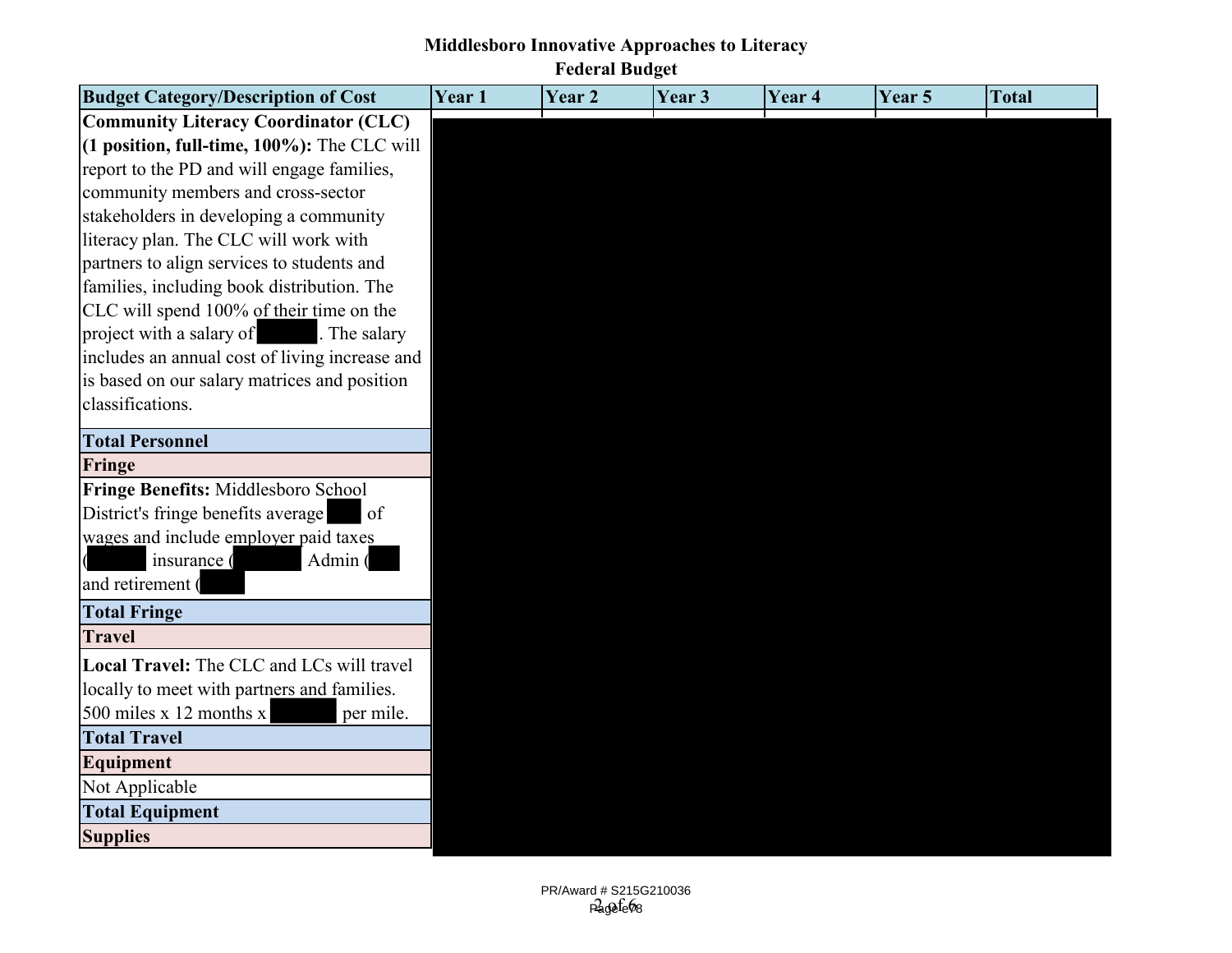| <b>Budget Category/Description of Cost</b>                                                                                                       | <b>Year</b> 1 | Year 2 | Year 3 | Year 4 | <b>Year 5</b> | <b>Total</b> |
|--------------------------------------------------------------------------------------------------------------------------------------------------|---------------|--------|--------|--------|---------------|--------------|
| <b>Book Distribution: Print and Digital books</b><br>will be distributed through multiple project<br>avenues. This project will provide books to |               |        |        |        |               |              |
| each of the three schools served to be<br>distributed to students and their families as<br>well as to the school libraries. Save the             |               |        |        |        |               |              |
| Children will also be providing books for the<br>distribution as in-kind resources.                                                              |               |        |        |        |               |              |
| <b>Literacy Connection Academy Supplies:</b>                                                                                                     |               |        |        |        |               |              |
| Supplies will be purchased for 80 families in<br>years 1 and 2, 60 families in years 3 and 4 and                                                 |               |        |        |        |               |              |
| 40 families in year 5 to attend Literacy                                                                                                         |               |        |        |        |               |              |
| <b>Connection Academies. Family Engagement</b>                                                                                                   |               |        |        |        |               |              |
| supplies include the cost for training and                                                                                                       |               |        |        |        |               |              |
| workshop materials for families. The                                                                                                             |               |        |        |        |               |              |
| instruction for families on technological<br>devices is a key component of minimizing the                                                        |               |        |        |        |               |              |
| digital divide. The cost per family is \$                                                                                                        |               |        |        |        |               |              |
| This is based on historical cost for family                                                                                                      |               |        |        |        |               |              |
| literacy and engagement supplies.                                                                                                                |               |        |        |        |               |              |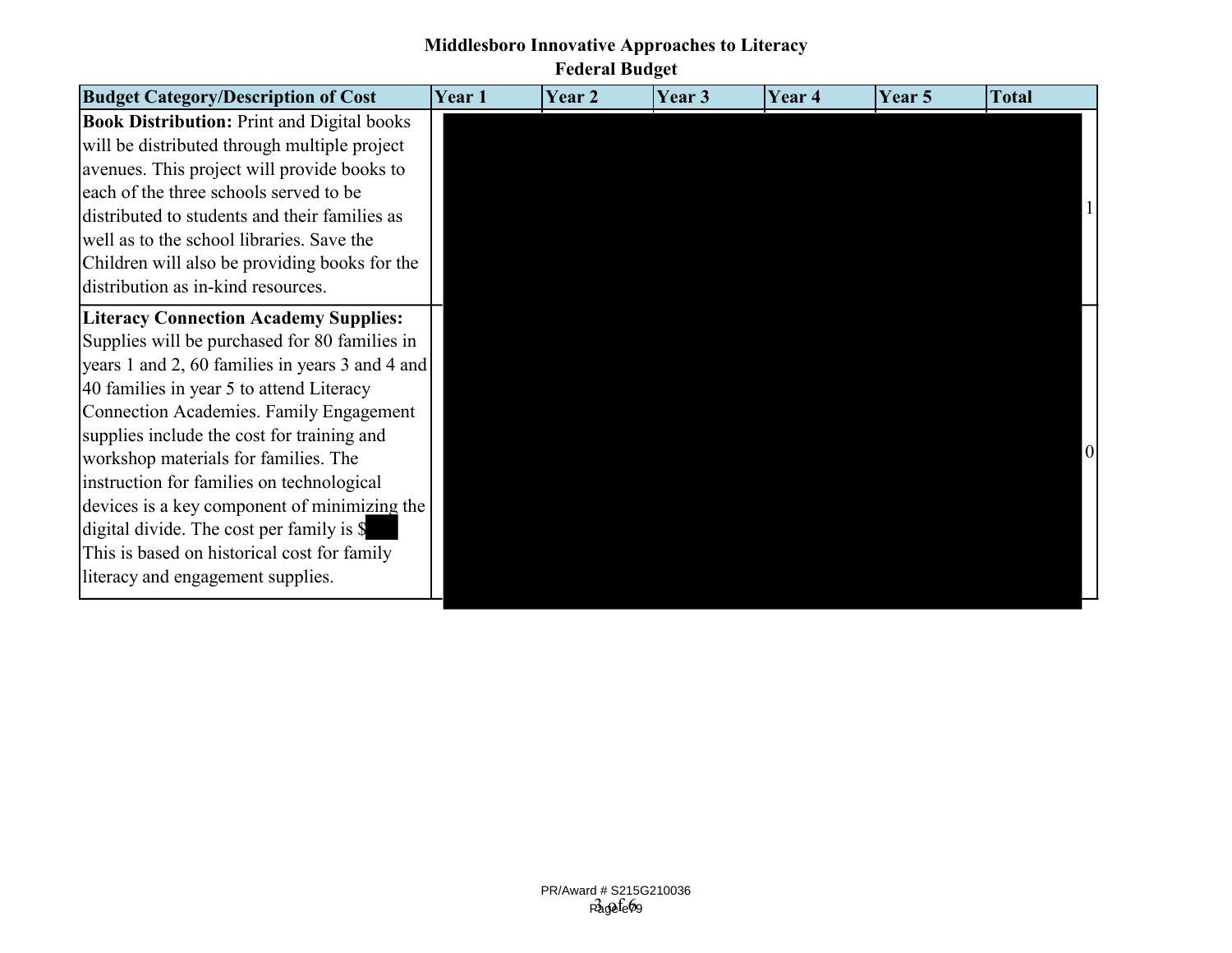**Middlesboro Innovative Approaches to Literacy Federal Budget**

| <b>Budget Category/Description of Cost</b>        | Year 1 | Year 2 | Year 3 | Year 4 | Year 5 | <b>Total</b> |
|---------------------------------------------------|--------|--------|--------|--------|--------|--------------|
| <b>Strengthening Libraries Supplies: Supplies</b> |        |        |        |        |        |              |
| will be provided for library literacy activities  |        |        |        |        |        |              |
| for students and families. These activities will  |        |        |        |        |        |              |
| provide students with literacy skills to          |        |        |        |        |        |              |
| develop students' 21st-century literacy skills -  |        |        |        |        |        |              |
| creativity, critical thinking, collaboration, and |        |        |        |        |        |              |
| communication - that prepare them for             |        |        |        |        |        |              |
| economic mobility. The cost per activity is       |        |        |        |        |        |              |
| There will be 8 activities in years 1             |        |        |        |        |        |              |
| and 2, 6 activities in years 3 and 4 and 4        |        |        |        |        |        |              |
| activities in year 5. This is based on the        |        |        |        |        |        |              |
| historical cost for library literacy activities.  |        |        |        |        |        |              |
| <b>Total Supplies</b>                             |        |        |        |        |        |              |
| Contractual                                       |        |        |        |        |        |              |
| Early Literacy: Applicant Save the Children       |        |        |        |        |        |              |
| will provide professional development and         |        |        |        |        |        |              |
| services to students and families for literacy    |        |        |        |        |        |              |
| and early childhood programming. This cost        |        |        |        |        |        |              |
| is based on historical costs for similar          |        |        |        |        |        |              |
| projects.                                         |        |        |        |        |        |              |
| <b>Community Results Planning and Job-</b>        |        |        |        |        |        |              |
| <b>Embedded Professional Development:</b>         |        |        |        |        |        |              |
| Applicant PFE will provide job-embedded           |        |        |        |        |        |              |
| professional development for school library       |        |        |        |        |        |              |
| personnel and results action planning to          |        |        |        |        |        |              |
| develop a community results plan focused on       |        |        |        |        |        |              |
| literacy. This cost is based on historical costs  |        |        |        |        |        |              |
| for similar projects.                             |        |        |        |        |        |              |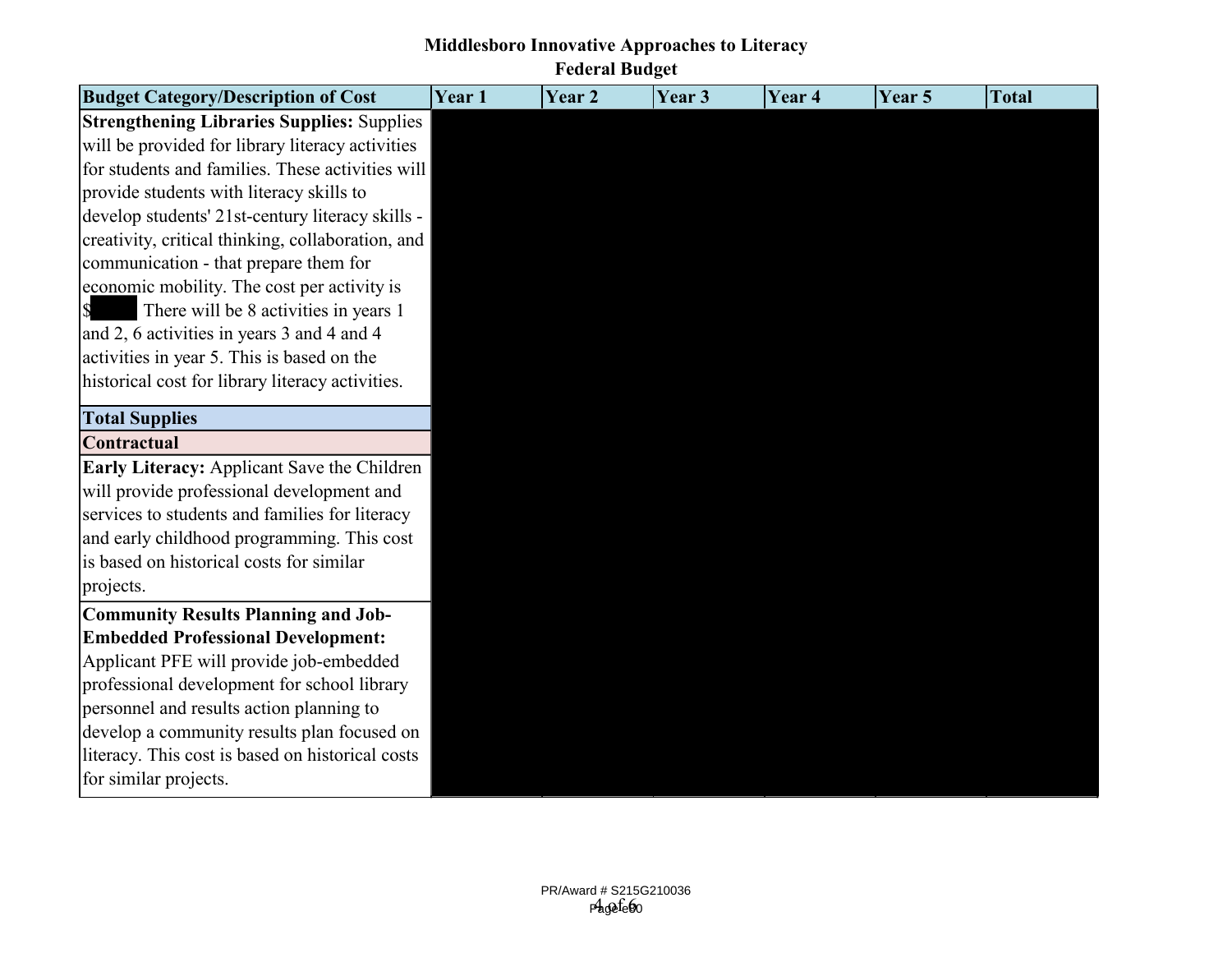| <b>Budget Category/Description of Cost</b>        | Year 1 | Year 2 | Year 3 | Year 4 | Year 5 | <b>Total</b> |
|---------------------------------------------------|--------|--------|--------|--------|--------|--------------|
| <b>Evaluation:</b> Evaluation Consulting Group    |        |        |        |        |        |              |
| will evaluate the program to monitor the          |        |        |        |        |        |              |
| progress toward the project objectives. Dr.       |        |        |        |        |        |              |
| Kim is the lead evaluator and has several         |        |        |        |        |        |              |
| years of experience working on project data       |        |        |        |        |        |              |
| and evaluation with federal grants. The           |        |        |        |        |        |              |
| evaluator will spend a total of 50 days at \$     |        |        |        |        |        |              |
| per day on evaluation for this project each       |        |        |        |        |        |              |
| year. This cost is based on historical costs for  |        |        |        |        |        |              |
| evaluation for similar projects.                  |        |        |        |        |        |              |
| <b>Program Leadership and Management:</b>         |        |        |        |        |        |              |
| Applicant PFE will provide oversight and          |        |        |        |        |        |              |
| management for the grant. The PD (100%)           |        |        |        |        |        |              |
| will oversee the project and coordinate with      |        |        |        |        |        |              |
| project staff and community partners. The PI      |        |        |        |        |        |              |
| $(15%)$ will articulate IAL's strategic direction |        |        |        |        |        |              |
| and theory of change. An annual cost of living    |        |        |        |        |        |              |
| is included, as well as supplies, travel, and     |        |        |        |        |        |              |
| indirect.                                         |        |        |        |        |        |              |
| <b>Evidence-Based Programs: AmeriCorps</b>        |        |        |        |        |        |              |
| members and community members will                |        |        |        |        |        |              |
| implement check and connect and other             |        |        |        |        |        |              |
| evidence-based programs. This cost is based       |        |        |        |        |        |              |
| on historical costs for similar projects.         |        |        |        |        |        |              |
| <b>Total Contractual</b>                          |        |        |        |        |        |              |
| <b>Construction</b>                               |        |        |        |        |        |              |
| Not Applicable                                    |        |        |        |        |        |              |
| <b>Total Construction</b>                         |        |        |        |        |        |              |
| <b>Other</b>                                      |        |        |        |        |        |              |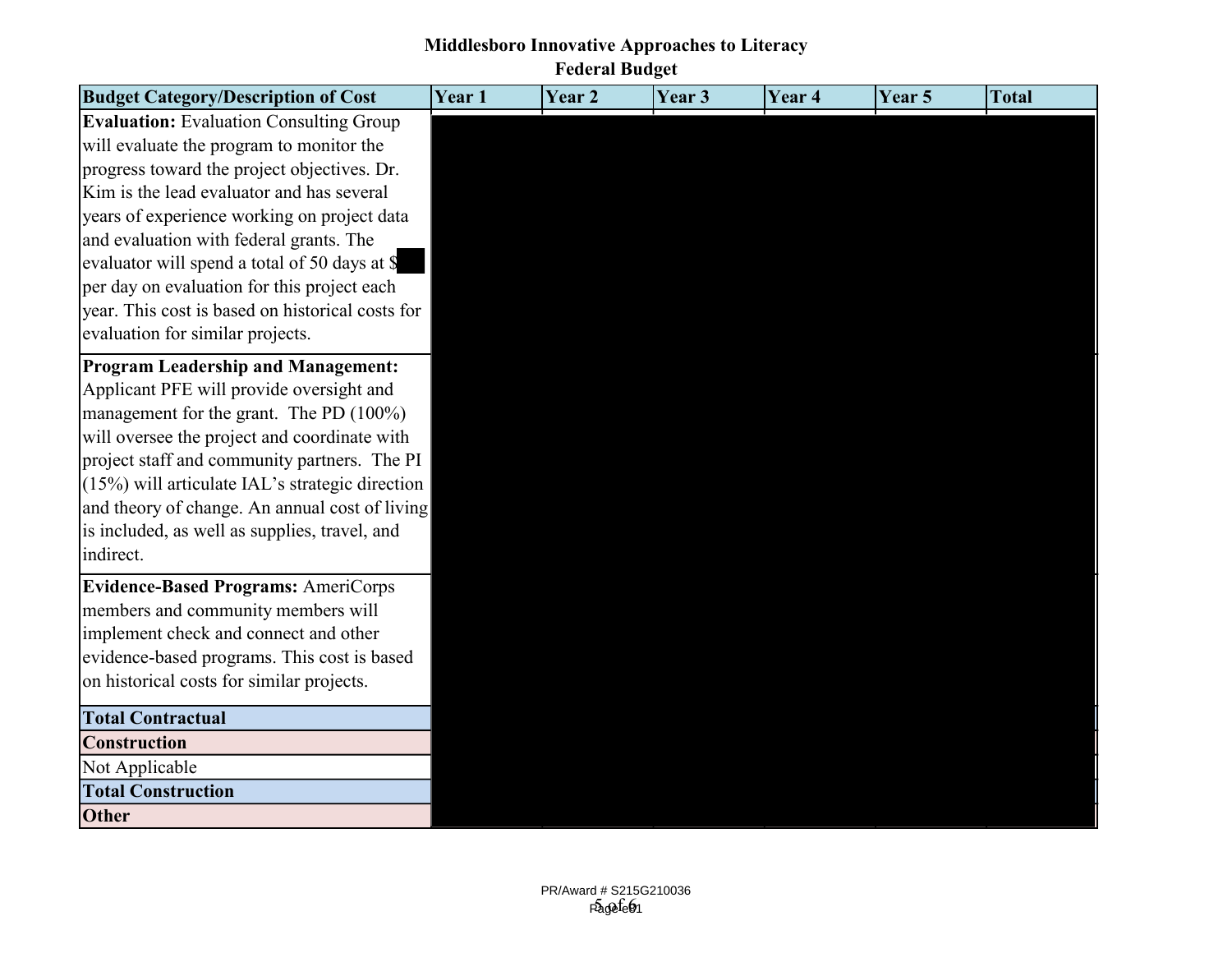# **Middlesboro Innovative Approaches to Literacy**

# **Federal Budget**

| <b>Budget Category/Description of Cost</b>        | Year 1 | Year 2 | Year 3 | Year 4 | Year 5 | <b>Total</b> |
|---------------------------------------------------|--------|--------|--------|--------|--------|--------------|
| <b>Background Checks:</b> A criminal background   |        |        |        |        |        |              |
| check will be requested for each staff person     |        |        |        |        |        |              |
| to ensure the protection of the students. Each    |        |        |        |        |        |              |
| background check is \$<br>There are 6 staff in    |        |        |        |        |        |              |
| year 1.                                           |        |        |        |        |        |              |
| <b>Total Other</b>                                |        |        |        |        |        |              |
| <b>Total Direct Costs</b>                         |        |        |        |        |        |              |
| Indirect Costs: Middlesboro School                |        |        |        |        |        |              |
| District's approved restricted indirect cost rate |        |        |        |        |        |              |
| is<br>of total directs costs of the project       |        |        |        |        |        |              |
| less excluded costs.                              |        |        |        |        |        |              |
| <b>Training Stipends</b>                          |        |        |        |        |        |              |
| <b>Total Costs</b>                                |        |        |        |        |        |              |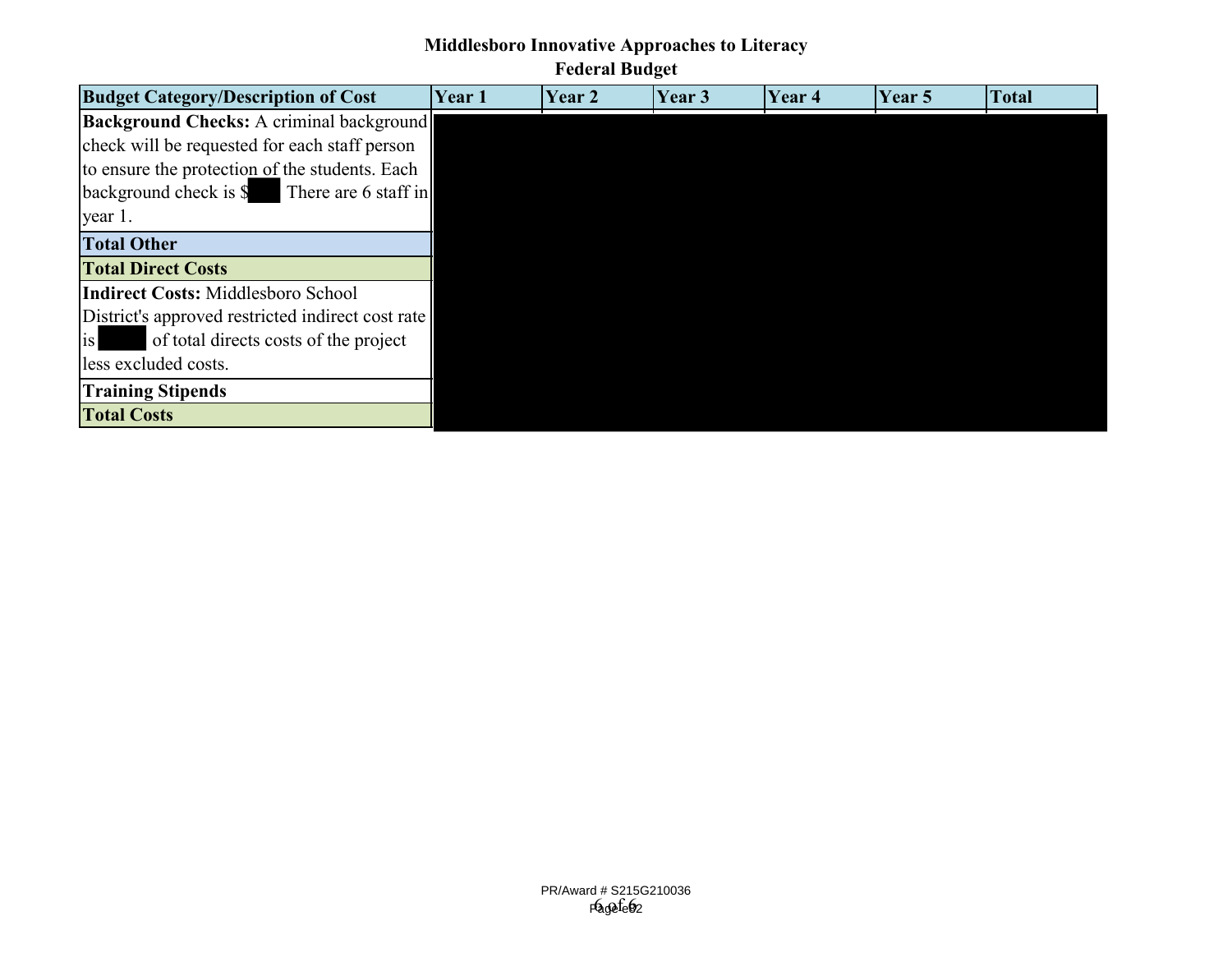

## **U.S. DEPARTMENT OF EDUCATION BUDGET INFORMATION NON-CONSTRUCTION PROGRAMS**

OMB Number: 1894-0008 Expiration Date: 09/30/2023

| Name of Institution/Organization |
|----------------------------------|
|----------------------------------|

|  | Board of Education |
|--|--------------------|
|--|--------------------|

Applicants requesting funding for only one year should complete the column under "Project Year 1." Applicants requesting funding for multi-year grants should complete all applicable columns. Please read all instructions before completing form.

#### **SECTION A - BUDGET SUMMARY U.S. DEPARTMENT OF EDUCATION FUNDS**

| <b>Budget</b><br>Categories                | Project Year 1<br>(a)                                                                                                                                                                                                                                                                          | Project Year 2<br>(b) | Project Year 3<br>(C) | Project Year 4<br>(d)                                                                                                                                   | Project Year 5<br>(e) | Project Year 6<br>(f)                | Project Year 7<br>(g) | Total<br>(h)                                                                                           |
|--------------------------------------------|------------------------------------------------------------------------------------------------------------------------------------------------------------------------------------------------------------------------------------------------------------------------------------------------|-----------------------|-----------------------|---------------------------------------------------------------------------------------------------------------------------------------------------------|-----------------------|--------------------------------------|-----------------------|--------------------------------------------------------------------------------------------------------|
| 1. Personnel                               |                                                                                                                                                                                                                                                                                                |                       |                       |                                                                                                                                                         |                       |                                      |                       |                                                                                                        |
| 2. Fringe Benefits                         |                                                                                                                                                                                                                                                                                                |                       |                       |                                                                                                                                                         |                       |                                      |                       |                                                                                                        |
| 3. Travel                                  |                                                                                                                                                                                                                                                                                                |                       |                       |                                                                                                                                                         |                       |                                      |                       |                                                                                                        |
| 4. Equipment                               |                                                                                                                                                                                                                                                                                                |                       |                       |                                                                                                                                                         |                       |                                      |                       |                                                                                                        |
| 5. Supplies                                |                                                                                                                                                                                                                                                                                                |                       |                       |                                                                                                                                                         |                       |                                      |                       |                                                                                                        |
| 6. Contractual                             |                                                                                                                                                                                                                                                                                                |                       |                       |                                                                                                                                                         |                       |                                      |                       |                                                                                                        |
| 7. Construction                            |                                                                                                                                                                                                                                                                                                |                       |                       |                                                                                                                                                         |                       |                                      |                       |                                                                                                        |
| 8. Other                                   |                                                                                                                                                                                                                                                                                                |                       |                       |                                                                                                                                                         |                       |                                      |                       |                                                                                                        |
| 9. Total Direct Costs<br>$($ lines 1-8 $)$ |                                                                                                                                                                                                                                                                                                |                       |                       |                                                                                                                                                         |                       |                                      |                       |                                                                                                        |
| 10. Indirect Costs*                        |                                                                                                                                                                                                                                                                                                |                       |                       |                                                                                                                                                         |                       |                                      |                       |                                                                                                        |
| 11. Training Stipends                      |                                                                                                                                                                                                                                                                                                |                       |                       |                                                                                                                                                         |                       |                                      |                       |                                                                                                        |
| 12. Total Costs<br>$(lines 9-11)$          |                                                                                                                                                                                                                                                                                                |                       |                       |                                                                                                                                                         |                       |                                      |                       |                                                                                                        |
|                                            | *Indirect Cost Information (To Be Completed by Your Business Office): If you are requesting reimbursement for indirect costs on line 10, please answer the following questions:                                                                                                                |                       |                       |                                                                                                                                                         |                       |                                      |                       |                                                                                                        |
| (1)                                        | Do you have an Indirect Cost Rate Agreement approved by the Federal government?                                                                                                                                                                                                                |                       |                       | X  Yes                                                                                                                                                  | No                    |                                      |                       |                                                                                                        |
| (2)                                        | If yes, please provide the following information:                                                                                                                                                                                                                                              |                       |                       |                                                                                                                                                         |                       |                                      |                       |                                                                                                        |
|                                            | Period Covered by the Indirect Cost Rate Agreement:                                                                                                                                                                                                                                            |                       | From: 07/01/2021      | 06/30/2022<br>To:                                                                                                                                       | (mm/dd/yyyy)          |                                      |                       |                                                                                                        |
|                                            | Approving Federal agency:                                                                                                                                                                                                                                                                      | ED<br>M               |                       | Other (please specify): Kentucky Department of Education                                                                                                |                       |                                      |                       |                                                                                                        |
|                                            | The Indirect Cost Rate is                                                                                                                                                                                                                                                                      | $1.88\%$ .            |                       |                                                                                                                                                         |                       |                                      |                       |                                                                                                        |
| (3)                                        | If this is your first Federal grant, and you do not have an approved indirect cost rate agreement, are not a State, Local government or Indian Tribe, and are not funded under a training rate<br>program or a restricted rate program, do you want to use the de minimis rate of 10% of MTDC? |                       |                       |                                                                                                                                                         | Yes<br> No            |                                      |                       | If yes, you must comply with the requirements of 2 CFR § 200.414(f).                                   |
| (4)                                        | If you do not have an approved indirect cost rate agreement, do you want to use the temporary rate of 10% of budgeted salaries and wages?                                                                                                                                                      |                       |                       |                                                                                                                                                         |                       |                                      |                       |                                                                                                        |
| l Yes                                      |                                                                                                                                                                                                                                                                                                |                       |                       | No If yes, you must submit a proposed indirect cost rate agreement within 90 days after the date your grant is awarded, as required by 34 CFR § 75.560. |                       |                                      |                       |                                                                                                        |
| (5)                                        | For Restricted Rate Programs (check one) -- Are you using a restricted indirect cost rate that:                                                                                                                                                                                                |                       |                       |                                                                                                                                                         |                       |                                      |                       |                                                                                                        |
|                                            | $\vert\chi\vert$ is included in your approved Indirect Cost Rate Agreement? Or, $\vert\,\,\vert$ Complies with 34 CFR 76.564(c)(2)?                                                                                                                                                            |                       |                       |                                                                                                                                                         |                       | The Restricted Indirect Cost Rate is |                       | $1.88$ %.                                                                                              |
| (6)                                        | For Training Rate Programs (check one) -- Are you using a rate that:                                                                                                                                                                                                                           |                       |                       |                                                                                                                                                         |                       |                                      |                       |                                                                                                        |
|                                            | Is based on the training rate of 8 percent of MTDC (See EDGAR § 75.562(c)(4))? Or Page e83 training rate of 8 percent of MTDC (See EDGAR § 75.562(c)(4))?                                                                                                                                      |                       |                       |                                                                                                                                                         |                       |                                      |                       | PR/Award # S215G219Refeded in your approved Indirect Cost Rate Agreement, because it is lower than the |
| E D E 24                                   |                                                                                                                                                                                                                                                                                                |                       |                       |                                                                                                                                                         |                       |                                      |                       |                                                                                                        |

Funding Opportunity Number:ED-GRANTS-071221-001 Received Date:Aug 10, 2021 05:18:19 PM EDT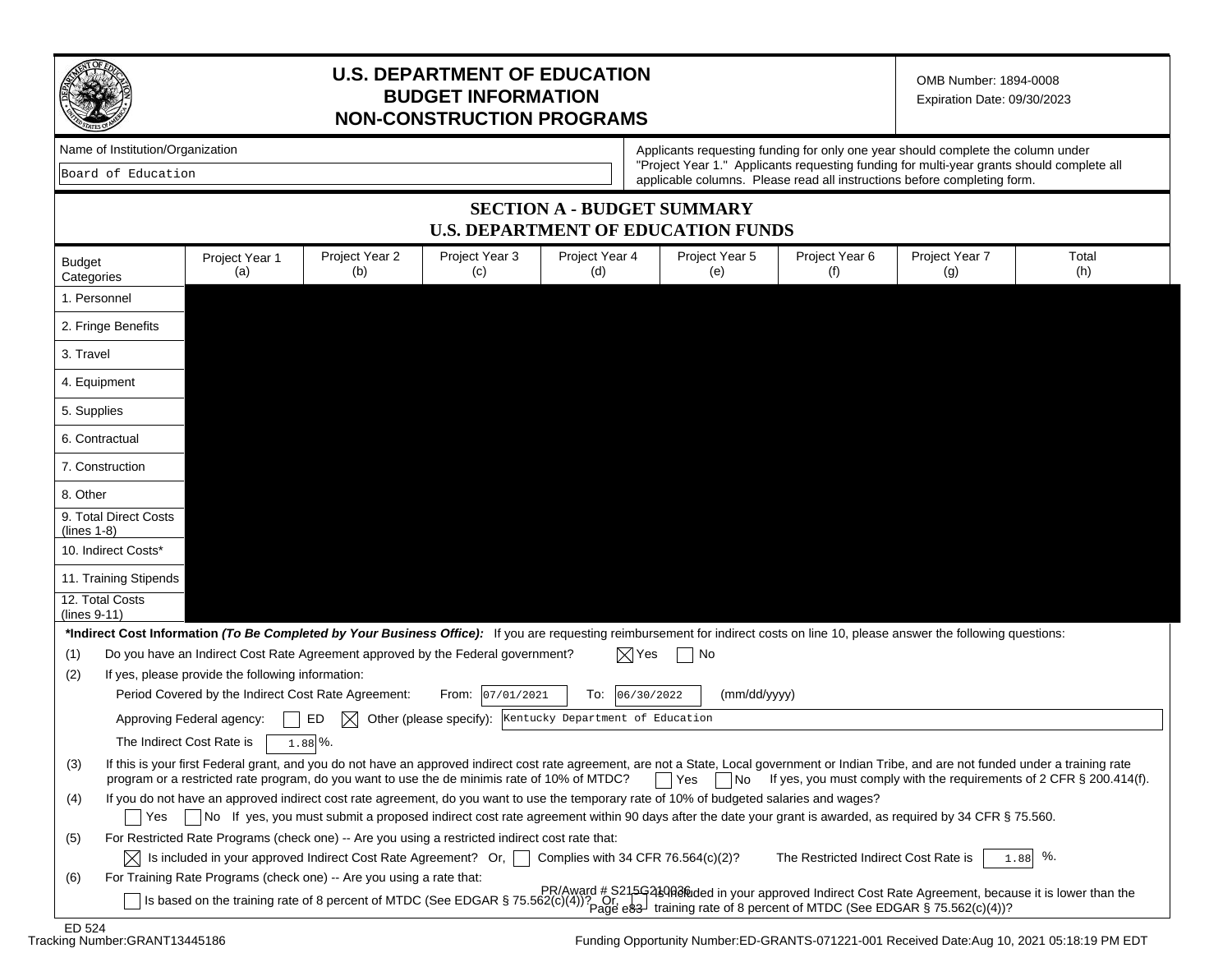| Name of Institution/Organization                              |                       |                       |                                                        |                                                                                                                                                      |       | Applicants requesting funding for only one year |                       |                       |              |
|---------------------------------------------------------------|-----------------------|-----------------------|--------------------------------------------------------|------------------------------------------------------------------------------------------------------------------------------------------------------|-------|-------------------------------------------------|-----------------------|-----------------------|--------------|
| Board of Education                                            |                       |                       |                                                        | should complete the column under "Project Year                                                                                                       |       |                                                 |                       |                       |              |
|                                                               |                       |                       |                                                        | 1." Applicants requesting funding for multi-year<br>grants should complete all applicable columns.<br>Please read all instructions before completing |       |                                                 |                       |                       |              |
|                                                               |                       |                       |                                                        |                                                                                                                                                      | form. |                                                 |                       |                       |              |
| <b>SECTION B - BUDGET SUMMARY</b><br><b>NON-FEDERAL FUNDS</b> |                       |                       |                                                        |                                                                                                                                                      |       |                                                 |                       |                       |              |
| <b>Budget Categories</b>                                      | Project Year 1<br>(a) | Project Year 2<br>(b) | Project Year 3<br>(c)                                  | Project Year 4<br>(d)                                                                                                                                |       | Project Year 5<br>(e)                           | Project Year 6<br>(f) | Project Year 7<br>(g) | Total<br>(h) |
| 1. Personnel                                                  |                       |                       |                                                        |                                                                                                                                                      |       |                                                 |                       |                       |              |
| 2. Fringe Benefits                                            |                       |                       |                                                        |                                                                                                                                                      |       |                                                 |                       |                       |              |
| 3. Travel                                                     |                       |                       |                                                        |                                                                                                                                                      |       |                                                 |                       |                       |              |
| 4. Equipment                                                  |                       |                       |                                                        |                                                                                                                                                      |       |                                                 |                       |                       |              |
| 5. Supplies                                                   |                       |                       |                                                        |                                                                                                                                                      |       |                                                 |                       |                       |              |
| 6. Contractual                                                |                       |                       |                                                        |                                                                                                                                                      |       |                                                 |                       |                       |              |
| 7. Construction                                               |                       |                       |                                                        |                                                                                                                                                      |       |                                                 |                       |                       |              |
| 8. Other                                                      |                       |                       |                                                        |                                                                                                                                                      |       |                                                 |                       |                       |              |
| 9. Total Direct Costs<br>$(lines 1-8)$                        |                       |                       |                                                        |                                                                                                                                                      |       |                                                 |                       |                       |              |
| 10. Indirect Costs                                            |                       |                       |                                                        |                                                                                                                                                      |       |                                                 |                       |                       |              |
| 11. Training Stipends                                         |                       |                       |                                                        |                                                                                                                                                      |       |                                                 |                       |                       |              |
| 12. Total Costs<br>$(lines 9-11)$                             |                       |                       |                                                        |                                                                                                                                                      |       |                                                 |                       |                       |              |
|                                                               |                       |                       | <b>SECTION C - BUDGET NARRATIVE (see instructions)</b> |                                                                                                                                                      |       |                                                 |                       |                       |              |

ED 524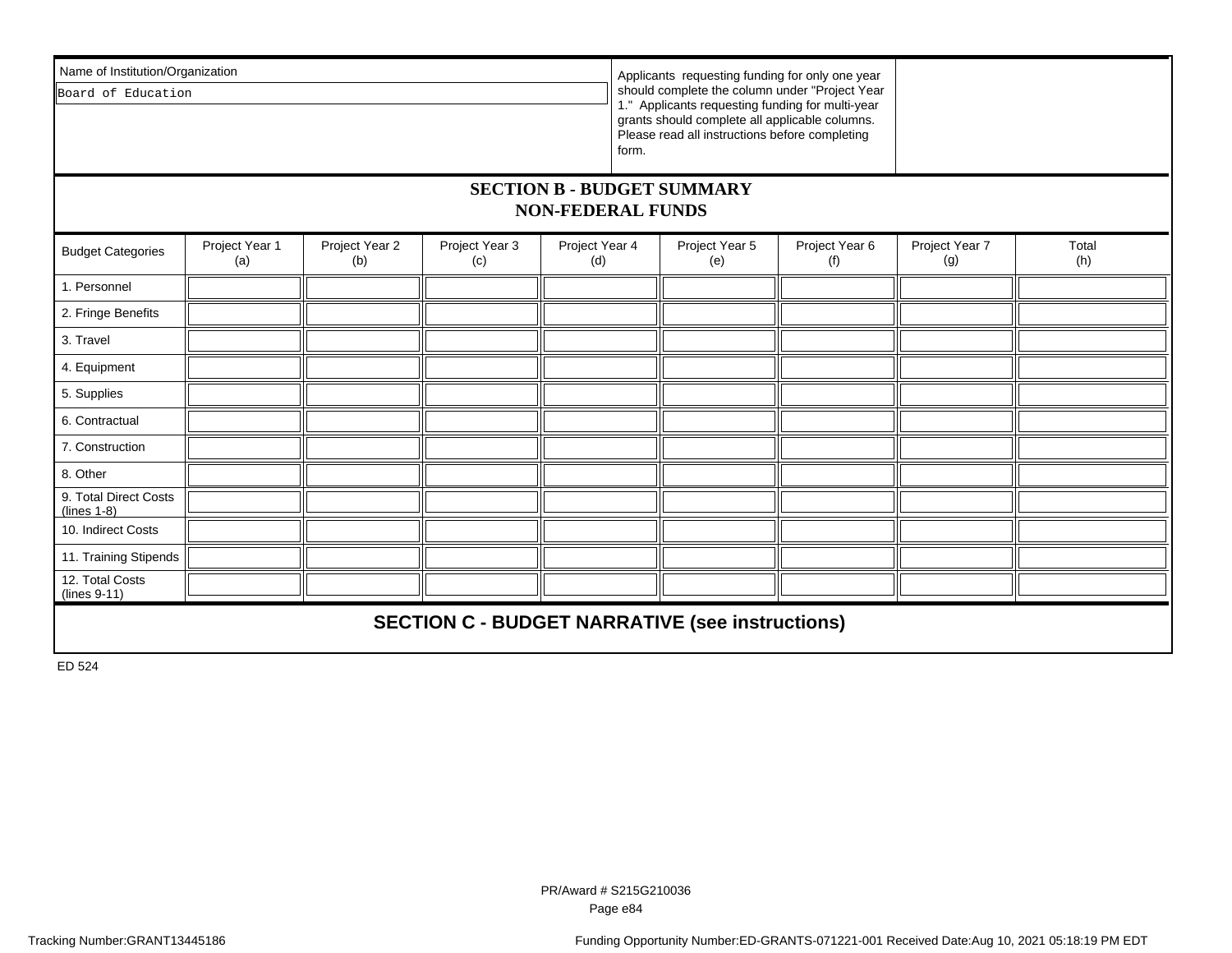| Name of Institution/Organization                                    |                                                                                                                                                             |                       |                       |                       | Applicants requesting funding for only one year                                                                                                                                                                 |                       |                       |              |
|---------------------------------------------------------------------|-------------------------------------------------------------------------------------------------------------------------------------------------------------|-----------------------|-----------------------|-----------------------|-----------------------------------------------------------------------------------------------------------------------------------------------------------------------------------------------------------------|-----------------------|-----------------------|--------------|
| Board of Education                                                  |                                                                                                                                                             |                       |                       |                       | should complete the column under "Project Year<br>1." Applicants requesting funding for multi-year<br>grants should complete all applicable columns.<br>Please read all instructions before completing<br>form. |                       |                       |              |
|                                                                     | IF APPLICABLE: SECTION D - LIMITATION ON ADMINISTRATIVE EXPENSES                                                                                            |                       |                       |                       |                                                                                                                                                                                                                 |                       |                       |              |
| (1)<br>(2)                                                          | List administrative cost cap (x%):<br>What does your administrative cost cap apply to?<br>(a) indirect and direct costs or, $\Box$<br>(b) only direct costs |                       |                       |                       |                                                                                                                                                                                                                 |                       |                       |              |
| <b>Budget Categories</b>                                            | Project Year 1<br>(a)                                                                                                                                       | Project Year 2<br>(b) | Project Year 3<br>(c) | Project Year 4<br>(d) | Project Year 5<br>(e)                                                                                                                                                                                           | Project Year 6<br>(f) | Project Year 7<br>(g) | Total<br>(h) |
| Personnel<br>Administrative<br>2. Fringe Benefits<br>Administrative |                                                                                                                                                             |                       |                       |                       |                                                                                                                                                                                                                 |                       |                       |              |
| 3. Travel Administrative                                            |                                                                                                                                                             |                       |                       |                       |                                                                                                                                                                                                                 |                       |                       |              |
| 4. Contractual<br>Administrative                                    |                                                                                                                                                             |                       |                       |                       |                                                                                                                                                                                                                 |                       |                       |              |
| 5. Construction<br>Administrative                                   |                                                                                                                                                             |                       |                       |                       |                                                                                                                                                                                                                 |                       |                       |              |
| 6. Other Administrative                                             |                                                                                                                                                             |                       |                       |                       |                                                                                                                                                                                                                 |                       |                       |              |
| 7. Total Direct Administrative<br>Costs (lines 1-6)                 |                                                                                                                                                             |                       |                       |                       |                                                                                                                                                                                                                 |                       |                       |              |
| 8. Indirect Costs                                                   |                                                                                                                                                             |                       |                       |                       |                                                                                                                                                                                                                 |                       |                       |              |
| 9. Total Administrative<br>Costs                                    |                                                                                                                                                             |                       |                       |                       |                                                                                                                                                                                                                 |                       |                       |              |
| 10. Total Percentage of<br><b>Administrative Costs</b>              |                                                                                                                                                             |                       |                       |                       |                                                                                                                                                                                                                 |                       |                       |              |
| ED 524                                                              |                                                                                                                                                             |                       |                       |                       |                                                                                                                                                                                                                 |                       |                       |              |